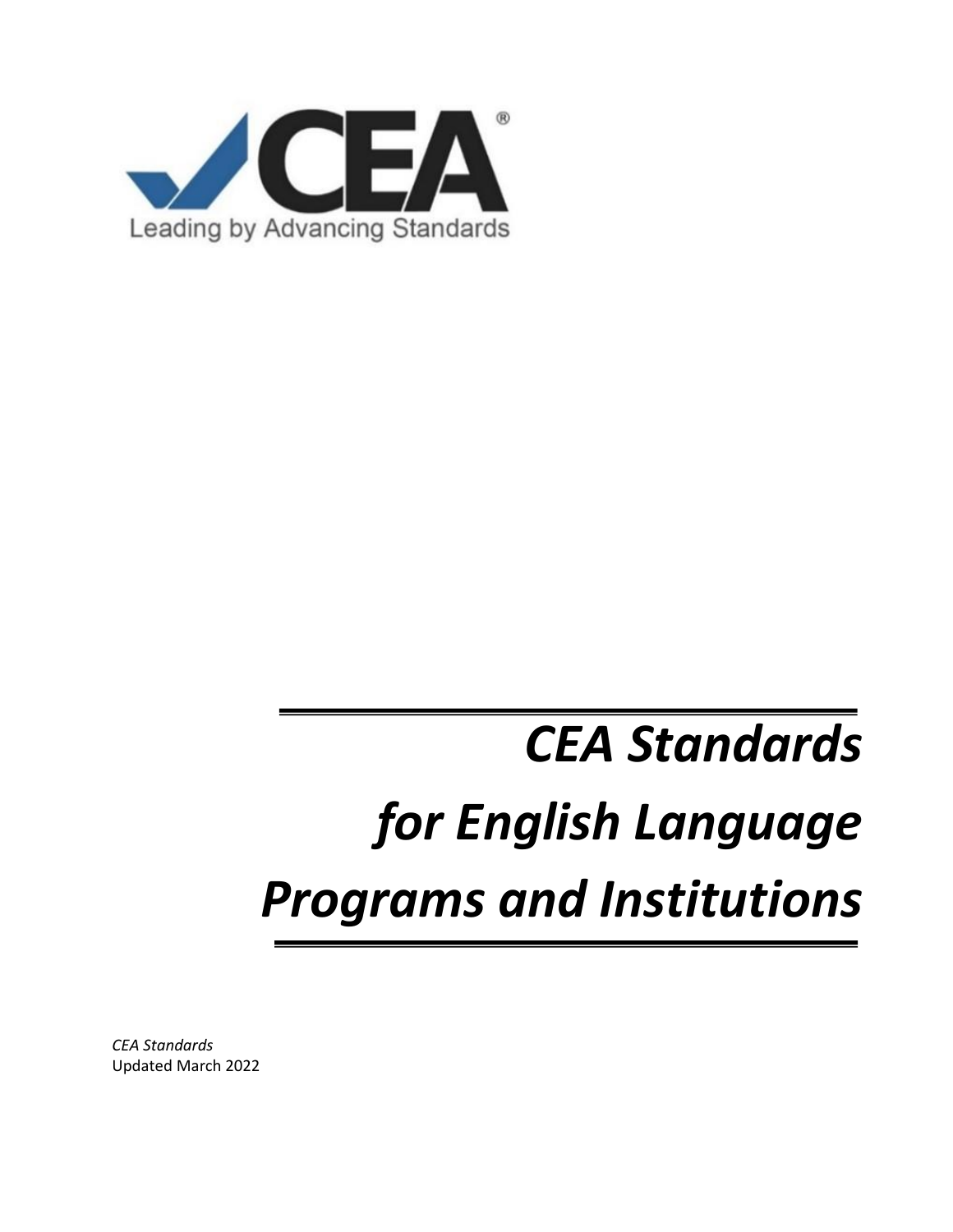CEA Standards for English Language Programs and Institutions Revised and reprinted March 2022

#### **Acknowledgments**

The 2022 *CEA Standards for English Language Programs and Institutions* are the result of contributions by many committed professional over many years. The original standards, developed in 1995-1997, were derived from the *TCA Standards for Intensive English Programs,* which were developed by the TESOL Accreditation Advisory Committee (AAC), a committee of subject matter experts who engaged with the field to ensure clear and valid standards. Since that time each Standards Review Committee of the Commission has conducted annual review of the standards, again with regular input from the field. Thus, CEA acknowledges the AAC for authorship of the original standards, the Commission members who have regularly provided updates and improvements in the years since, and those active members of the field who have provided information and feedback to ensure that the *CEA Standards* continue to reflect current good practices.

The Commission on English Language Program Accreditation acknowledges the support of Teachers of English to Speakers of Other Languages, Inc. (TESOL) for the development of the original standards.

CEA also acknowledges other organizations that were early supporters of CEA's work to refine the standards, including

The TOEFL Policy Council of the Educational Testing Service; International Communications Inc. (TOEIC Services America); the American Association of Intensive English Programs (AAIEP), now EnglishUSA; and University and College Intensive English Programs (UCIEP).

Commission on English Language Program Accreditation 1001 North Fairfax Street Suite 630 Alexandria, VA 22314 [www.cea-accredit.org](http://www.cea-accredit.org/)

Copyright © 2022 Commission on English Language Program Accreditation All rights reserved.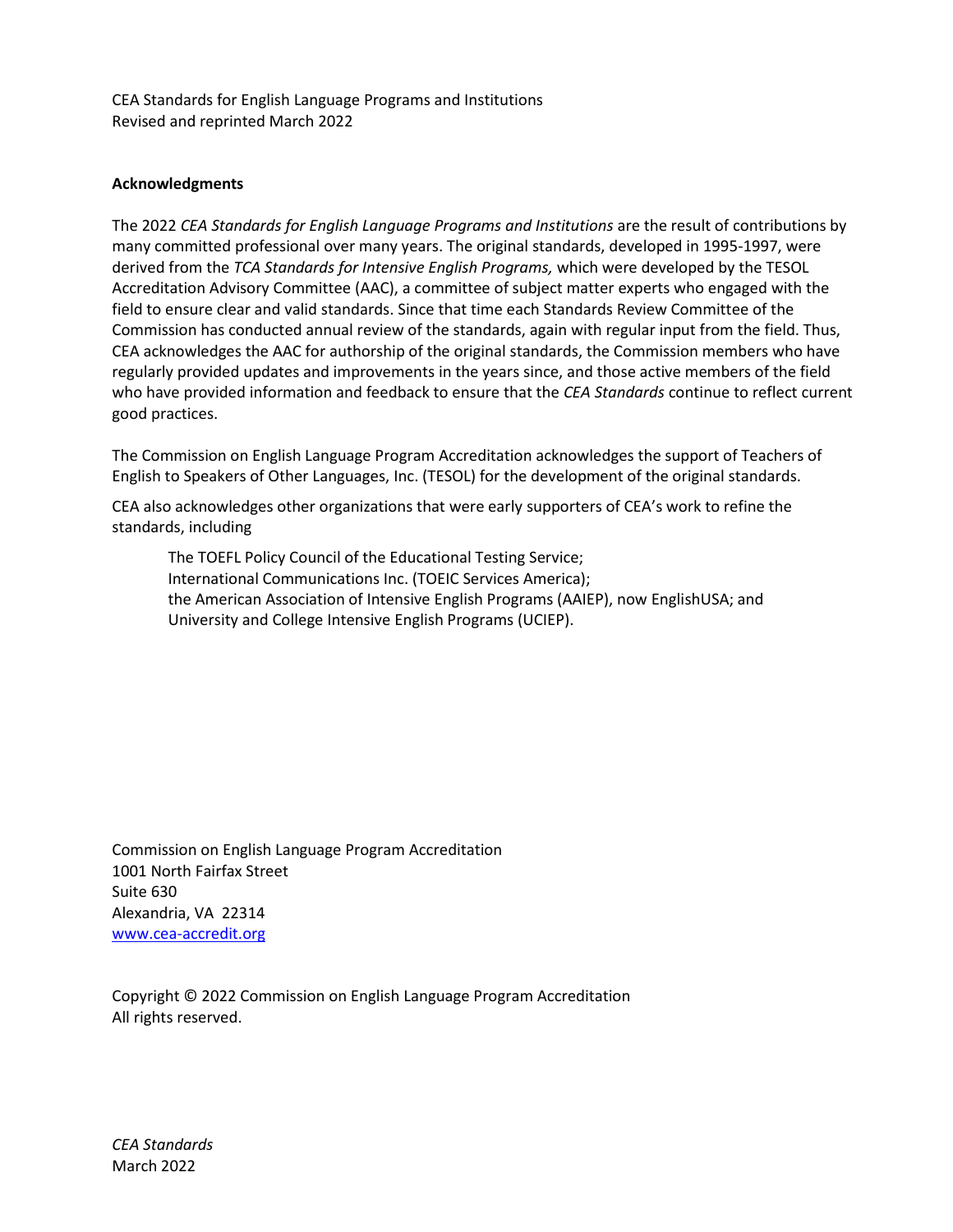#### **Introduction**

The *CEA Standards for English Language Programs and Institutions* (referred to in this document as the *CEA Standards*) serve as the foundation for English language programs and language institutions that are applying to be accredited by the Commission on English Language Program Accreditation (CEA). The *CEA Standards* can also serve as standards of good practice for English language professionals and organizations interested in program improvement and especially to anyone in the initial stages of developing a new English language program or institution.

The *CEA Standards* are designed to ensure that students receive quality English language training no matter what kind of program or institution they attend. They were written with various types of English language teaching organizations in mind, including independent, stand-alone institutions; proprietary schools; independent English language institutions under contract with colleges and universities; college- and university-based and administered programs; non-profit schools; and international schools that meet CEA's eligibility requirements. Given the variety of settings where English language teaching is offered and given the fact that the field of English language teaching is continually changing, the standards are written to allow programs and institutions that meet them to offer the best possible language instruction for their students.

## **Development and Maintenance of the CEA Standards for English Language Programs and Institutions**

The *CEA Standards* were initially developed by the Accreditation Advisory Committee (AAC), which was convened by Teachers of English to Speakers of Other Languages, Inc. (TESOL) in 1995. ACC members were recognized for their interest in standards and in quality education in general, for their familiarity with different types of English language programs and institutions, for their experience as leaders of professional associations involved in English language teaching, and for their knowledge of the field of teaching English as a second/foreign language and education in general. They also had previous involvement in the development of standards or of program review materials for other associations, and several had served as accreditation evaluators for regional and programmatic accrediting bodies.

Several principles guided initial development and have continued to form the foundation of the *CEA Standards:* to help English language programs and institutions provide a quality educational experience for their students; to ensure that standards can be applied equally and fairly to all types of English language programs and institutions; and, due to the importance of peer review in the accreditation process, to capture the professional experience and deep knowledge of professionals in the field.

The initial step in drafting the standards was to review standards from a variety of sources and to consider a variety of perspectives about standards for English language programs and institutions both in and outside the United States. Public input into their development was essential. In addition, the standards needed to adhere to the requirements for specific standards areas, as identified by the U.S. Department of Education regulations for recognized accrediting agencies. The process resulted in an integrated body of standards based on the experience of members of the AAC and the input from the field through presentations at conferences and on the web. The standards were initially published by TESOL and then later, in 1999, by CEA as the *CEA Standards for English Language Programs and Institutions*.

Once developed, standards must continue to be clear and relevant, and thus good practice in quality assurance requires that standards be periodically reviewed and revised if necessary. To ensure that the *CEA Standards* continue to reflect good practice in the field of English language teaching, learning, and administration and that they maintain relevance, the Commission's Standards Review Committee is charged with ongoing review and revision of the standards. By CEA policy, such review is methodical and

*CEA Standards* ii March 2022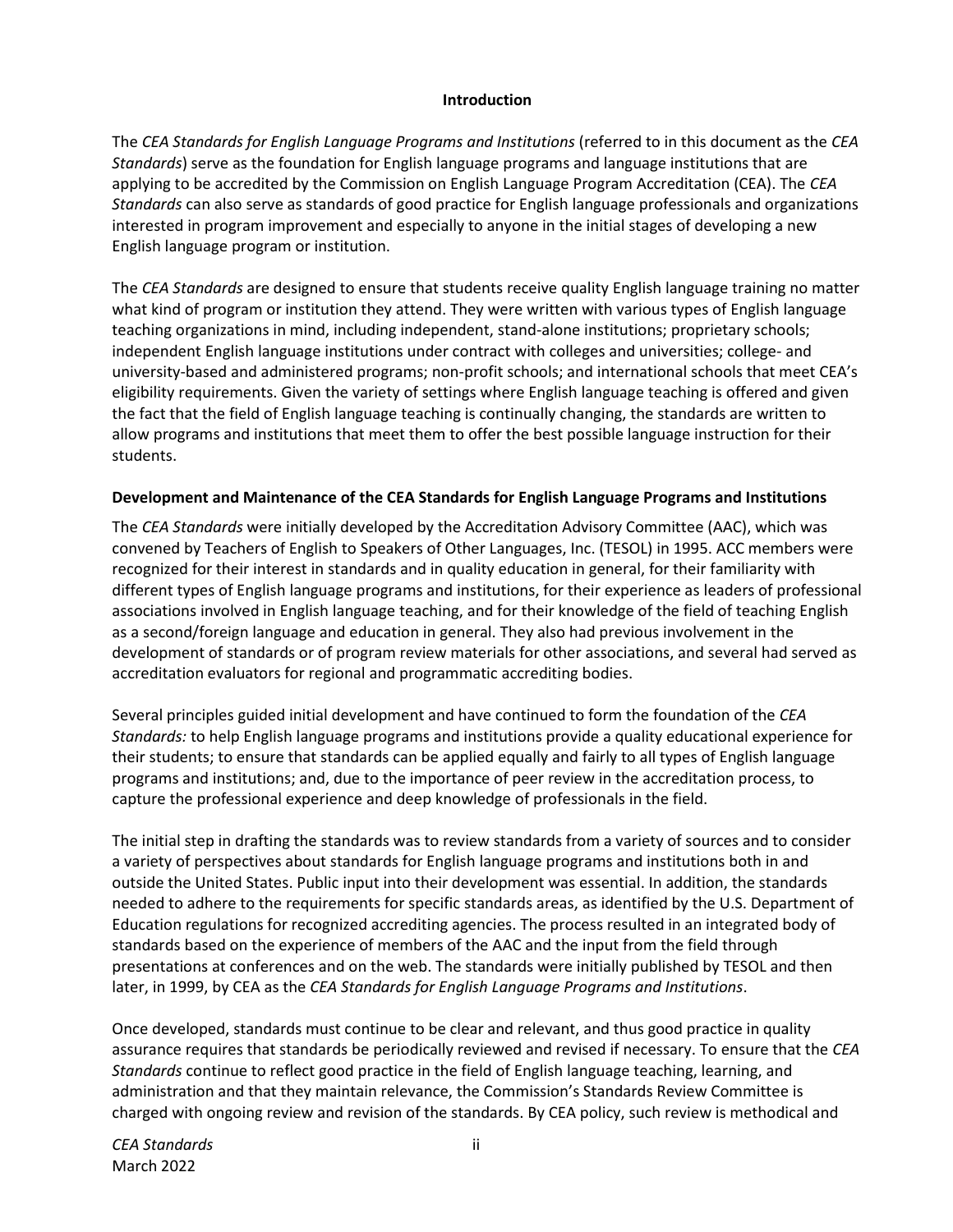based on data collected from those involved in the accreditation process, including sites undertaking selfstudy, peer reviewers, staff, and Commissioners. The data includes formal evaluation of the standards by those who use them, surveys initiated by the Standards Review Committee, discussion with CEA's Constituent Council of accredited sites, analysis of trends in the field, and public comments provided during a mandatory period before adoption of any revisions.

Thus, the *CEA Standards* are maintained through planned review and revision conducted on a regular basis ensuring that the standards are current and are the result of engagement with the field. The Standards Review Committee conducted a complete review of the standards document as a whole in 2020-2021. The process and changes resulting in the current *CEA Standards* are available at [www.cea-accredit.org.](http://www.cea-accredit.org/) Procedures for the regular review of standards can be found in the *CEA Policies and Procedures.*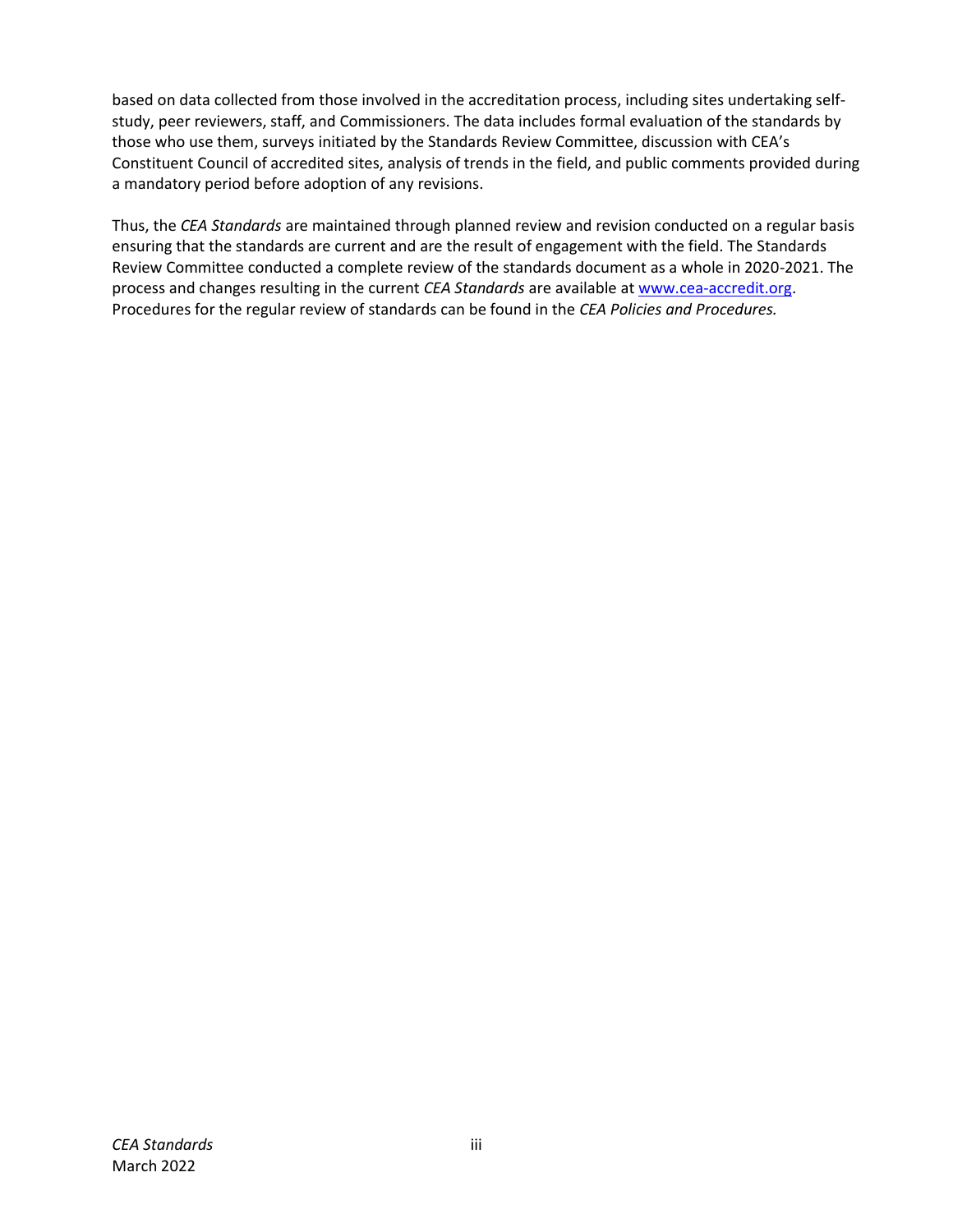# CEA Standards for English Language Programs and Institutions

## **Table of Contents**

<span id="page-4-0"></span>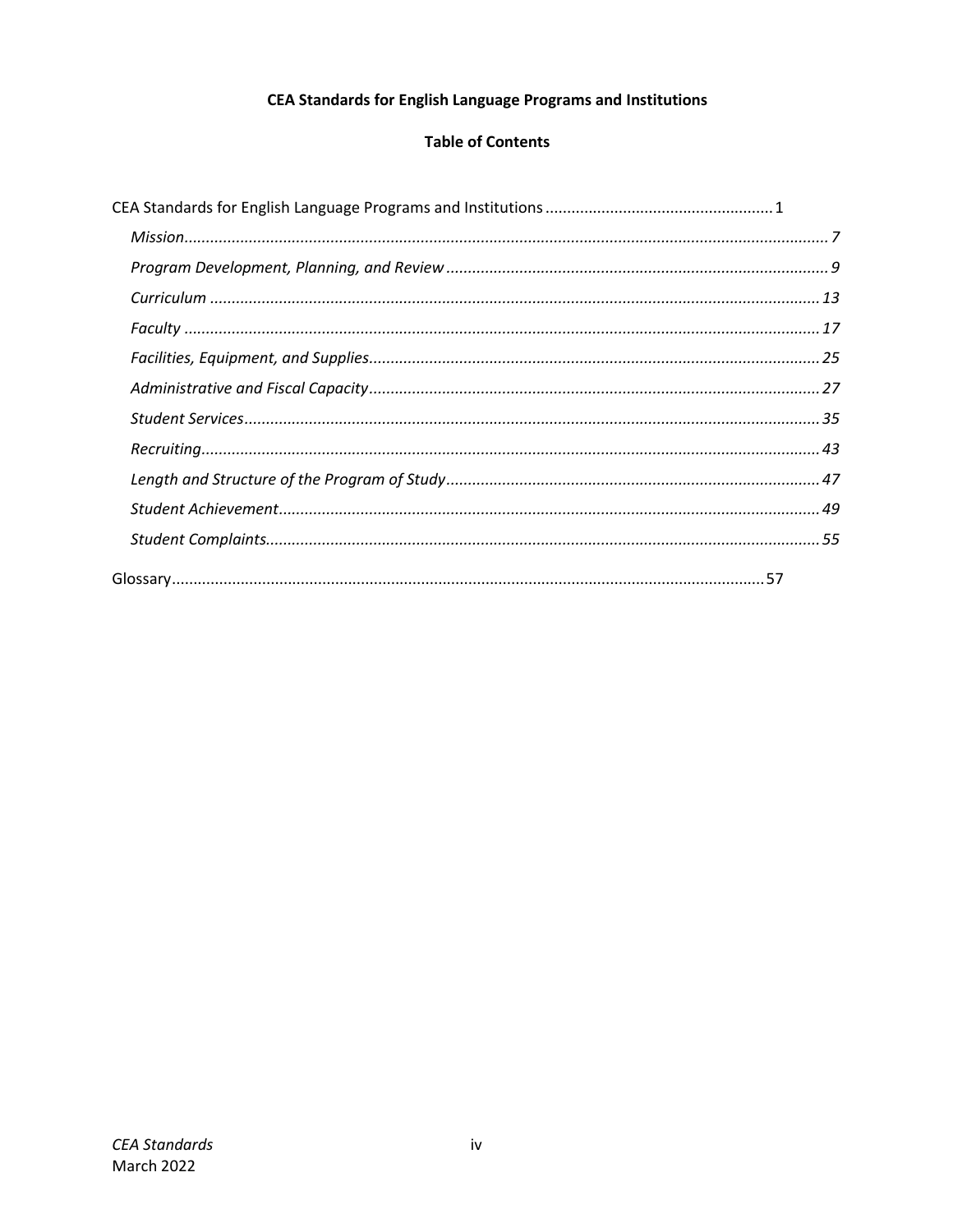*CEA Standards*  March 2022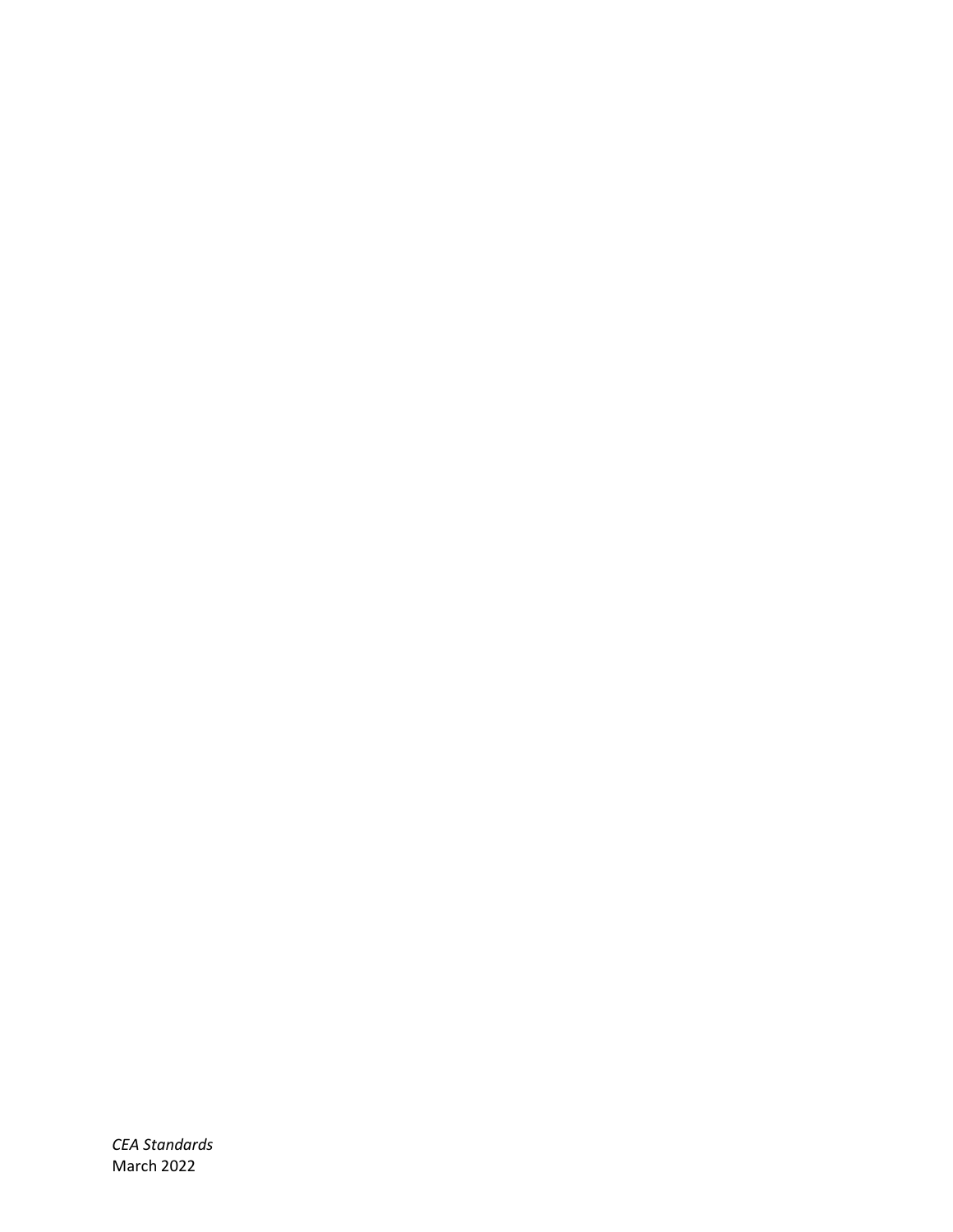## **CEA Standards for English Language Programs and Institutions**

#### *Mission*

**Mission Standard 1**: The program or language institution has a written statement of its mission and goals, which guides activities, policies, and allocation of resources. This statement is communicated to faculty, students, and staff, as well as to prospective students, student sponsors, and the public, and is evaluated periodically.

#### *Program Development, Planning, and Review*

**Program Development, Planning, and Review Standard 1**: The program or language institution has a plan, in writing, for development of the program or language institution as a whole, including planning, implementation, and evaluation.

**Program Development, Planning, and Review Standard 2:** The program or language institution regularly reviews and revises its program components and has plans, in writing, to guide the review of curricular elements, student assessment practices, and student services policies and activities. The plans are systematically implemented.

#### *Curriculum*

**Curriculum Standard 1**: The curriculum is consistent with the mission of the program or language institution, appropriate to achieve the organization's goals and meet assessed student needs, and available in writing.

**Curriculum Standard 2**: Course goals, course objectives, and student learning outcomes are written, appropriate for the curriculum, and aligned with each other. The student learning outcomes within the curriculum represent significant progress or accomplishment.

**Curriculum Standard 3**: The instructional materials and methodologies are appropriate and supportive of course objectives.

#### *Faculty*

**Faculty Standard 1**: Faculty members have education and training commensurate with their teaching assignments.

**Faculty Standard 2**: Faculty have experience relevant to teaching students at the postsecondary level in their areas of assignment and demonstrate an ongoing commitment to professional development.

**Faculty Standard 3**: Faculty who teach English demonstrate excellent proficiency in English. In language institutions where languages other than English are taught, faculty demonstrate excellent proficiency in the languages they teach.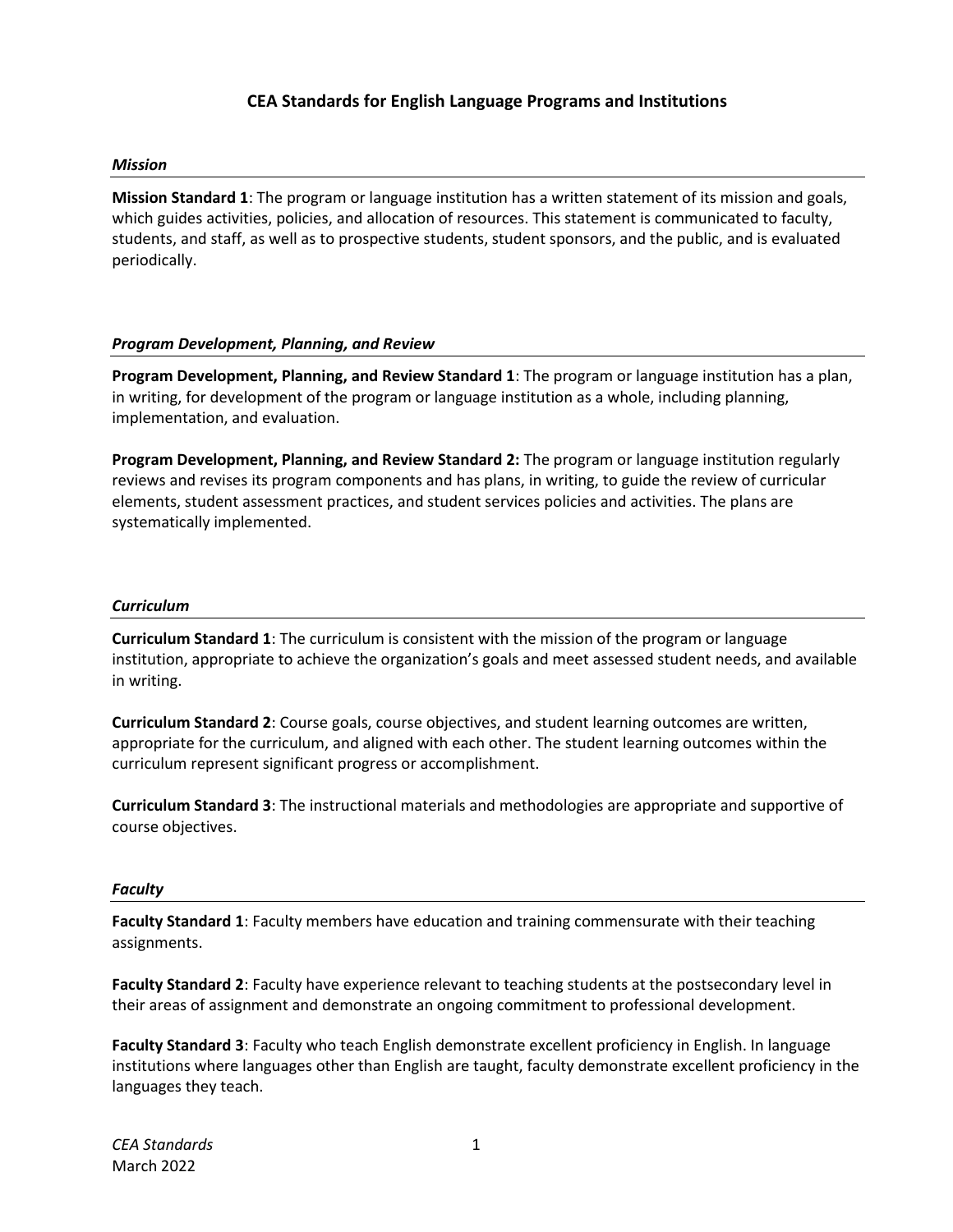**Faculty Standard 4**: Teachers in training are appropriately selected, trained, and supervised for the instructional situations in which they are placed.

**Faculty Standard 5**: Faculty members each receive a job description and all the terms and conditions of employment in writing at the time they are hired and any time their duties or employment conditions change.

**Faculty Standard 6**: The program or language institution has an adequate number of faculty, whose duties are structured to permit timely and effective completion.

**Faculty Standard 7**: The program or language institution describes to faculty clearly and in writing the performance criteria and procedures for evaluation at the onset of the evaluation period; conducts faculty performance evaluations that are systematic, regular, fair, objective, and relevant to achieving program or institutional goals; and conveys evaluation results to faculty in writing in a timely manner.

# *Facilities, Equipment, and Supplies*

**Facilities, Equipment, and Supplies Standard 1**: The program or language institution has facilities, equipment, and supplies that support the achievement of its educational and service goals; are adequate in number, condition, and availability; and are accessible to students, faculty, and administrators.

## *Administrative and Fiscal Capacity*

**Administrative and Fiscal Capacity Standard 1**: The program or language institution clearly defines and provides a rationale for formal linkages with other entities.

**Administrative and Fiscal Capacity Standard 2**: The program or language institution has an administrative structure and a governance system that are effective in helping it achieve its mission and the mission of the host institution, if applicable. Administrator and staff positions within that structure are adequate in number and staffed with individuals who have appropriate education, training, and experience.

**Administrative and Fiscal Capacity Standard 3**: Administrators and staff members each receive a job description in writing at the time they are hired and any time their duties or employment conditions change.

**Administrative and Fiscal Capacity Standard 4:** The program or language institution defines, encourages, and supports appropriate professional development activities for faculty, administrators, and staff.

**Administrative and Fiscal Capacity Standard 5**: The program or language institution describes to administrators and staff clearly and in writing the performance criteria and procedures for evaluation at the onset of the evaluation period; conducts administrator and staff performance evaluations that are systematic, regular, fair, objective, and relevant to achieving program goals; and conveys evaluation results to administrators and staff in writing in a timely manner.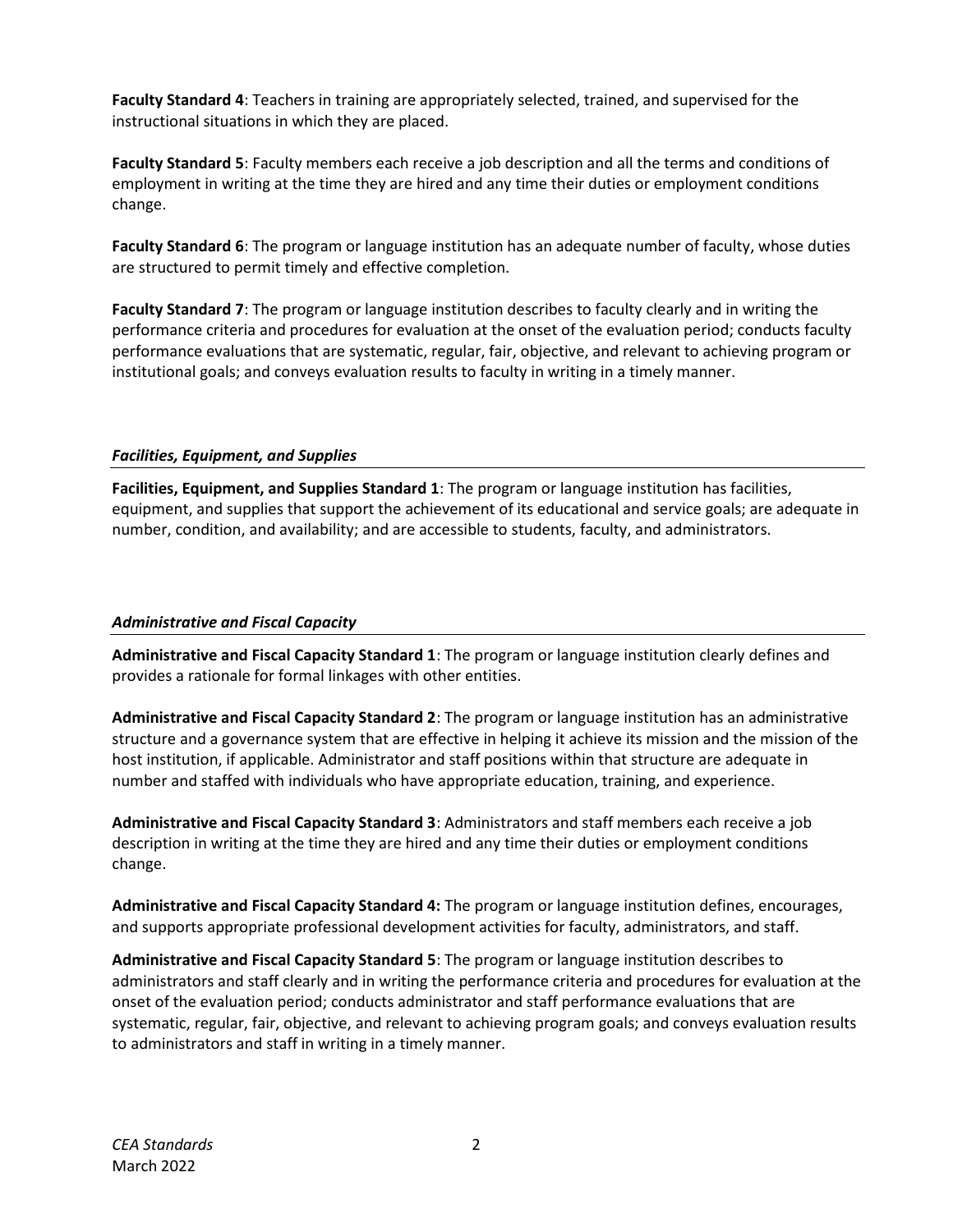**Administrative and Fiscal Capacity Standard 6**: Administrators ensure that policies and procedures relating to program or language institution operations are in place, accessible to all who are affected by them, reviewed regularly, and implemented in a timely, fair, systematic, and ethical manner.

**Administrative and Fiscal Capacity Standard 7**: Administrators ensure that there are means for the exchange of information among those who need it.

**Administrative and Fiscal Capacity Standard 8**: The program or language institution documents that it is in compliance with all local, state, and national laws, as well as with any applicable institutional regulations.

**Administrative and Fiscal Capacity Standard 9**: Financial, student, personnel, program, governmental, and contractual records are maintained and kept current, accessible, complete, accurate and, when appropriate, secure. Reporting is done ethically and in compliance with the law.

**Administrative and Fiscal Capacity Standard 10**: Contracts are in compliance with the law and in keeping with policies of the larger institution, where applicable. Contracts are drafted with appropriate guidance, undergo appropriate review, and are authorized by the appropriate individual(s).

**Administrative and Fiscal Capacity Standard 11**: Financial supervision is conducted by qualified individuals, who implement appropriate policies and procedures and follow accepted accounting practices to ensure the integrity of program or institutional finances.

**Administrative and Fiscal Capacity Standard 12**: Financial reserves are adequate and available to meet obligations to students, staff, and any contractual parties.

#### *Student Services*

**Student Services Standard 1**: Admission policies are consistent with program objectives and with the mission of the program or language institution (and with the host institution if applicable), and are implemented by properly trained and authorized individuals. The admission process ensures that the student is qualified to enroll in and benefit from the instructional program. Both the policies and the personnel who implement them adhere to ethical practices.

**Student Services Standard 2**: The program or language institution provides academic and personal advising and counseling, as well as assistance in understanding immigration regulations. Such advice and assistance are provided in a timely and accurate manner by qualified individuals.

**Student Services Standard 3**: The program or language institution provides pre-arrival and ongoing orientation (1) to support students in their adjustment to the program or institution (and to the host institution if applicable) and to the surrounding culture and community and (2) to help them understand immigration regulations and procedures, as well as health and safety issues.

**Student Services Standard 4**: The program or language institution seeks to ensure that students understand policies regarding enrollment, registration, attendance, repeating levels or courses, and progression through the program of study.

**Student Services Standard 5**: Students have access to health insurance if required and, in all cases, students are informed about the need for adequate health insurance coverage.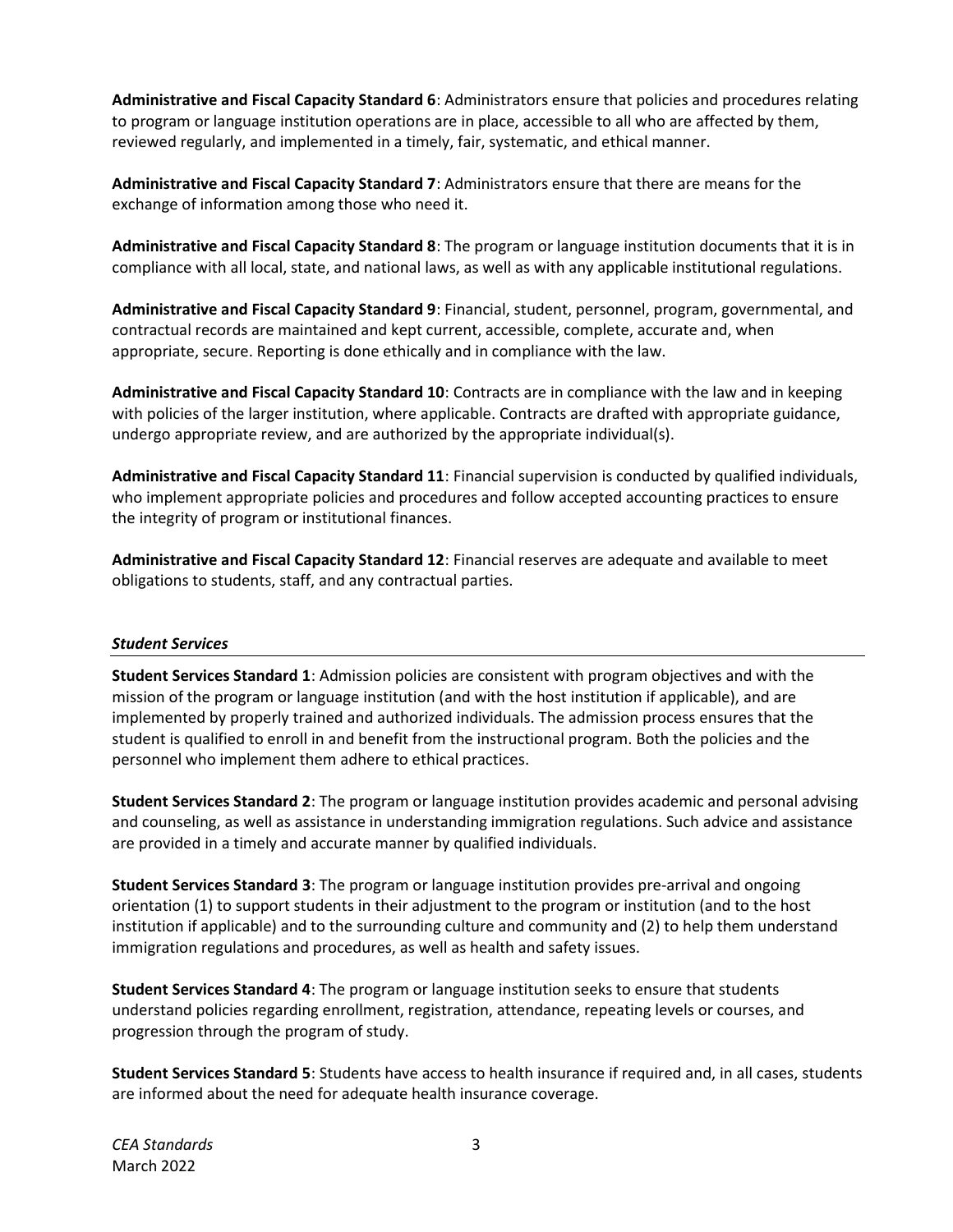**Student Services Standard 6**: Students have access to social and recreational activities that provide a cultural context for their language acquisition and other studies, as appropriate.

**Student Services Standard 7**: The program or language institution clearly states and fulfills its responsibilities regarding student housing.

**Student Services Standard 8**: The program or language institution clearly states and consistently provides the extent of student services described in any written, electronic, or oral promotional information or in agreements.

## *Recruiting*

**Recruiting Standard 1**: All program or language institution personnel follow ethical practices for recruiting students and promoting programs, and they ensure that the program or language institution's policies and procedures are made clear to prospective students and/or student sponsors. In any recruitment transaction, the students' interests and well-being are paramount.

**Recruiting Standard 2**: All written, electronic, and oral information used to describe or promote the program or language institution to students and other relevant parties is accurate and complete.

**Recruiting Standard 3**: If a program or language institution has recruiting agreements or contracts with a third party, the program or institution ensures that it has complete information about the third party, assumes responsibility for monitoring the third party, and terminates the agreement if necessary.

# *Length and Structure of Program of Study*

**Length and Structure of Program of Study Standard 1**: The calendar states the number of terms per year, the number of weeks per term and the number of hours of instruction per week. The calendar is consistent with and supportive of the program or language institution's stated mission and goals.

**Length and Structure of Program of Study Standard 2**: Instructional time is structured to allow students to progress through individual courses and the full program of study as anticipated by the design of the curriculum. Student progression rates are documented and analyzed on a regular basis.

# *Student Achievement*

**Student Achievement Standard 1**: The program or language institution has a placement system that is consistent with its admission requirements and allows valid and reliable placement of students into levels.

**Student Achievement Standard 2**: The program or language institution documents in writing whether students are ready to progress to the next level or to exit the program of study, using instruments or procedures that appropriately assess the achievement of student learning outcomes for courses taken within the curriculum.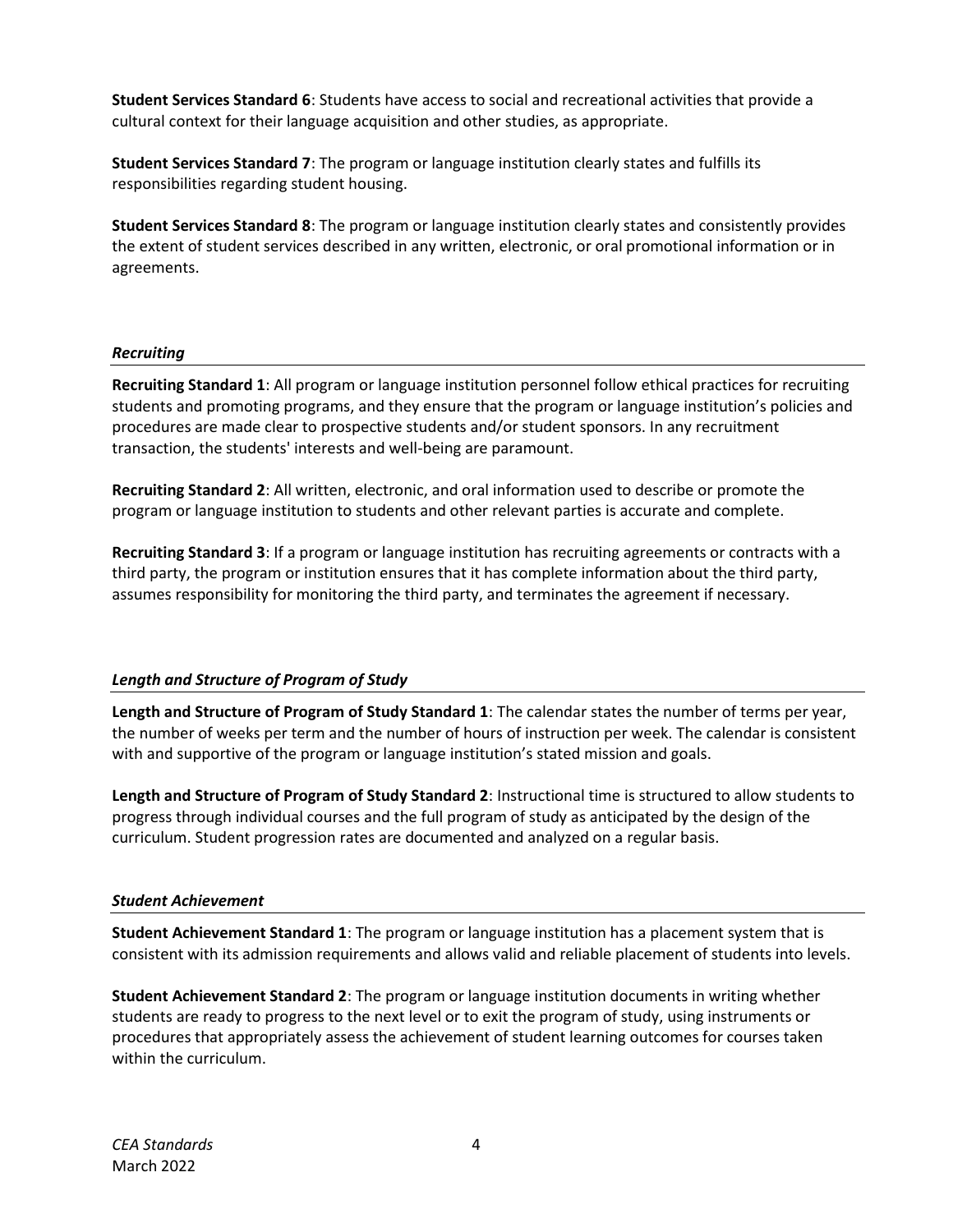**Student Achievement Standard 3**: The program or language institution maintains and provides students with written reports that clearly indicate the level and language outcomes attained as a result of instruction.

**Student Achievement Standard 4**: The program or language institution informs students of the assessment procedures used to determine placement, progression from level to level, and completion of the program, as well as their individual results.

# *Student Complaints*

**Student Complaints Standard 1**: The program or language institution makes available to students, in writing, procedures by which they may lodge formal complaints. The program or language institution documents and maintains records of formal student complaints, as well as the resolution of any such complaints.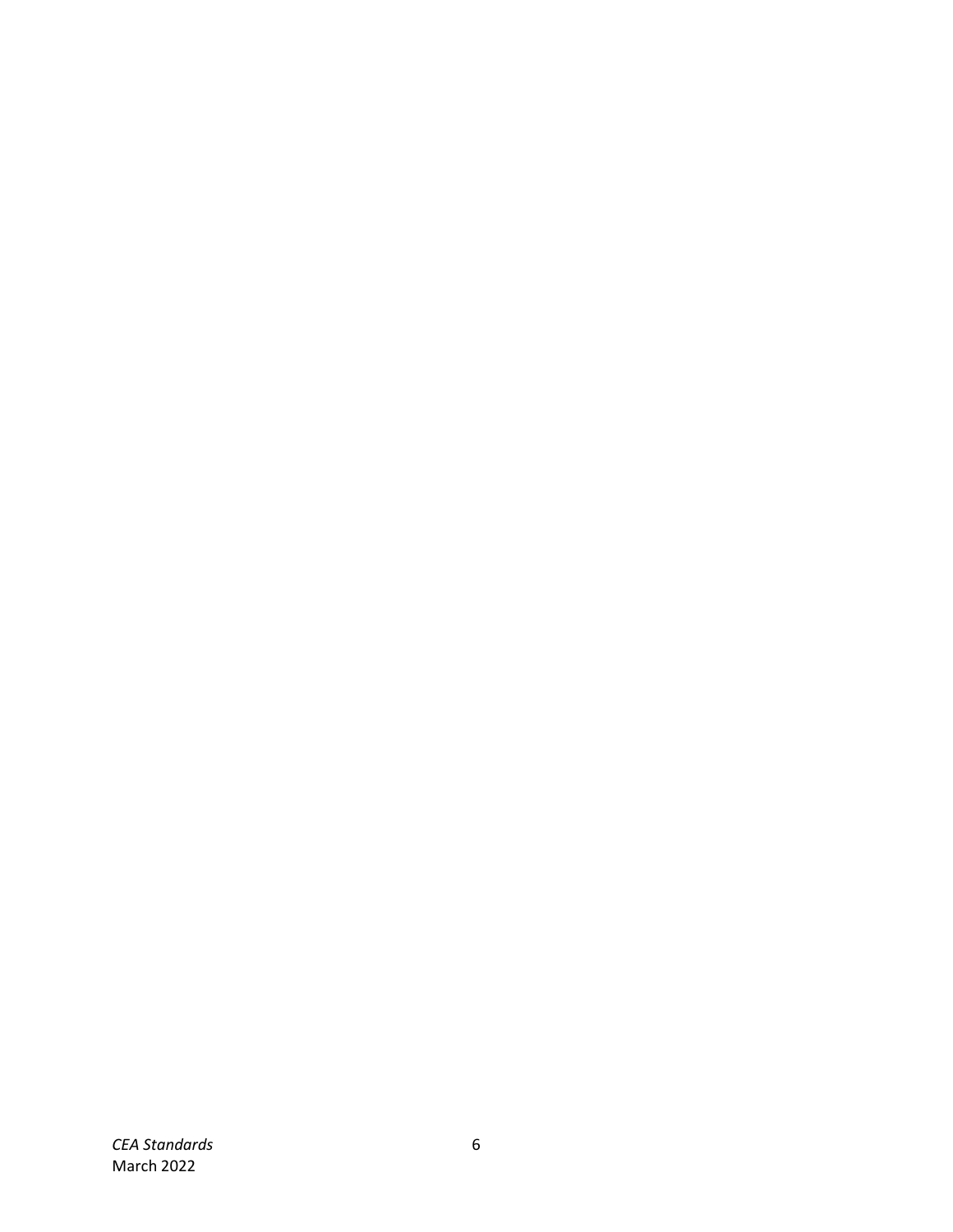#### **Mission**

# **Context**

The smooth functioning of an English language program or institution, as well as the determination of how it operates within established standards, depends on the existence of a publicly-available mission statement. This mission statement, developed and reviewed regularly by program staff, provides a basis for all program or institution activities. The program or institution's resources must be allocated to best achieve its mission.

**Mission Standard 1: The program or language institution has a written statement of its mission and goals, which guides its activities, policies, and allocation of resources. This statement is communicated to faculty, students, and staff, as well as to prospective students, student sponsors, and the public, and is evaluated periodically.**

# **Intent**

The intent of this standard is to ensure that each program or institution has a clearly defined mission that is communicated to individuals who work for or are served by the program or institution. The mission guides all aspects of the program or institution's operations.

# **Discussion**

The mission statement is communicated to and understood by individuals who work for or are served by the program or institution. The mission statement summarizes in broad terms the educational and service goals of the program or institution, as well as any other purposes. The mission statement forms the basis for all decisions affecting the program or institution.

The mission statement serves as the principal guide for:

- administrators, to determine if decisions affecting the program or institution are appropriate
- faculty and staff, to determine if their activities within the program or institution are appropriate
- current students, to determine if their evolving educational and personal goals are met
- prospective students and those who have a stake in their choices, to determine if the program or institution's programs and services are appropriate
- the public, to inform it of the purposes of the program or institution and to determine if it is achieving those purposes.

# **Requirements**

The mission statement must be clearly written in terms easily understood by students, staff, and the public. It must be available to current and prospective students or their sponsors and to prospective and current employees through materials such as student recruitment literature, handbooks, and informational documents.

The program or language institute must demonstrate how the mission guides its activities, policies and allocation of resources. The mission statement must be evaluated and updated periodically to account for shifts in the focus of its educational programs or services.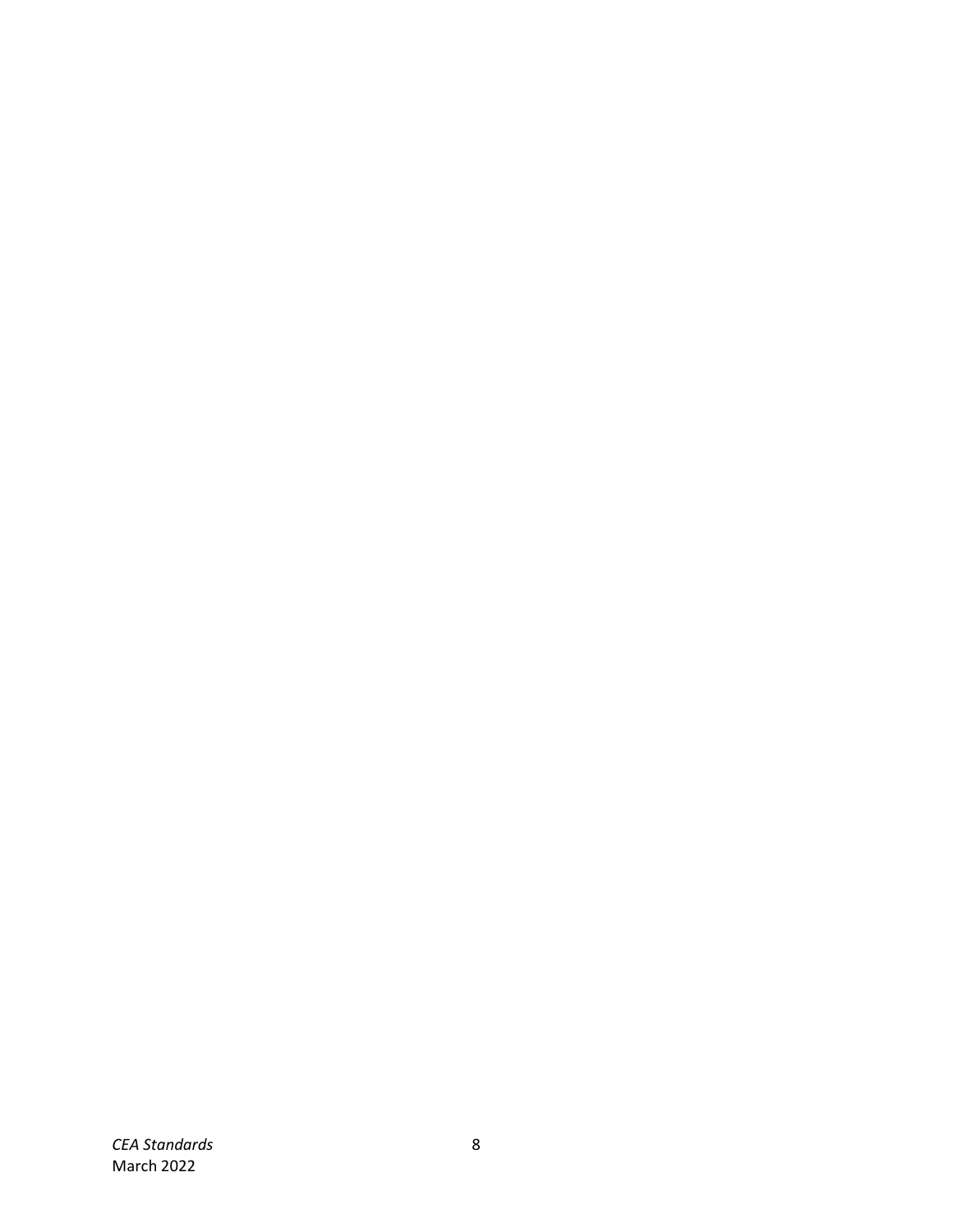## **Program Development, Planning, and Review**

## **Context**

The effective administration of an English language program or institution requires intentional, regular analysis of program goals and results. Such analysis is accomplished through structured, scheduled action that engages personnel specifically selected on the basis of their knowledge and responsibilities related to the area being analyzed within the program or institution.

Within an English language program or institution, two types of structured analyses occur:

- One focuses on planning for development of the program- or institution-at-large, which will include, for example, review of program mission, study of external trends and challenges, evaluation and allocation of budgets and resources, and future planning.
- The second is focused on the review of the primary services the educational services and the student services – for the purpose of continuous improvement of those services.

While ad hoc activities to improve program services are important, they do not accomplish what proactive and structured development or review does, which is to ensure that program elements are evaluated and revised before issues become entrenched and problematic.

To ensure that analysis of program goals and results is intentional and conducted regularly, written plans to guide the review are necessary. Such documents will include the key elements and steps of the development or review process, the plan calendar, and the designation of appropriate personnel to carry out planned review activities. In addition, the written plan will define who is accountable for results, and the will include the documentation that will be used to monitor and evaluate implementation of review activities.

For sites which do not control one or more areas required for reporting in the standard, the program or language institution must demonstrate that a regular review process occurs to verify that the area(s) not under direct control of the program continue to meet the needs of the program and its students. In cases where the program or language institution is not directly responsible for oversight or review of certain areas, the site must describe the process for exchange of information, noting how information flows between the accredited program or language institution and the responsible unit or entity. The program or language institution must demonstrate how it ensures that students' well-being is protected throughout this review process.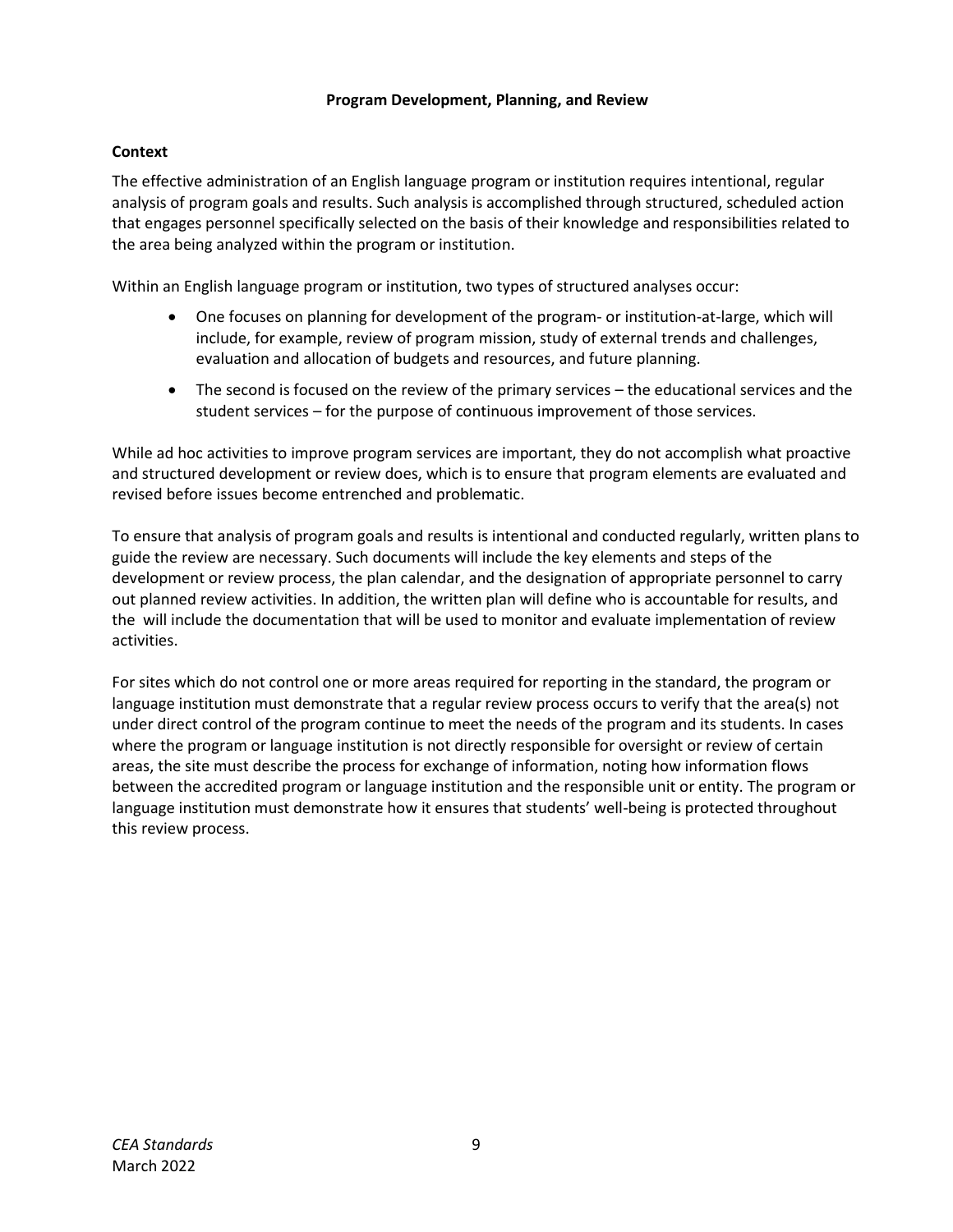**Program Development, Planning, and Review Standard 1: The program or language institution has a plan, in writing, for development of the program or language institution as a whole, including planning, implementation, and evaluation.**

# **Intent**

The intent of this standard is to ensure that leaders undertake regular analysis, evaluation, and planning for the organization as a whole.

## **Discussion**

Planned organizational development is characteristically strategic. It provides for consideration of internal and external factors that have an impact on the program or institution. It also provides for review and evaluation of existing administrative and fiscal policies and practices.

A documented process for development of the program or institution provides an opportunity for the program or institution (1) to ensure that its activities are consistent with achieving the goals as identified in its mission (see Mission Standard 1) and (2) to specify and evaluate the human, financial, and physical resources needed to reach those goals.

The process of program or institutional development must be undertaken in a formal systematic manner by administrators, with input from appropriate individuals and other relevant sources.

Good practice includes reviewing and planning in the areas of

- mission and goals
- financial resources
- facilities, equipment and supplies
- internal and external factors that affect student enrollment, curriculum development, student achievement, faculty, and staff
- staffing and personnel needs
- policies and procedures

# **Requirements**

This standard requires a comprehensive written plan describing the formal mechanism used for program or institutional development. The written plan may be in chart, template, or other format.

Regardless of format, the written plan must include the following structural components:

- tasks
- processes
- responsible parties
- timelines
- list of the documentation that provides evidence that the plan has been implemented.

In addition, the program or institution must maintain records showing the results of the organizational development process, noting actions that have been undertaken as a result of the process. Such actions become part of the process and components to be analyzed and evaluated in the next cycle.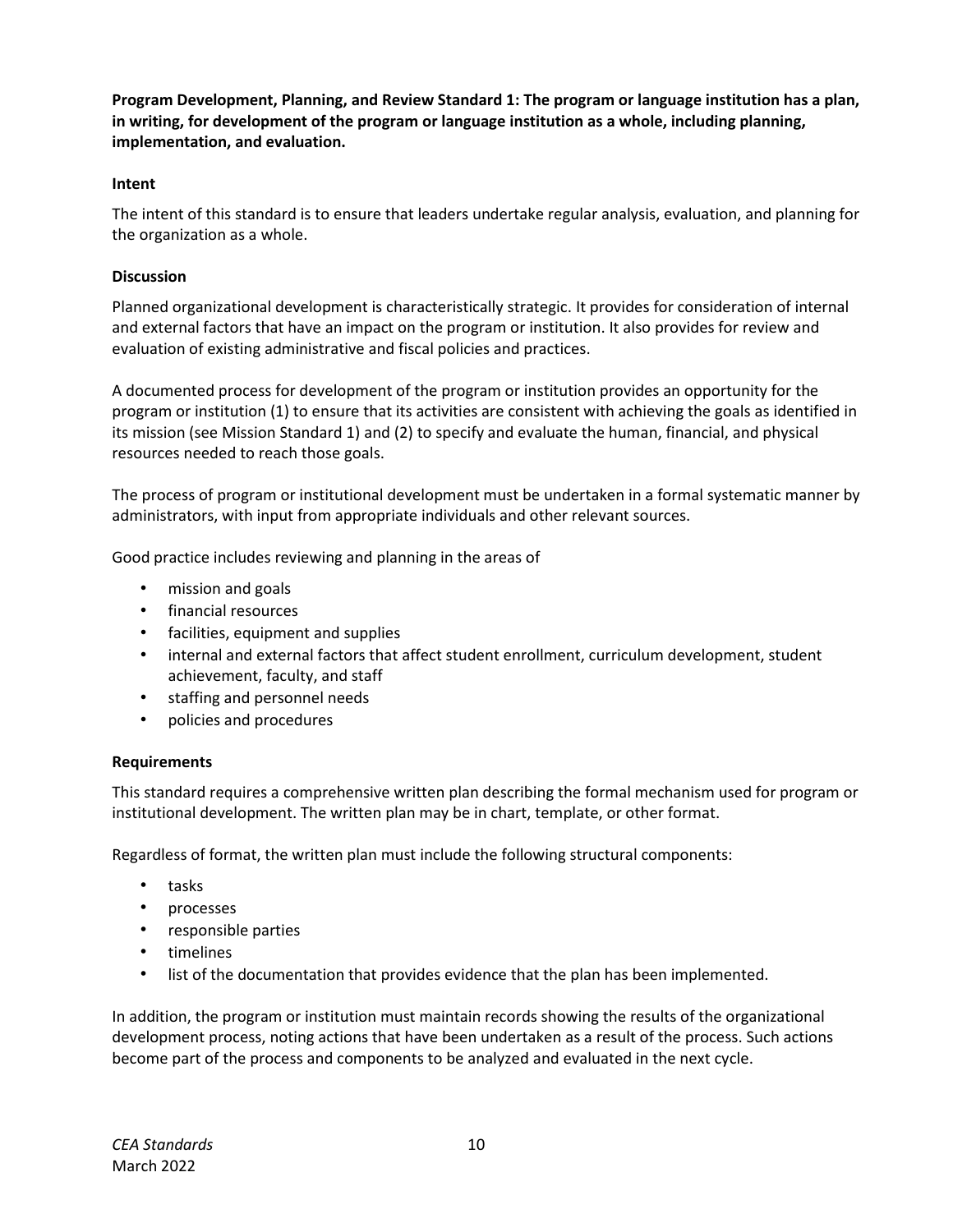**Program Development, Planning, and Review Standard 2: The program or language institution regularly reviews and revises its program components and has plans, in writing, to guide the review of curricular elements, student assessment practices, and student services policies and activities. The plans are systematically implemented.**

## **Intent**

The intent of this standard is to ensure regular review of program components to evaluate the effectiveness of existing curricula, student assessment practices, and student services policies and activities.

## **Discussion**

Regular review provides an opportunity to evaluate the effectiveness of program components relative to the mission and goals of the program. Such a review must be undertaken in a formal, systematic manner by appropriate committees or individuals with input from faculty and students. Revisions that result from regular review must be monitored and evaluated for effectiveness in the next review cycle.

Good practice in the review of curriculum includes reviewing

- course goals, course objectives, student learning outcomes and syllabus for each course
- teaching materials
- methods and methodologies
- student outcomes
- feedback from faculty and students
- research in the areas of language acquisition and language teaching

Good practice in the review of student achievement and assessment activities includes reviewing:

- data about student performance relative to student learning outcomes (such as pass/fail rates)
- data on program graduation, retention, and college admission
- placement tools
- teacher-made tests
- rubrics and other evaluation tools
- end-of- term exams
- reporting practices
- articulation patterns with programs to which students may be admitted after program completion
- methods by which the program or institution documents student achievement
- reliability and validity studies of testing instruments relative to program objectives
- faculty surveys and student satisfaction surveys
- review of assessment and achievement research

Good practice in the review of student services includes reviewing:

- admission policies
- promotional materials
- orientation materials and activities
- social and recreational activities
- personal, academic, and immigration advising services
- housing
- outside service providers
- feedback from students, faculty, staff, homestay hosts

*CEA Standards* 11 March 2022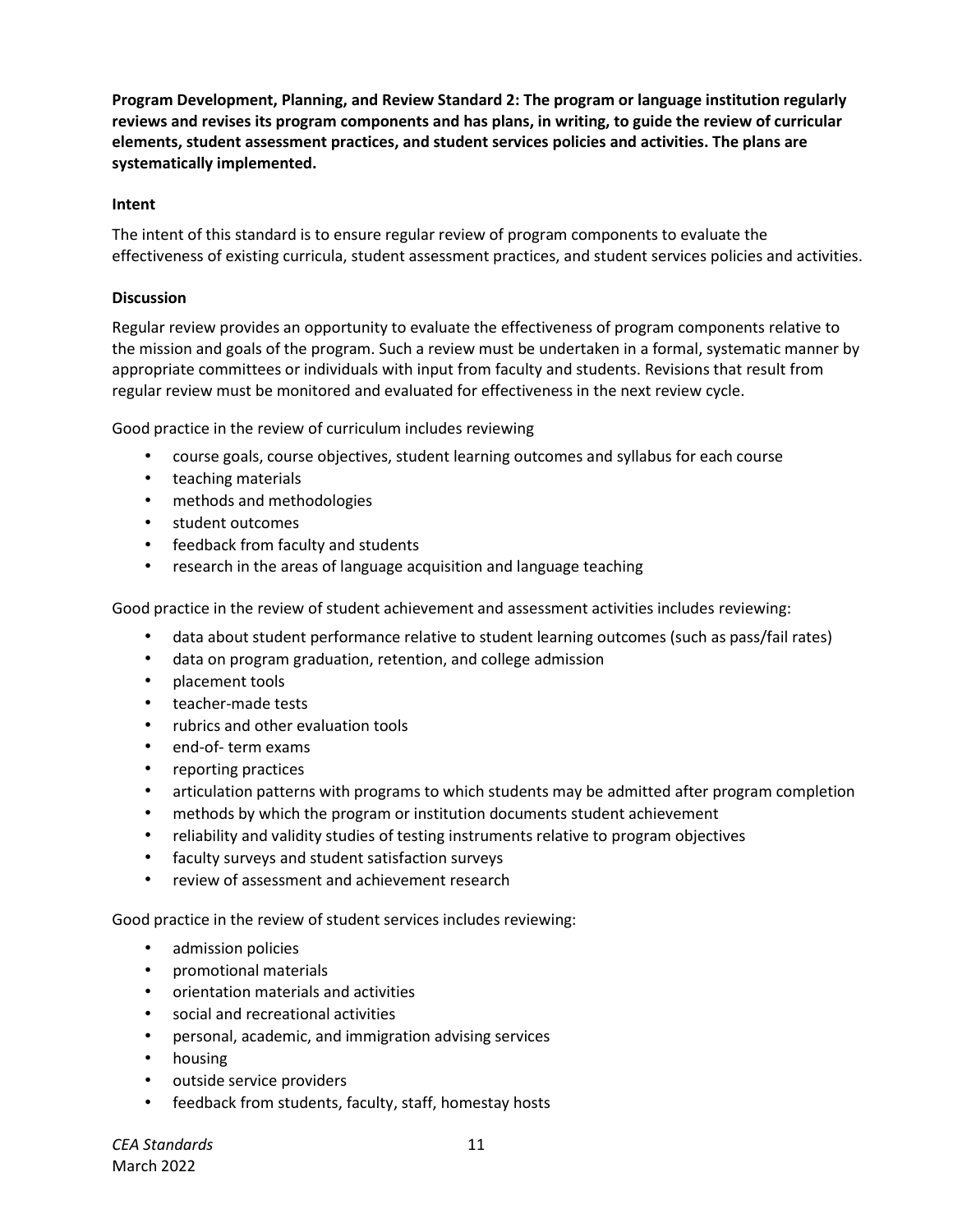# **Requirements**

The program or institution must have comprehensive written documents which guide the review of program components. The written documents may be in chart, template, or other format and must be included in manuals or other materials that guide the program or institution's activities.

Regardless of format, the written plan must include the following structural components:

- tasks
- processes
- responsible parties
- timelines
- list of the documentation that provides evidence that the plan has been implemented.

In addition, the program or institution must maintain records showing the results of the review cycle, noting any changes that have been adopted as a result of the review process.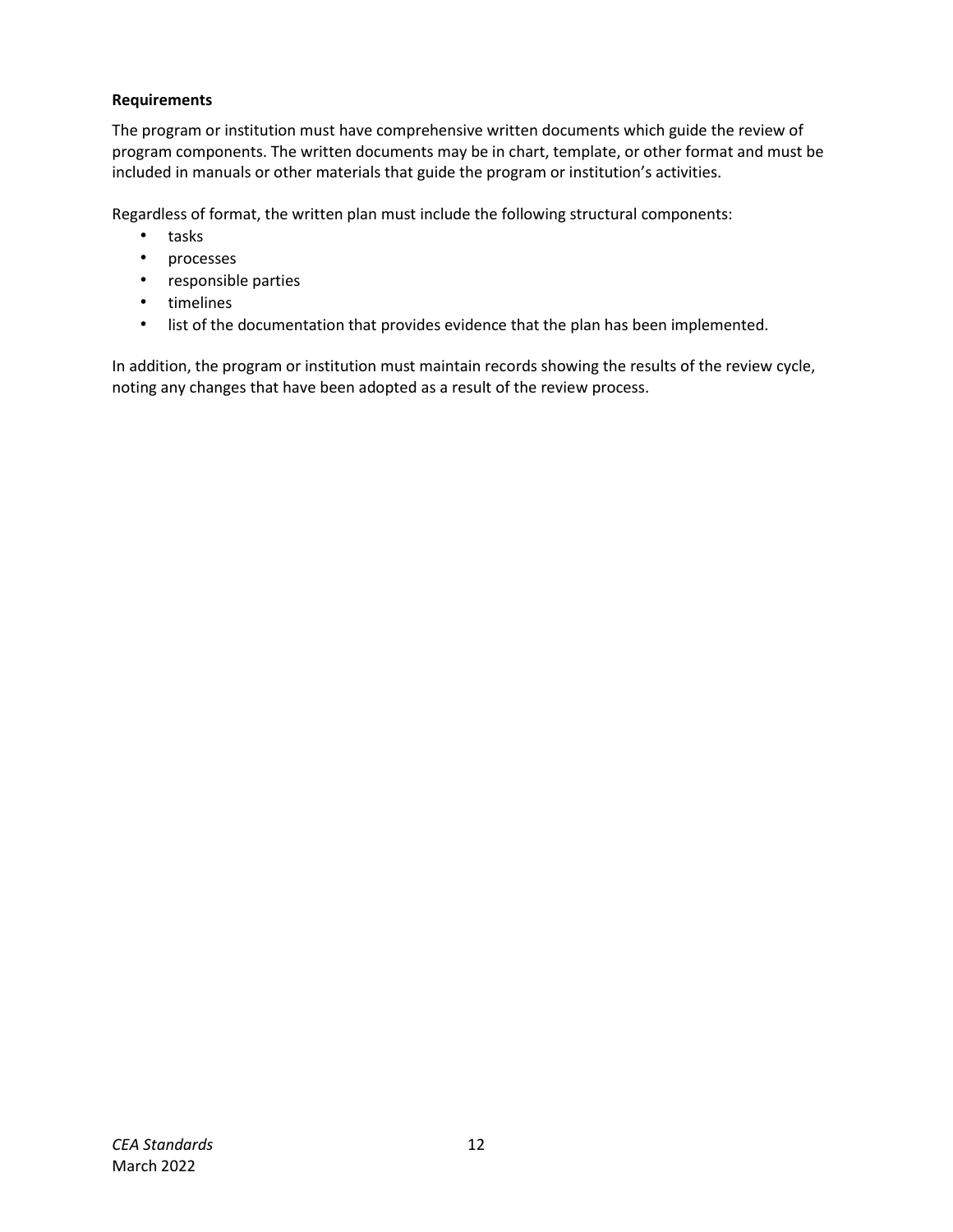#### **Curriculum**

## <span id="page-18-0"></span>**Context**

A written curriculum forms the basis of the educational programs offered by English language programs and institutions, and ensures consistency of instruction. An English language program or institution may have more than one curriculum. Each curriculum should be aligned with the mission and appropriate to meet the educational goals for the of students enrolled in the program or language institution, and the context of the program or institution. For example, curricula may be skills-based, content-based, or product-oriented. They may be offered on site or through distance education. Whatever the approach, each curriculum must be designed in response to assessed student needs and subject to regular review for possible modification to align with assessed student needs. Written curricular materials must include carefully developed course goals (the overall intended outcome or target for the course), course objectives (what will be taught), and student learning outcomes (what the student knows or can do as a result of the course of instruction), a process for teaching and learning, and suggested methods of assessment. Delivery of the curriculum must implement appropriate methodologies and materials.

**Curriculum Standard 1: The curriculum is consistent with the mission of the program or language institution, appropriate to achieve the organization's goals and meet assessed student needs, and available in writing.**

#### **Intent**

The intent of this standard is to ensure that the written curriculum for each educational program is aligned with the mission and designed to meet the assessed needs of the students.

#### **Discussion**

The curriculum is the structure through which an English language program or institution accomplishes its instructional mission.

Each curriculum*,* including curricula delivered for distance education, must have adequate and appropriate levels to meet the assessed needs of the students through a continuity of learning experiences.

Good practice includes having a written curriculum that is appropriate for the known needs of a particular group or category of students.

#### **Requirements**

Programs and institutions must document that a curriculum is available in writing, describe how it relates to the mission, how it is organized, the number and sequencing of classes, and whether the classes are offered for credit.

While the program or institution may present the elements of a curriculum in various places or formats, the overall curriculum design must include, for each course,

- an educational goal or purpose
- course objectives
- statements of student learning outcomes
- process for teaching and learning
- means of assessment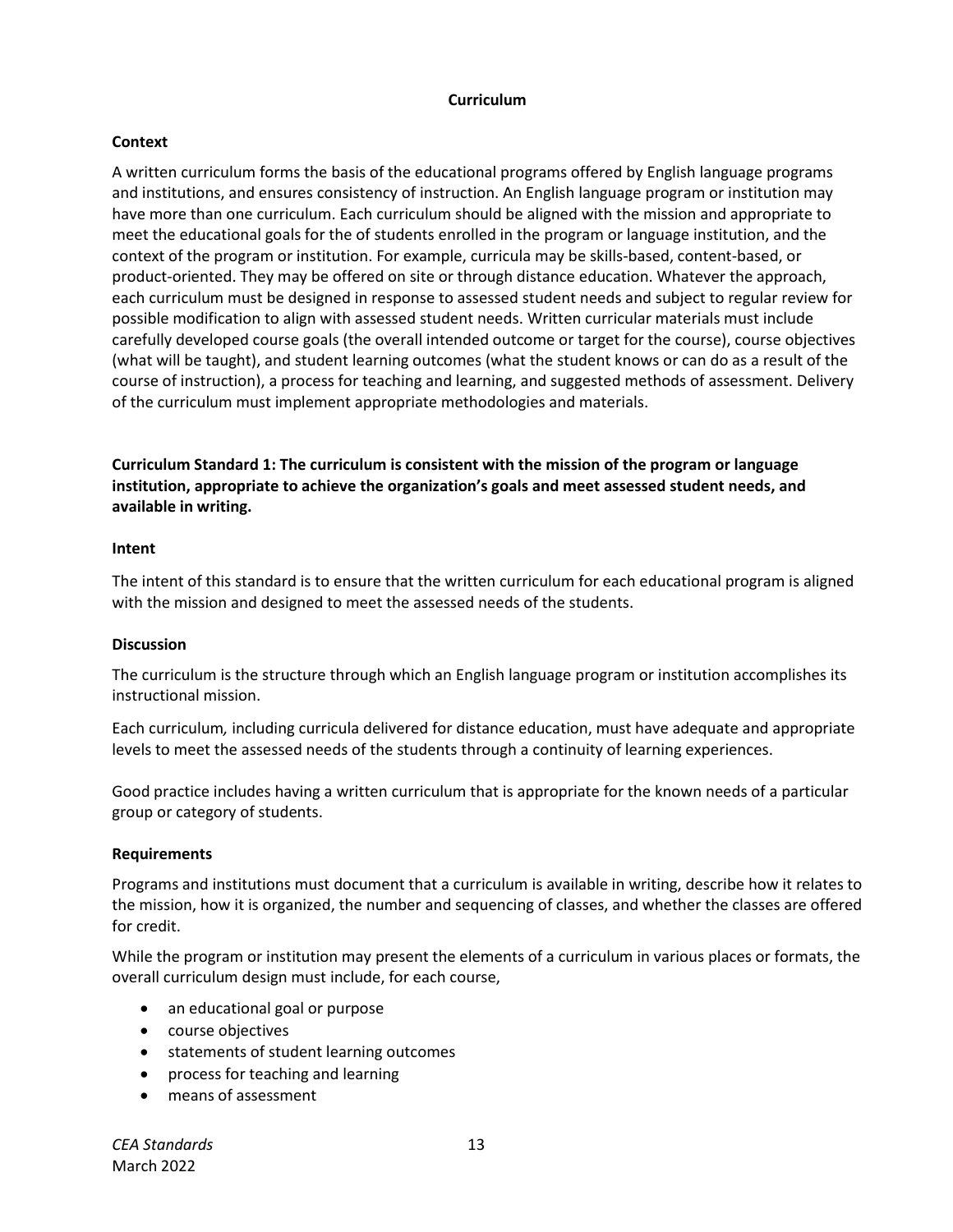From term to term, the curriculum must demonstrate consistency within a course or level.

Programs and language institutions must document how the needs of the student population(s) sought, enrolled, and graduated from the program were assessed and established and how the curriculum is designed to meet those needs.

**Curriculum Standard 2: Course goals, course objectives, and student learning outcomes are written, appropriate for the curriculum, and aligned with each other. The student learning outcomes within the curriculum represent significant progress or accomplishment.** 

## **Intent**

The intent of this standard is to ensure that each program or language institution has curricula which include curricular elements that are interrelated, interdependent, and appropriately sequenced.

## **Discussion**

Carefully developed course goals describe the overall intended outcome or target for the course. Course objectives specify the curricular elements that will be taught and that, in aggregate, address course goals. Student learning outcomes, which are descriptions of what the student will know or be able to do with the language as a result of the teaching of course objectives, must be written, observable, measurable, and able to be expressed in terms of academic readiness or practical applications. Together, these elements are key underpinnings of the quality of the educational program offered by the program or institution.

A student's level of attainment will be measured relative to the student learning outcomes, which together form the basis of the program's quality claims. Therefore, these elements should represent significant progress, accomplishment or proficiency gain for a student moving through the curriculum (see Student Achievement Standard 2). Programs and institutions differ in their missions, educational goals, and types of students served; thus, significant progress will be relative to the norms of the field for the educational program model provided.

#### **Requirements**

The courses in the curriculum must be interrelated, interdependent, appropriately sequenced, and shown to accomplish the goals of the program (see Mission Standard 1).

The program or institution to demonstrate that the curricular goals, objectives, and student learning outcomes are within the expected range for the program's mission and model. This can be accomplished in various ways. Examples include but are not limited to documenting that the curriculum is mapped to an established external scale, that it is based on a scope and sequence validated for the program or institution's model, or by presenting research verifying that the curriculum conforms to norms of established or accredited programs or institutional models.

Additionally, the program or institution must demonstrate that the course of study represented by the curriculum's levels and terms, and the time required by a student to complete the course of study if the student is making normal and satisfactory progress, is within the norms of the field for the educational program model.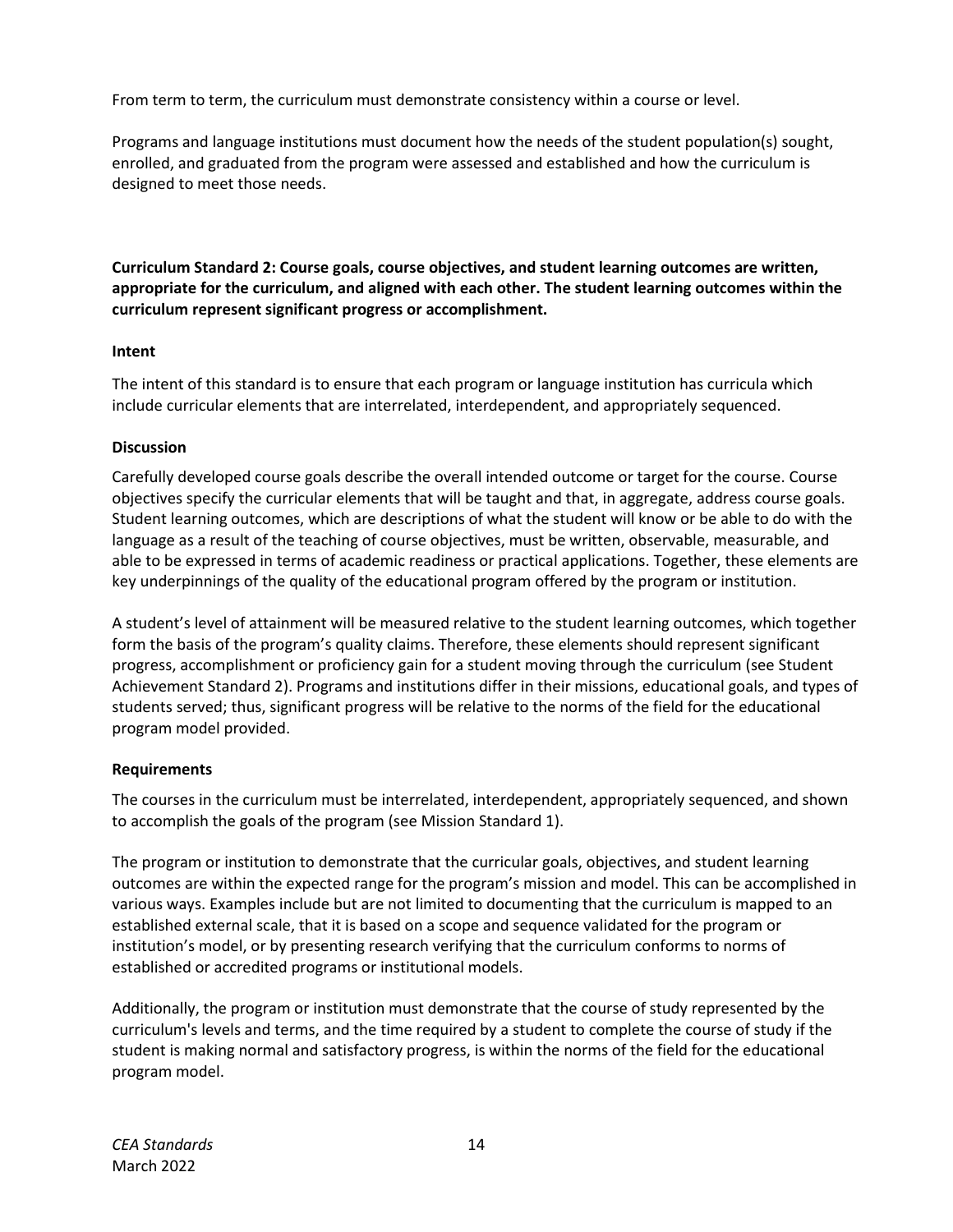**Curriculum Standard 3: The instructional materials and methodologies are appropriate and supportive of course objectives.**

# **Intent**

The intent of this standard is to ensure that the programs or language institution uses appropriate materials and methodologies.

## **Discussion**

The curriculum, including curriculum for distance education, uses materials and methodologies appropriate for teaching language and other skills to students of different backgrounds, abilities, ages, learning styles, and goals and who have different communicative needs and levels of achievement or proficiency.

#### **Requirements**

Course goals and course objectives must guide choices of instructional and resource materials. Instructional materials must be clearly related to instructional activities and assignments, readily available to students and faculty, and supportive of methodologies and course objectives.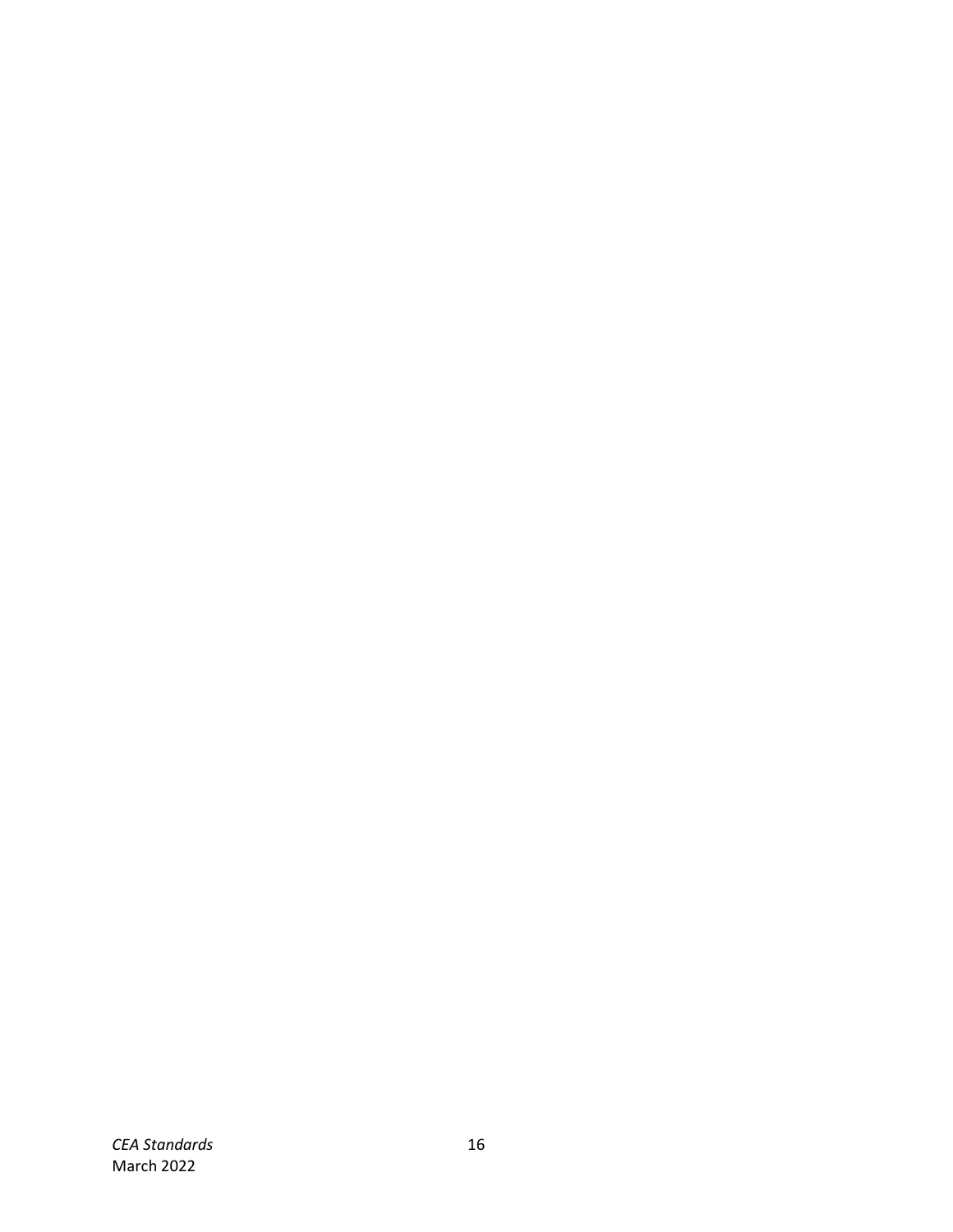## **Faculty**

# **Context**

Faculty are an important factor in determining instructional quality. Faculty are responsible for providing useful learning activities for students, guiding students in the acquisition of English and in understanding a target culture, affirming learners' own cultural and linguistic backgrounds, while applying their knowledge of language, culture, cross-cultural communication, and language acquisition to assist learners in achieving their own objectives efficiently.

To carry out instructional duties, ESL/EFL faculty must possess qualifications and experience that directly align with and support the stated mission and curriculum of a program or institution.

In order to ensure a quality educational experience, a program or institution must employ faculty who meet accepted professional standards with regard to educational background, professional experience, and proficiency in the language being taught. Faculty, as education professionals, must regularly undertake ongoing professional development.

In addition, a program or language institution must provide clear information about faculty duties, responsibilities, professional development expectations and performance evaluation procedures. Faculty workload should be appropriately structured. Faculty performance evaluations must be conducted by qualified individuals and incorporate multiple sources of data.

# **Faculty Standard 1: Faculty members have education and training commensurate with their teaching assignments.**

# **Intent**

The intent of this standard is to ensure that individuals with instructional responsibilities possess the knowledge and training in ESL/EFL to make informed decisions about classroom practice.

# **Discussion**

Faculty education and training requirements must be consistent with and directly support the program or institution's mission, established curriculum, and other program components in order for faculty to be able to deliver effective instruction in the courses to which they are assigned. This includes knowledge and training relevant to blended or distance education, where applicable.

Although informal preparation may be useful and may enhance faculty members' effectiveness, formal education in ESL/EFL is a necessary component of faculty preparation. Previous teaching experience does not substitute for formal education and training in ESL/EFL.

# **Requirements**

This standard requires employment of faculty who have appropriate academic credentials and who demonstrate an adequate knowledge of ESL/EFL principles required for effective language instruction.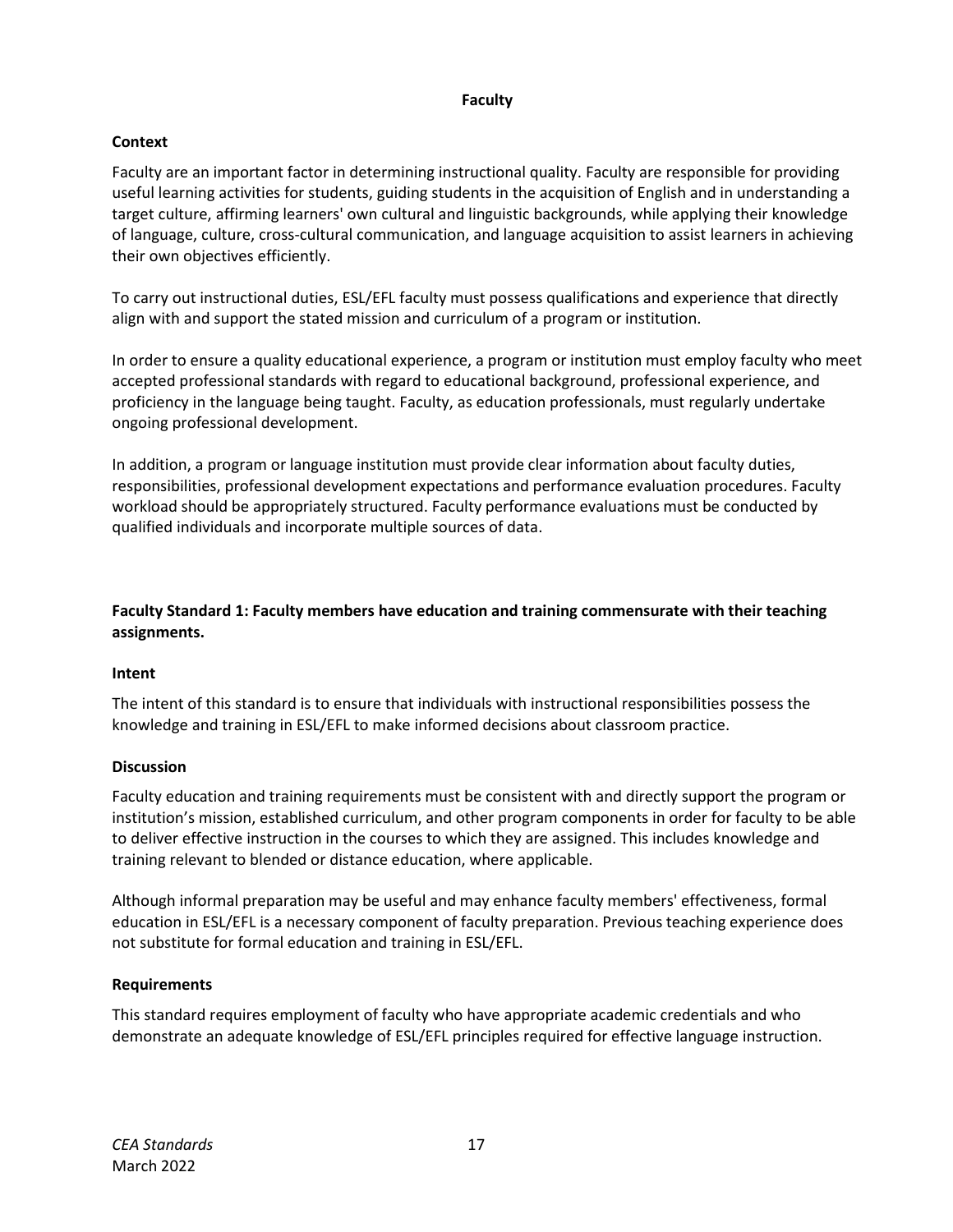Formal education requirements for faculty:

- The bachelor's degree is considered the baseline qualification for teaching in a postsecondary language program or institution.
- The master's degree is highly valued and is considered the baseline qualification for teaching college and university preparation courses.
- In some program or institutional contexts, the doctorate may be the appropriate degree and may be required by the program or institution.

In cases where the bachelor's or master's degree is not in ESL/EFL, language teaching faculty, including teacher-trainers, must have a specific knowledge base and skill set that includes, at a minimum, the following:

- language teaching methodologies
- the nature of language/languages (e.g., introduction to linguistics)
- the structure of English (e.g., syntax, phonology, morphology, discourse)
- second language acquisition
- intercultural communication (e.g., sociolinguistics, cross-cultural studies)
- practicum experience

Requirements for teacher trainers include all the above, plus additional training in language teaching pedagogy and methodology at least equivalent to the certificate content being taught. In the case where an institution requires its teacher-trainers to hold a specific certificate (e.g., for CELTA teacher trainers), the certificate is in addition to the bachelor's degree.

**Faculty Standard 2: Faculty have experience relevant to teaching students at the postsecondary level in their areas of assignment and demonstrate an ongoing commitment to professional development.**

#### **Intent**

The intent of this standard is to ensure the program or language institution employs faculty with relevant previous teaching experience and that faculty members participate in ongoing professional development.

#### **Discussion**

This standard accommodates the wide range of instructional experiences and professional development experiences that instructors bring to a program or institution.

Good practice includes employing faculty who possess knowledge of the needs of students, familiarity with specific issues in language instructional settings, and practice in the application of language teaching principles in both supervised and independent instructional settings. In addition, they should have experience relevant to the program or institution's mission, whether it is English for academic preparation, English for professional purposes, English for self-improvement, distance education, or for teacher training. In addition, as education professionals, faculty have a responsibility to undertake appropriate and regular professional development. Continuous professional development enhances and complements relevant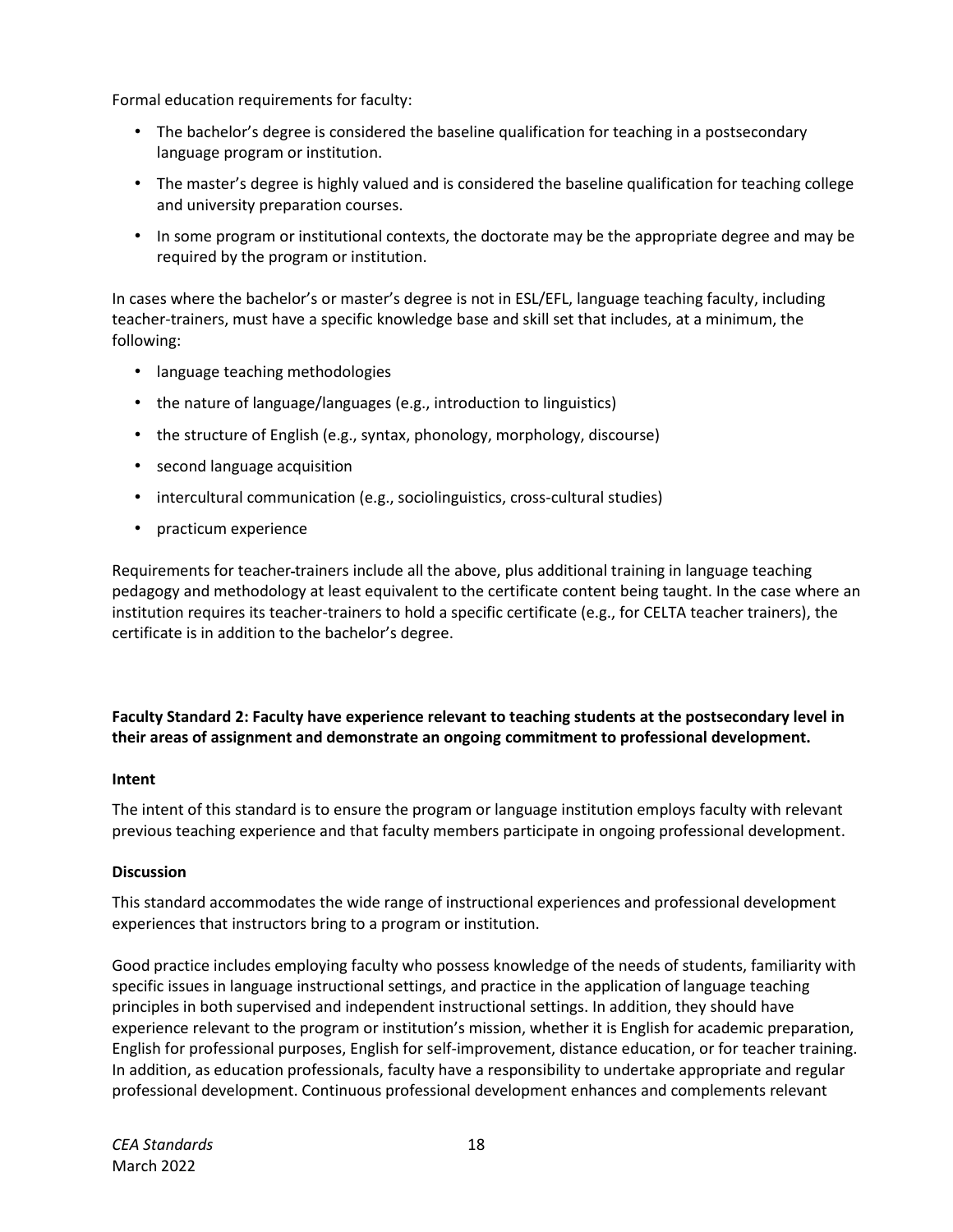teaching experiences and ensures that faculty continue to have the knowledge and skills to perform effectively.

Professional development activities include but are not limited to

- conference attendance and participation
- development of materials
- teacher exchange experiences
- research
- professional reading
- mentoring opportunities
- publications
- in-house training and workshops

#### **Requirements**

Language faculty must have appropriate experience relevant to the specific teaching assignment and to the mission of the program or institution, including having

- taught courses in an English language program or institution
- had a supervised practicum experience or taught English in supervised settings
- taught English or other languages to adult and/or postsecondary students in supervised settings
- participated in professional development activities relevant to the program or institution's goals
- participated in the development and teaching of distance education courses or programs, if applicable

In cases in which the faculty member does not have appropriate experience relevant to his/her individual teaching assignments and to the mission of the program or institution, the administration must demonstrate that careful monitoring and developmental support are provided for the faculty member while he/she is developing the experience required by this standard.

The program or institution's responsibilities to and support for professional development of instructional and administrative personnel are addressed in Administrative and Fiscal Capacity Standard 4.

**Faculty Standard 3: Faculty who teach English demonstrate excellent proficiency in English. In language institutions where languages other than English are taught, faculty demonstrate excellent proficiency in the languages they teach.**

#### **Intent**

The intent of this standard is to ensure that programs and language institutions employ faculty who meet accepted professional standards with proficiency in the language being taught.

#### **Discussion**

The good practice this standard seeks to encourage is the employment of faculty who demonstrate excellent proficiency in the target language appropriate to their teaching assignments.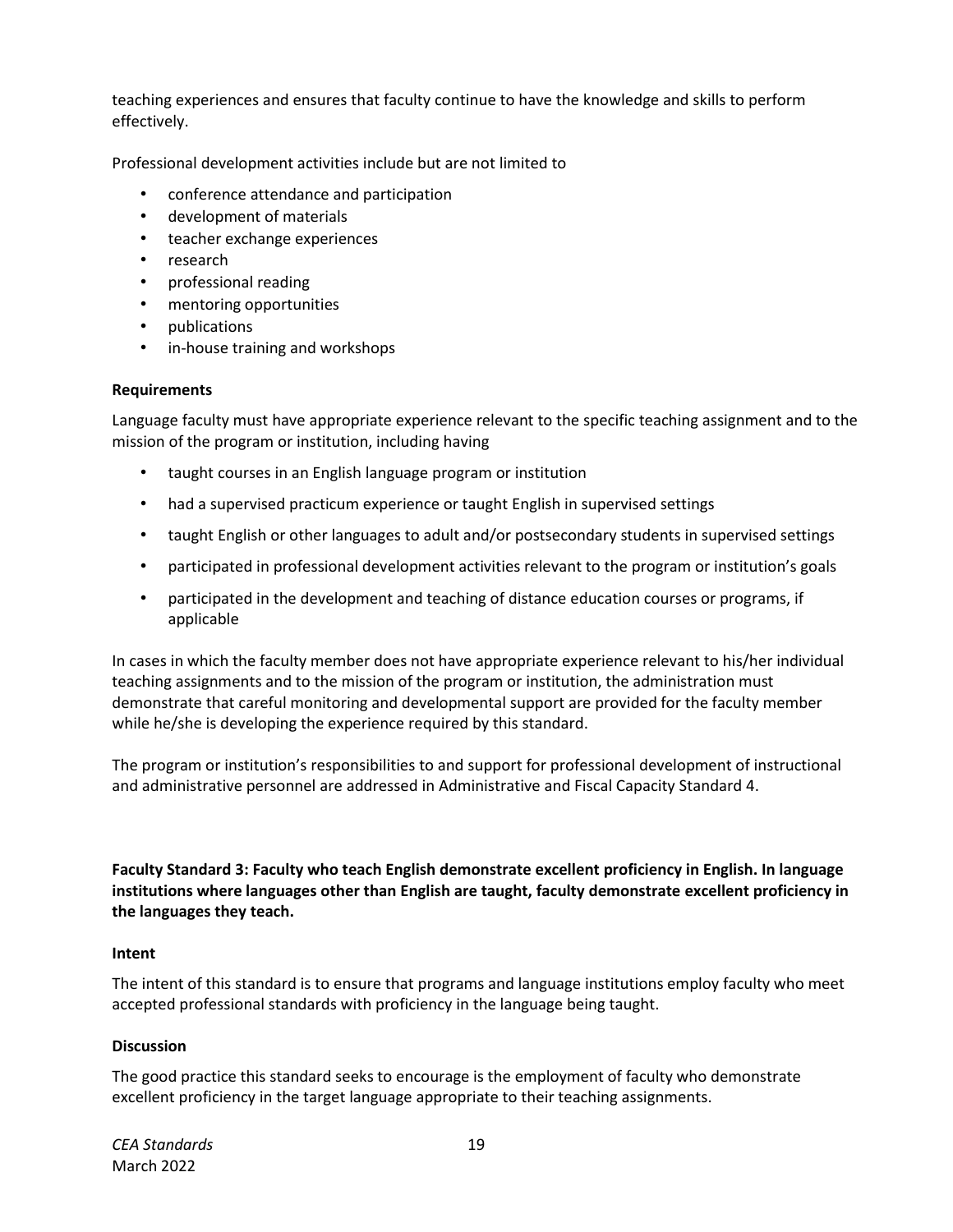#### **Requirements**

Faculty must have language proficiency appropriate to their teaching assignments. With regard to speakers of different varieties of English, the program must demonstrate that faculty members' proficiency in specific varieties of English is consistent with the program or institution's mission, as well as the objectives of the specific courses being taught.

Programs and institutions must have in place policies and procedures for determining faculty language proficiency, and must demonstrate consistent application of policies and procedures.

# **Faculty Standard 4: Teachers in training are appropriately selected, trained, and supervised for the instructional situations in which they are placed.**

#### **Intent**

The intent of this standard is to ensure that teachers in training are qualified, trained, supervised, and provided with careful monitoring and developmental support.

#### **Discussion**

Programs and language institutions that use teachers in training (such as student teachers, interns, graduate teaching assistants, or practicum participants) should be able to demonstrate that they provide a quality classroom experience for the program or institution's students as well as for the teacher in training.

The good practices this standard seeks to encourage are that programs and language institutions

- maintain an effective balance of teachers in training and faculty
- ensure that teachers in training have experience in language teaching or academic preparation for language teaching before being given instructional responsibilities
- ensure that teachers in training are supervised by individuals who possess, at a minimum, the educational level and experience required in Faculty Standards 1 and 2, and that those supervisors have significant involvement in curricular and instructional procedures for the program
- ensure that there are regular and systematic classroom observations and meetings of teachers in training and other faculty and that there are regularly scheduled one-on-one consultations between the supervisor and the teacher in training.

#### **Requirements**

Programs and institutions must demonstrate effective selection, training, and supervision of the teacher in training. Programs and institutions must provide careful monitoring and developmental support for teachers in training to ensure that the program meets its instructional objectives and maintains its overall quality and continuity.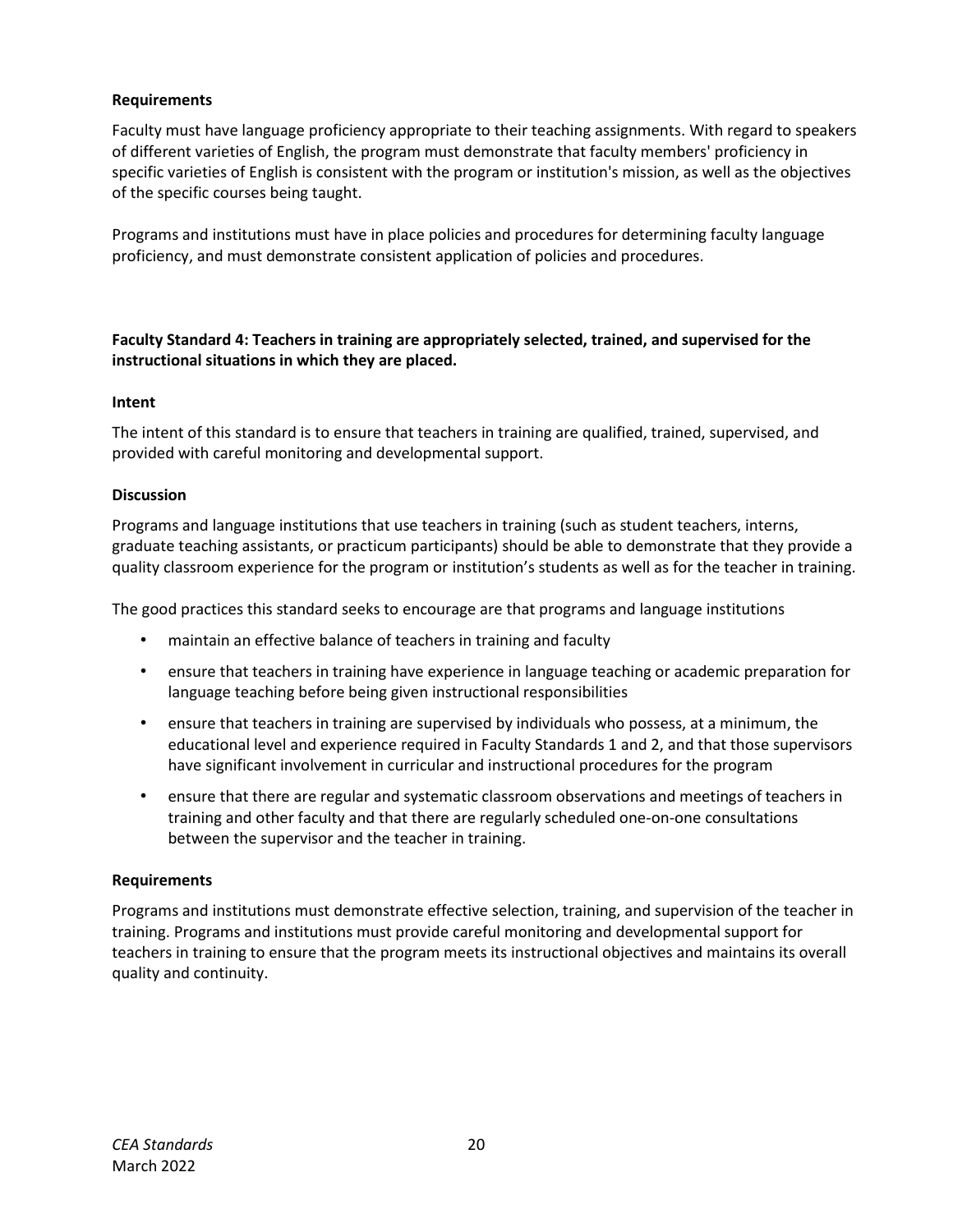**Faculty Standard 5: Faculty members each receive a job description and all the terms and conditions of employment in writing at the time they are hired and any time their duties or employment conditions change.**

## **Intent**

The intent of this standard is to ensure that the program or language institution provides written information about faculty job responsibilities and terms and conditions of their employment at the time of hire and when job duties or conditions change.

## **Discussion**

Faculty should be informed of specific job responsibilities, compensation, and performance evaluations as well as employment policies of the program or institution, including policies regarding confidentiality of faculty records, termination, and grievance procedures, and faculty rights and responsibilities.

#### **Requirements**

Written job descriptions must be consistent with other evidence of faculty duties and responsibilities and must specify responsibilities expected of faculty in the areas of

- teaching and teaching support activities, including distance education assignments, if applicable
- professional development
- service to the program and/or larger institution

Written terms and conditions of employment at the time a faculty member is hired must describe

- length of employment/appointment
- teaching load
- responsibilities outside the classroom, including any responsibilities related to distance education programs, if applicable
- compensation and benefits
- criteria, procedures, and timelines for performance review

Whenever faculty duties or employment conditions change, information regarding such changes must be provided to faculty in writing.

**Faculty Standard 6: The program or language institution has an adequate number of faculty, whose duties are structured to permit timely and effective completion.**

#### **Intent**

The intent of this standard is to ensure that the program or language institution employs an adequate number of faculty to meet the needs of the program and that faculty responsibilities are structured appropriately.

#### **Discussion**

The program or institution should maintain adequate numbers of faculty who have sufficient time to complete their duties.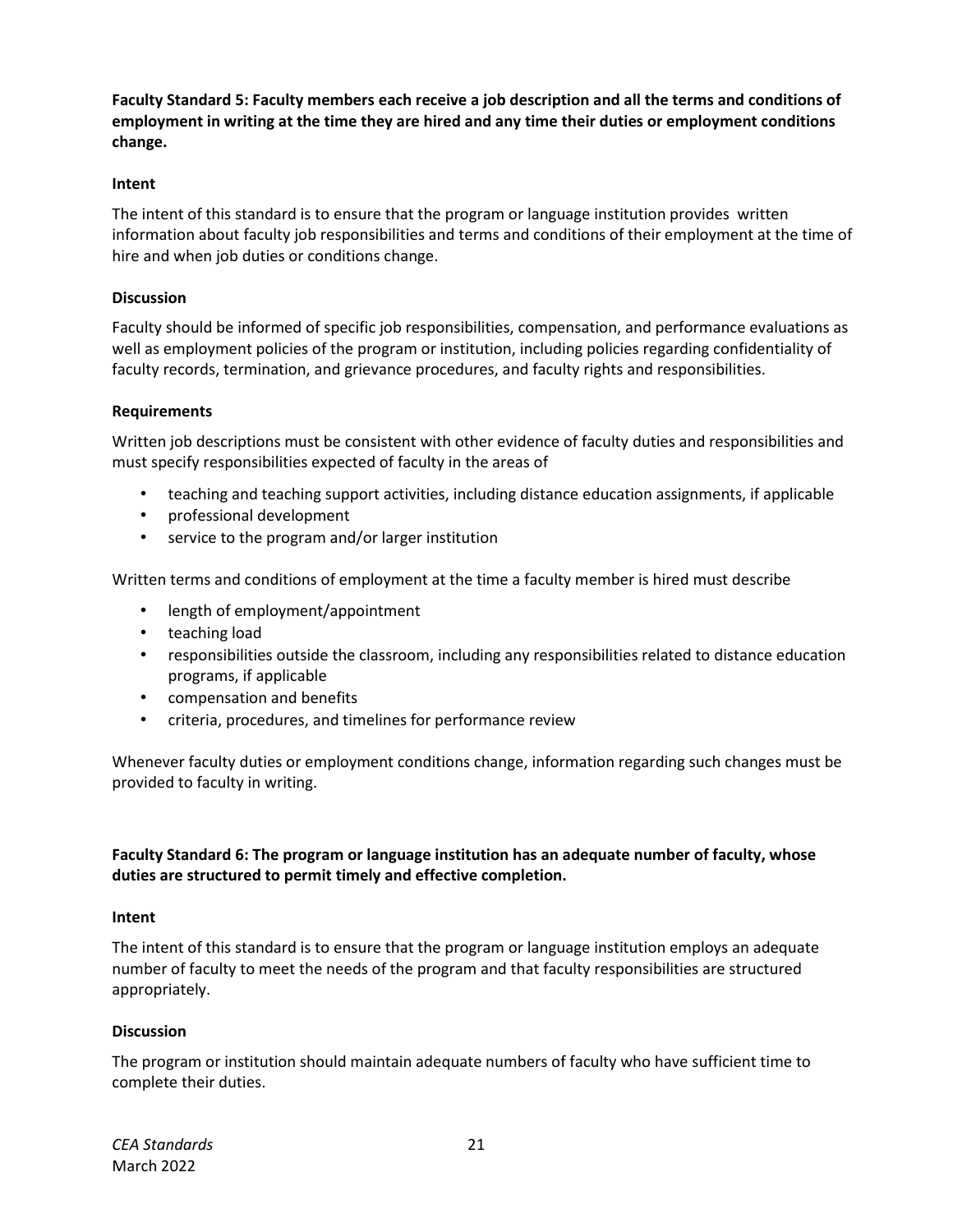Responsibilities directly related to the instructional role of faculty include

- teaching
- lesson preparation
- planning and development of materials
- assessment of student work
- conferences with students
- online or virtual responsibilities in distance education programs

Other responsibilities may include

- curriculum development, test preparation, and textbook selection
- research
- professional development
- test administration
- administrative and/or student services responsibilities

#### **Requirements**

The program or institution must pay sufficient attention to maintaining adequate numbers of faculty. Each faculty member's duties must reflect the systematic and rational allocation of program resources and responsibilities.

Regardless of the specific duties performed by faculty, the program or institution is responsible for ensuring that the faculty can complete their assigned duties effectively.

The program or language institution must demonstrate that faculty

- have job descriptions that set achievable tasks
- are able to complete their duties in an effective and timely manner

See Administrative and Fiscal Capacity Standard 2 for discussion of appropriate staffing practices for faculty who have administrative responsibilities.

**Faculty Standard 7: The program or language institution describes to faculty clearly and in writing the performance criteria and procedures for evaluation at the onset of the evaluation period; conducts faculty performance evaluations that are systematic, regular, fair, objective, and relevant to achieving program or institutional goals; and conveys evaluation results to faculty in writing in a timely manner.**

#### **Intent**

The intent of this standard is to ensure that faculty evaluation procedures are provided to faculty in writing, implemented consistently, and aligned with the goals of the program or language institution.

#### **Discussion**

Effective performance evaluations are characterized by appropriate notification and are conducted by individuals who are qualified to do so. The standard seeks to discourage capricious or unplanned evaluation and procedures that do not allow for faculty input.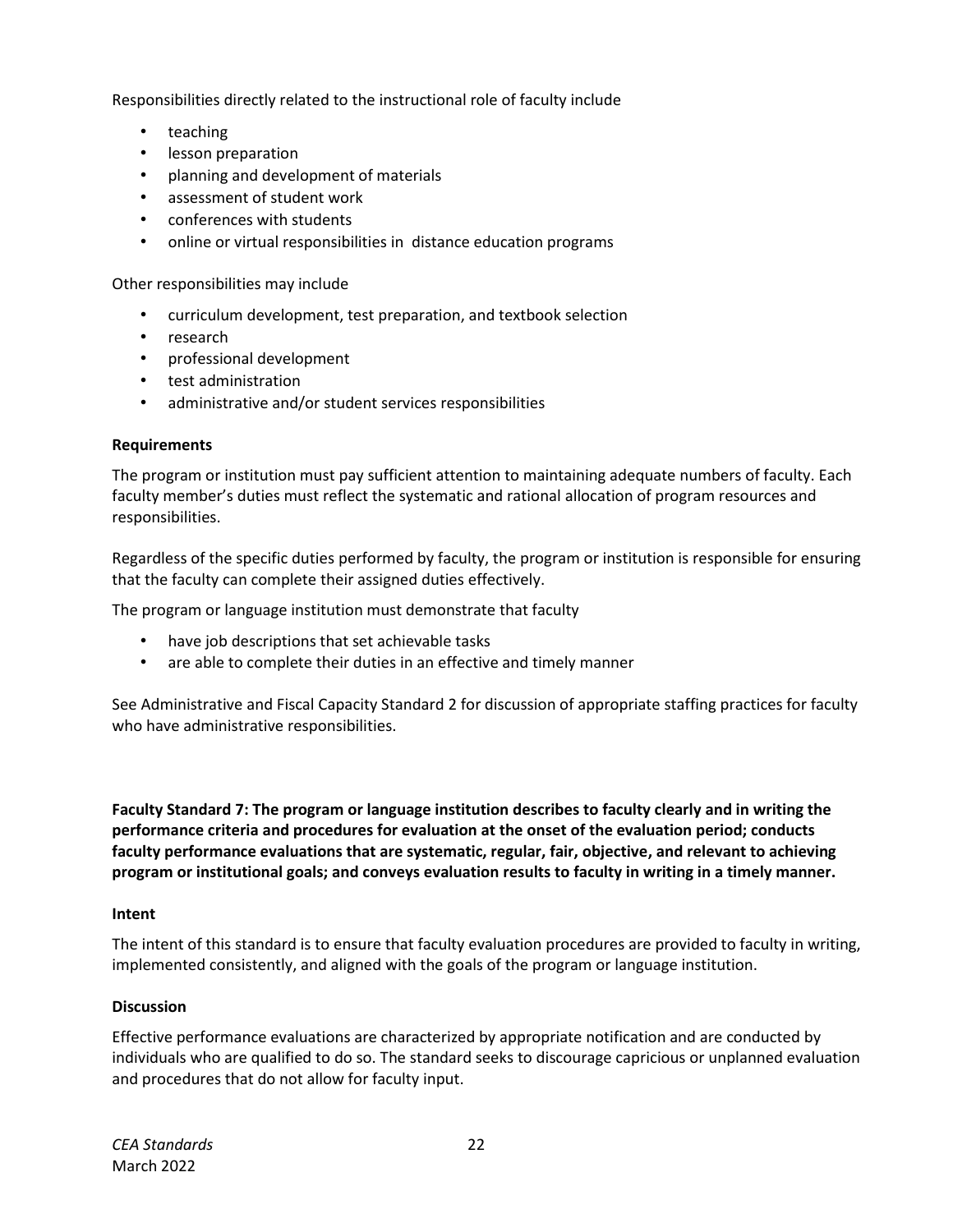## **Requirements**

The program or institution must demonstrate an open-minded, developmental approach to reliable and systematic performance evaluation of faculty. Evaluations must reflect the program or institution's educational goals and the faculty member's job descriptions. Programs and institutions must provide faculty with appropriate notification before the evaluation period begins.

Procedures must be in place to ensure that faculty performance evaluations are

- conducted on a regular basis
- based on data collected from more than one source
- based on data collected over a specified period of time
- thorough, well-documented, and consistent with the program or language institution's mission and goals
- made available to faculty in writing and allow faculty members to respond to their evaluations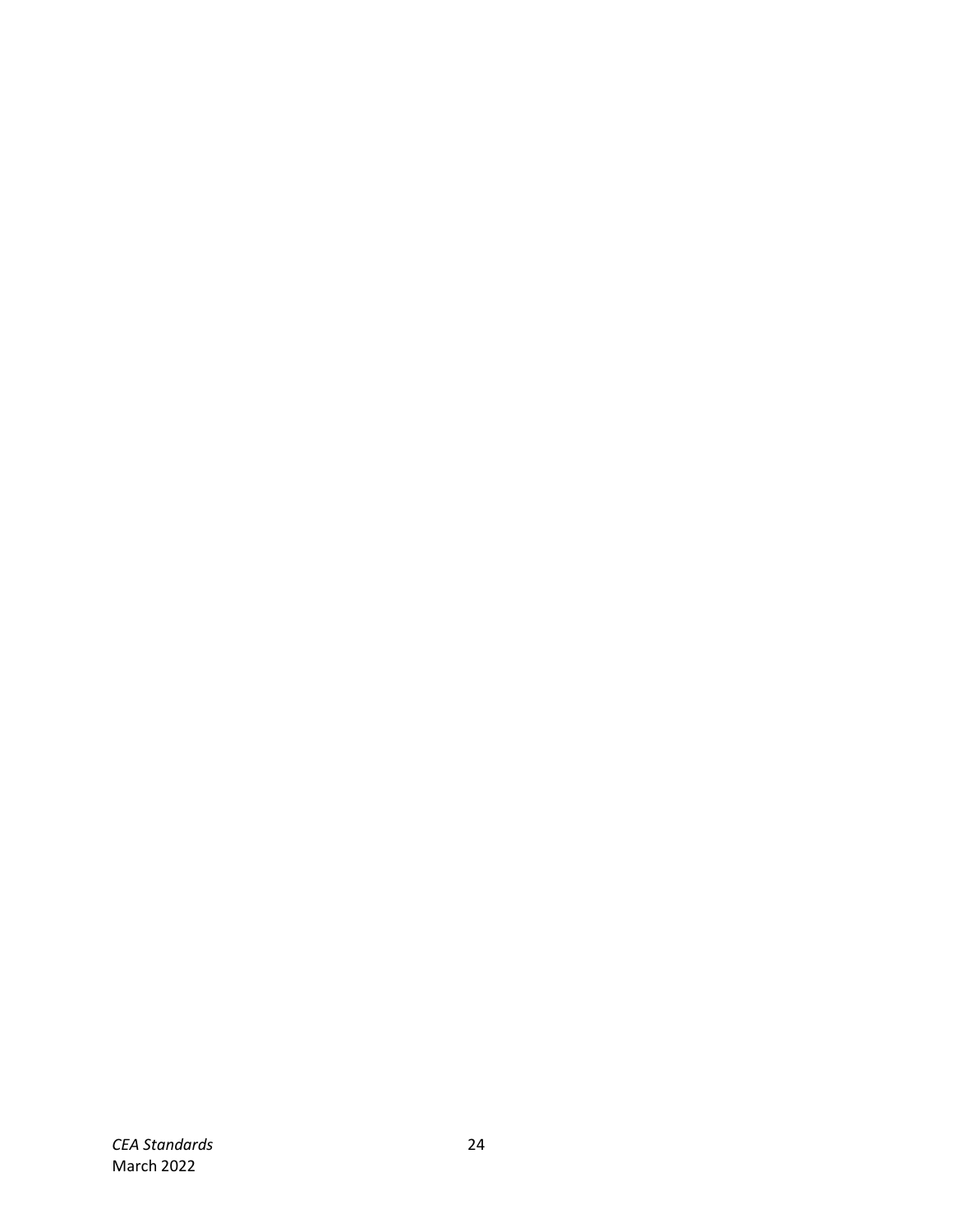## **Facilities, Equipment, and Supplies**

## **Context**

The learning environment for delivery of an effective educational program and student support services is contingent upon appropriate and adequate facilities. Facilities include classrooms, faculty, staff and administrator workspaces, and other spaces to promote learning and language acquisition. Sufficient instructional and administrative resources, including appropriate supplies, technology and equipment for delivery of instruction provide a context for learning and support for employees at the program or language institution.

**Facilities, Equipment, and Supplies Standard 1: The program or language institution has facilities, equipment, and supplies that support the achievement of its educational and service goals; are adequate in number, condition, and availability; and are accessible to students, faculty, and administrators.**

#### **Intent**

The intent of this standard is to ensure that the program or language institution has sufficient facilities, equipment, and supplies to meet the needs of the program, students, and personnel.

#### **Discussion**

Facilities, equipment, and supplies make up the setting for quality instruction, whether on site or through distance education, and contribute to the establishment of a positive environment for successful learning and services to students. Faculty must be provided with facilities, workspace, supplies, technology, and equipment for delivery of instruction, including distance education. Administrators and staff must have adequate working conditions, facilities, and resources to achieve the mission and goals.

Facilities include, but are not limited to,

- buildings (exteriors and interiors)
- classrooms
- faculty and administrative workspaces
- restrooms
- other areas used by the program, students, faculty, or administration

Equipment includes, but is not limited to

- electronic equipment for instruction, office, and student activities
- workspace, classroom, and student area furniture and fixtures

Supplies include, but are not limited to

- language learning, teaching and assessment materials
- reference materials
- office and classroom supplies
- facility maintenance supplies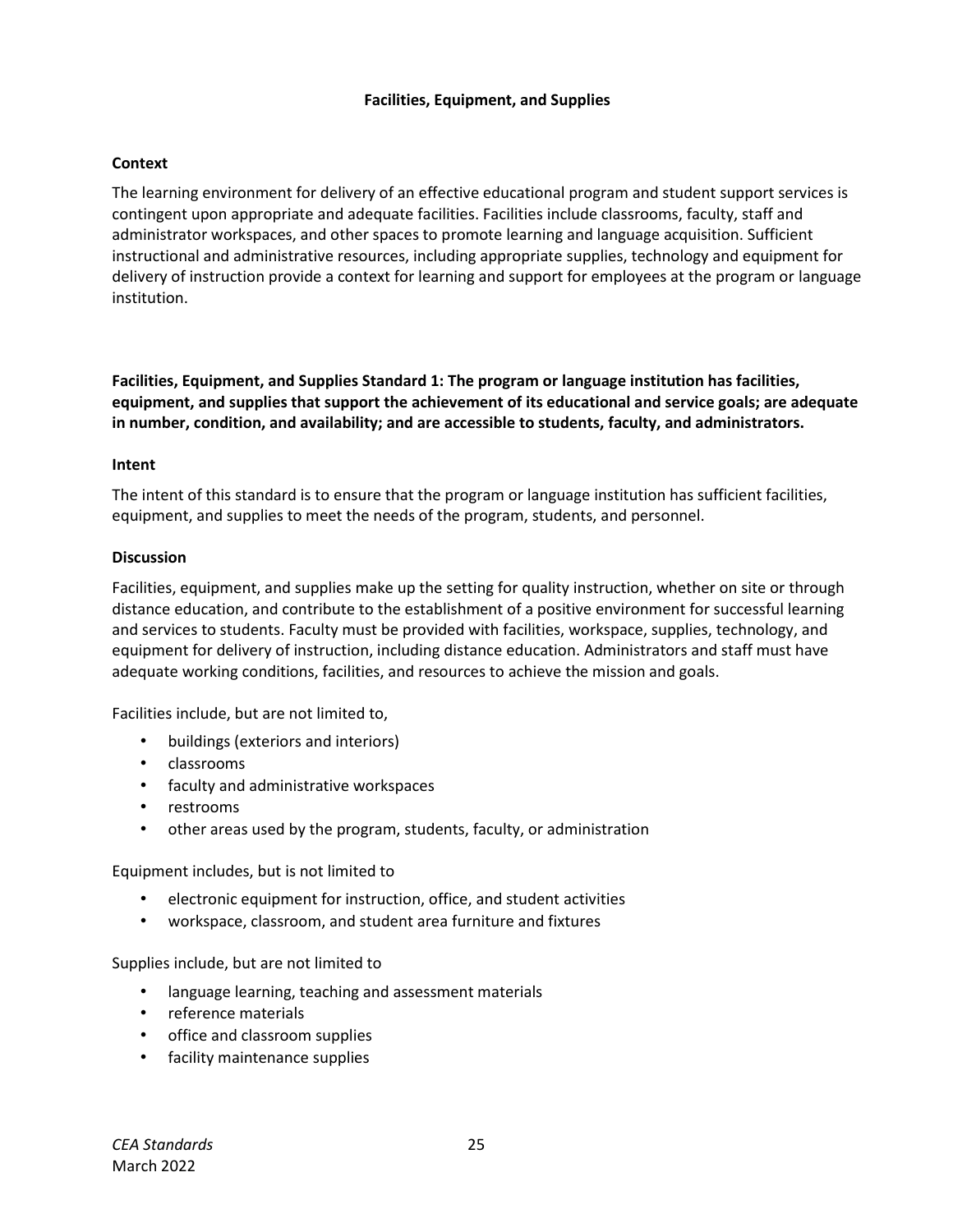#### **Requirements**

Facilities, equipment, and supplies must be accessible to all students, faculty, administrators, and staff, including those with disabilities, at times and places consistent with the stated mission and goals. The facilities must be adequate in size and easy for students to access. Well-maintained classrooms, laboratories, and student areas of sufficient size and number must be available to students and be conducive to learning. Students must have a sufficient supply of learning materials and appropriate facilities to support and promote their learning.

Administrator, staff and faculty work areas must be of sufficient size and number to ensure effective teaching, administrative, and student services functions. All facilities should be clean, safe, located in secure settings, and be adequately lighted and ventilated. Facilities and equipment must be properly maintained and available from class to class and session to session through ownership of the premises or a legally secured lease/contract. Equipment must be in good working condition and in sufficient quantity to meet the needs of all students, faculty, administrators, and staff.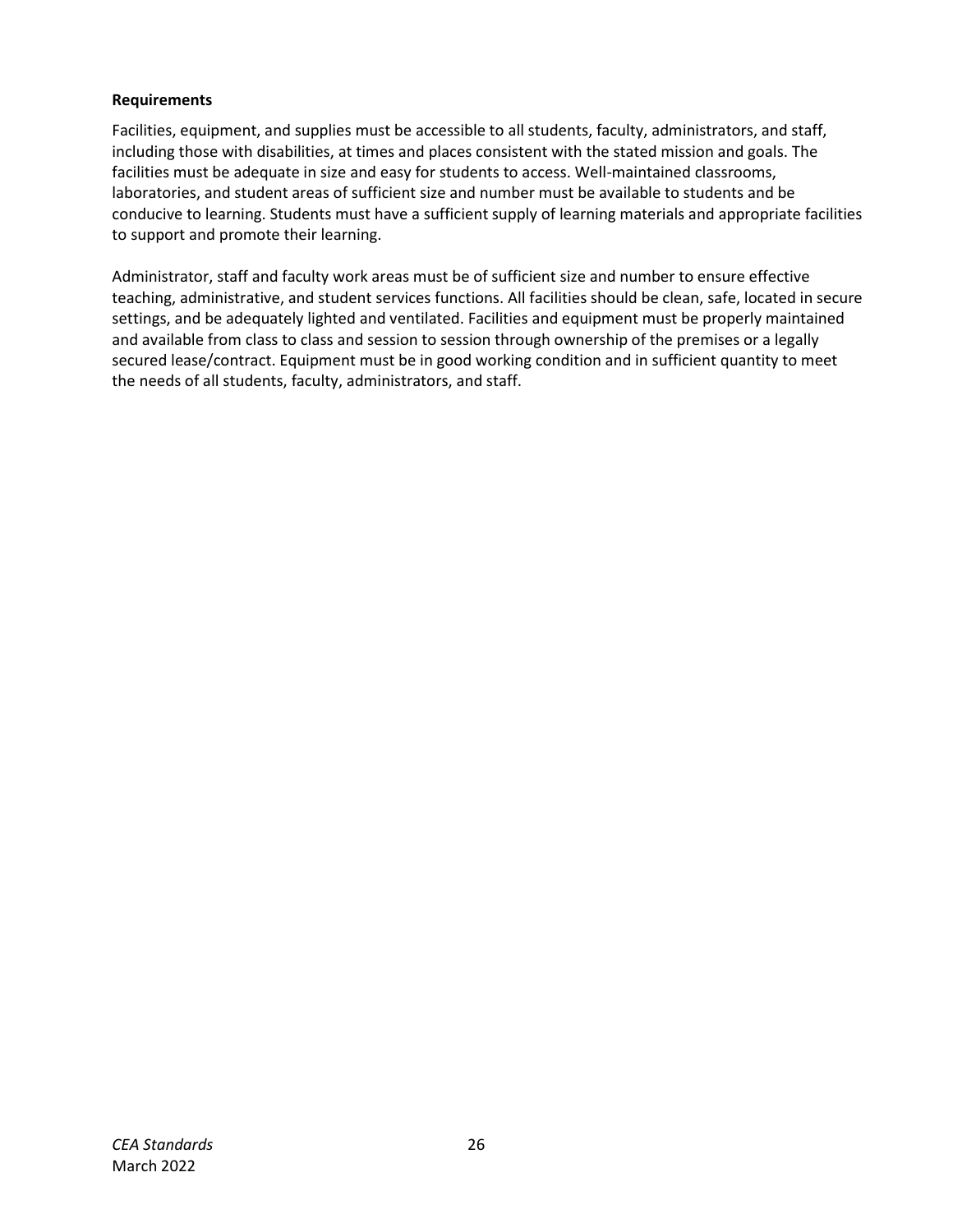#### **Administrative and Fiscal Capacity**

## <span id="page-32-0"></span>**Context**

CEA accredits many types of programs and institutions in the US and internationally. More information about CEA's scope of accreditation and the types of programs and language institution eligible for accreditation appears in the *CEA Policies and Procedures*, available on the CEA website. Regardless of their location, structure, size, and scope, programs and language institutions seeking accreditation are required to demonstrate an appropriate organizational structure and administrative capacity consistent with the mission that promotes effective operational status. Therefore, programs or institutions must maintain adequate staff, facilities, and services and pay careful attention to administrative, legal, and policy issues. Because financial considerations affect whether and how effectively the program or institution can meet its goals, fiscal issues, policies, and practices are of paramount importance.

# **Administrative and Fiscal Capacity Standard 1: The program or language institution clearly defines and provides a rationale for formal linkages with other entities.**

## **Intent**

The intent of this standard is to ensure that formal relationships between programs and language institutions and controlling or affiliated entities are clearly defined.

## **Discussion**

Different types of English language programs and institutions, with a range of administrative models, are eligible to apply for accreditation by CEA, as stated in the *CEA Policies and Procedures*. Regardless of administrative structure, a rationale for relationships with external entities should be provided.

#### **Requirements**

The program or institution must provide a description of any organizational structure within which it exists or to which it is functionally related.

For a program within a university, this could be a division or department as well as the university itself. For an institution, this could be a corporate structure. A program or institution must also describe its relationship to any external entity that exercises authority over it, including accreditors, committees, governing boards, formal business partners, owners, or government entities.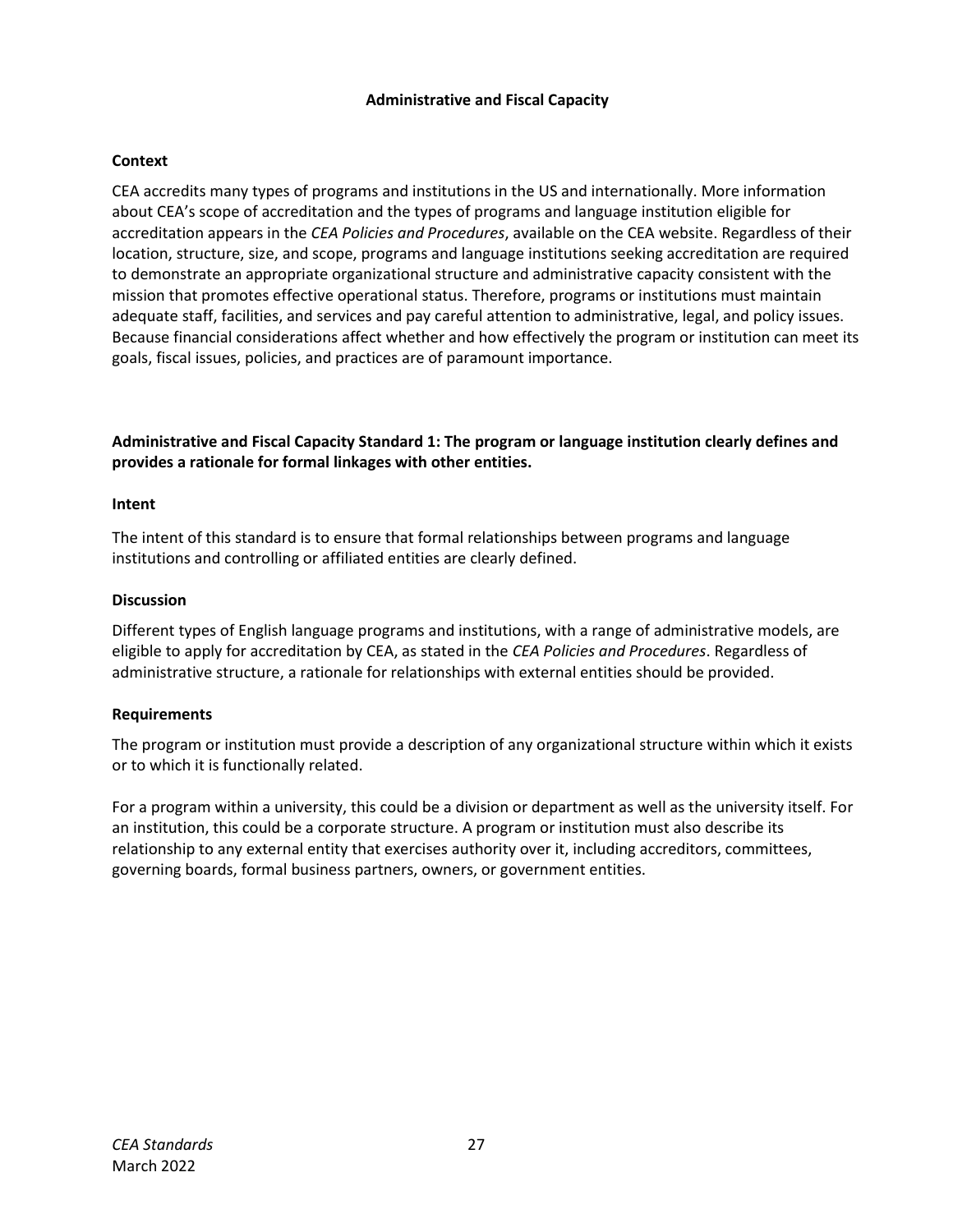**Administrative and Fiscal Capacity Standard 2: The program or language institution has an administrative structure and a system of governance that are effective in helping it achieve its mission and the mission of the host institution, if applicable. Administrator and staff positions within that structure are adequate in number and staffed with individuals who have appropriate education, training, and experience.** 

## **Intent**

The intent of this standard is to ensure that programs and language institutions have qualified personnel within an administrative structure that facilitates effective day-to-day operations and helps meet the program or institution's mission.

## **Discussion**

English language programs and institutions exist within a variety of organizations and settings that will influence the administrative structure and system of governance. No matter what their structure, size, and scope, programs and language institutions seeking accreditation should have an administrative structure that facilitates day-to-day operations and helps meet the program or institution's mission.

Within the program or institution, adequate numbers and appropriate administrators and staff are paramount.

Adequate numbers of qualified and trained administrators and staff are important for a program or institution to accomplish necessary tasks in a timely manner and provide students with required services. The actual number of personnel will vary according to enrollment, internal structure, and the kinds of services the program or institution provides. An inability to provide services in a timely manner can be evidence of inadequate staffing. In any case, the program or institution should be able to provide a rationale for levels of staffing.

#### **Requirements**

The appropriateness of the organizational design must be based on how well the administrative structure and the system of governance enable the program or institution to function and achieve its mission.

Programs and institutions must employ individuals with appropriate education, training, and experience to accomplish their assigned duties in all positions, and positions must be filled in a timely manner. The résumés of administrators and staff must show evidence of formal education, experience, and professional training that qualify these employees for their positions. Also essential for administrators are knowledge related to the teaching of English to nonnative speakers or the teaching of other languages (if appropriate), knowledge related to school or enterprise management and experience related to one's assigned duties and responsibilities.

The program or institution must ensure that personnel who are added or reassigned are adequately prepared and qualified, even if reassignment is temporary due to fluctuating enrollments or special programs.

Those who design and review curriculum, supervise faculty or guide assessment practices must possess appropriate education, training, and experience to do so.

In cases where administrator and staff positions comprise a variety of duties, such as administrators who teach or faculty who hold part-time administrative or advising duties, the characteristics of the positions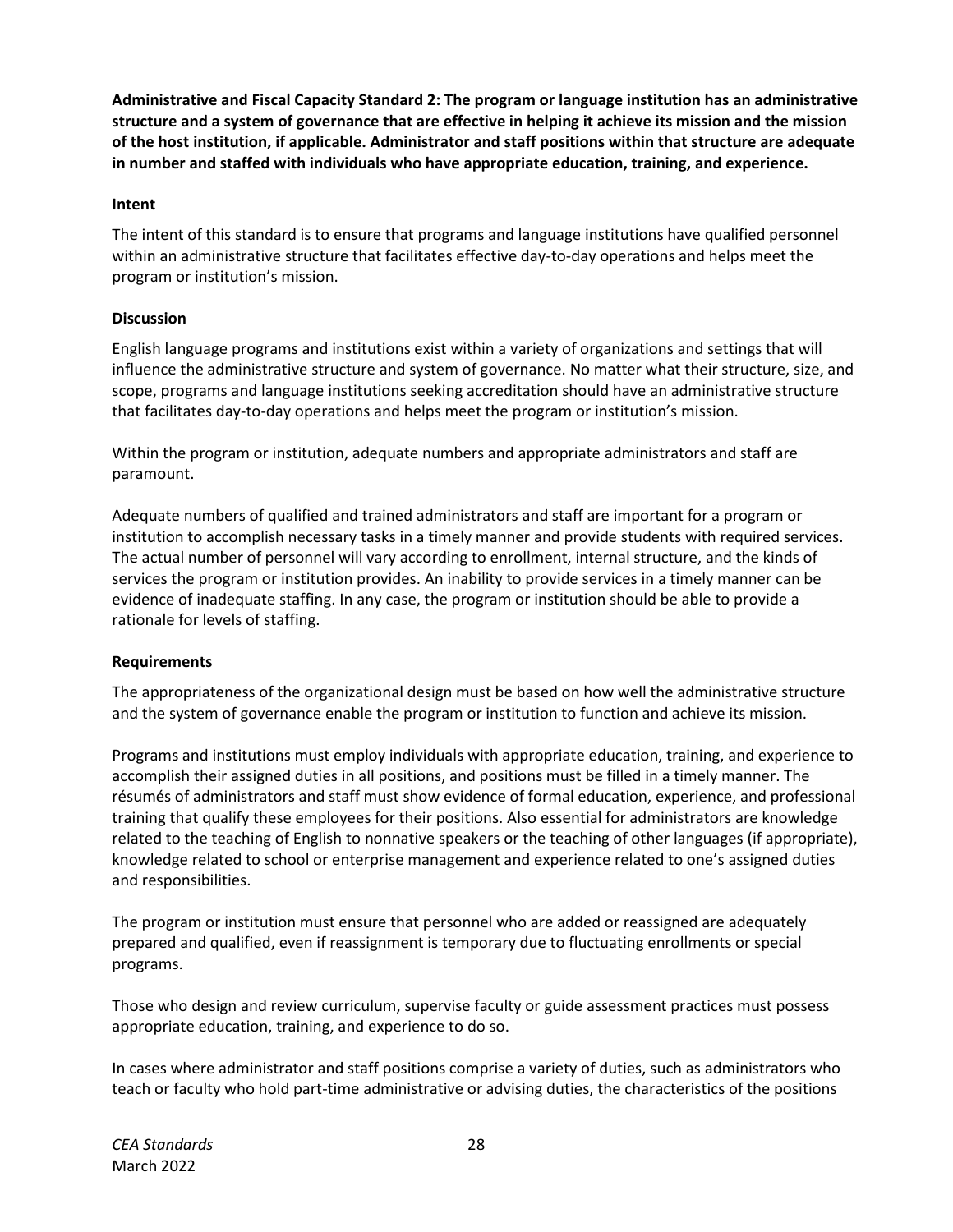must be clearly defined and planned to achieve program or institution goals. When faculty are placed into administrative positions or when outside administrators are brought in as managers, the program or institution must provide (or provide access to) the professional training and support required for such individuals to perform administrative functions.

Full-time positions ensure continuity of services. If part-time administrators or staff are used, a program or institution must ensure that students receive all required services and that the benefits of full-time staffing are not lost.

# **Administrative and Fiscal Capacity Standard 3: Administrators and staff each receive a job description in writing at the time they are hired and at any time their duties or employment conditions change.**

# **Intent**

The intent of this standard is to ensure that administrators and staff receive written information about their job responsibilities and all of the terms and conditions of their employment at the time of hire and whenever job duties or conditions change.

## **Discussion**

Employees should be provided with documentation of the full scope of duties and responsibilities related to their employment at the time of hire. Changes in duties or conditions should be communicated in writing.

## **Requirements**

Administrators and staff must be informed in writing of the duties, responsibilities, terms and benefits of their employment at the time of hire. They must also be notified in writing when there is a change in duties or responsibilities.

The job descriptions or other official hiring and employment documents must include

- job responsibilities
- professional development expectations
- expected service to the institution or program and to the larger or host institution
- length of employment/appointment
- compensation and benefits
- administrative structure of the program
- policies regarding confidentiality of personnel records
- criteria and procedures for performance evaluation
- policies and procedures for termination
- grievance procedures

**Administrative and Fiscal Capacity Standard 4: The program or language institution defines, encourages, and supports appropriate professional development activities for faculty, administrators, and staff.** 

#### **Intent**

The intent of this standard is to ensure that the programs or language institution facilitates and documents professional development for all employees.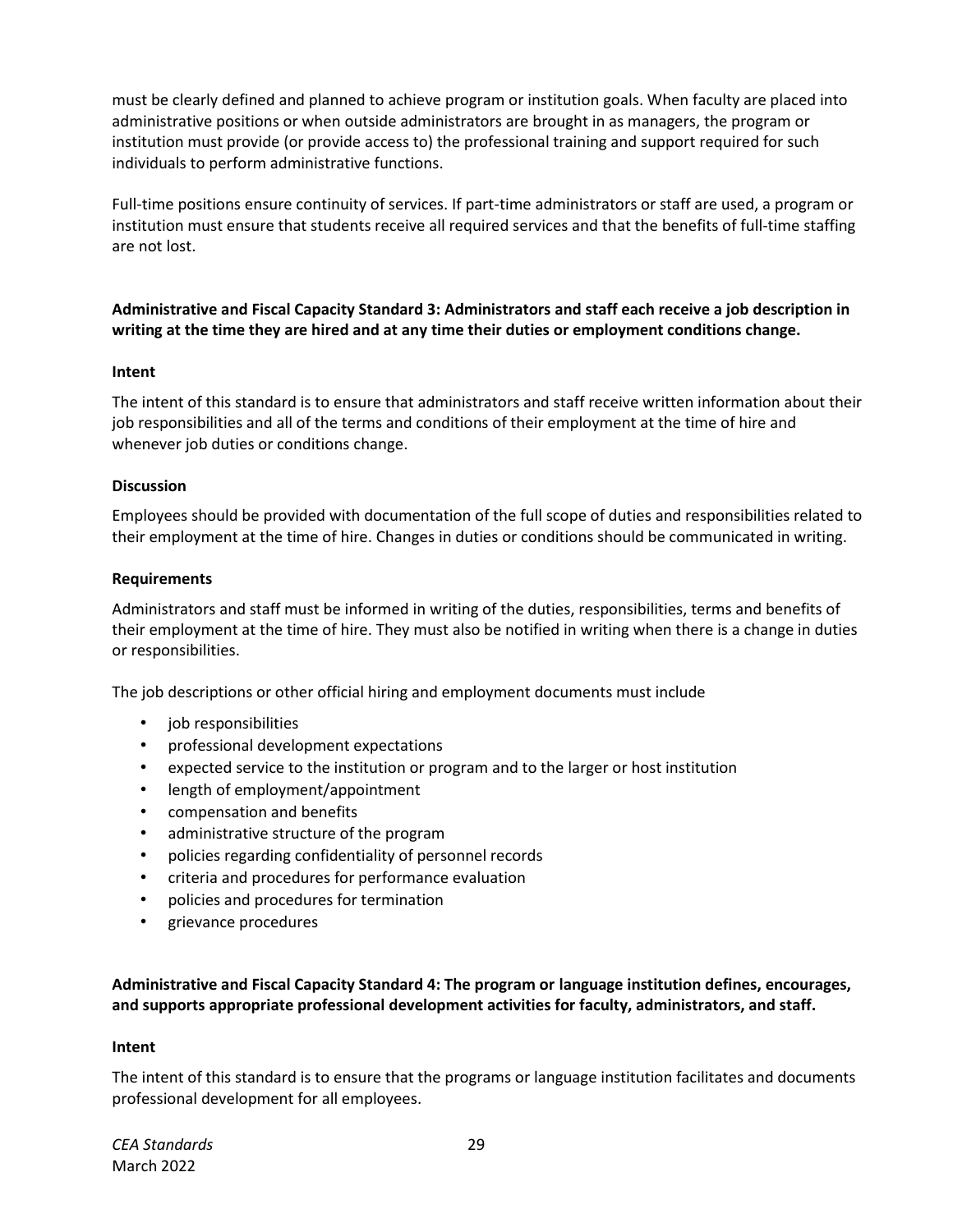## **Discussion**

This standard addresses professional development for all employees as a responsibility of the program or language institution. Professional development activities can include research, program development, continuing education, and participation in the wider professional community. The program or institution should encourage employees to participate in professional development activities by working with individual employees to set appropriate goals.

Administrators and staff have the responsibility to undertake professional development appropriate to their positions. Professional development enhances existing education, training, and experience and ensures that administrators and staff are exposed to new knowledge in their fields.

## **Requirements**

The program or institution must define its standards for professional development and then encourage and support employees participation in regular professional development activities. The program or institution must document support for professional development activities and employee participation in such activities.

**Administrative and Fiscal Capacity Standard 5: The program or language institution describes to administrators and staff clearly and in writing the performance criteria and procedures for evaluation at the onset of the evaluation period; conducts administrator and staff performance evaluations that are systematic, regular, fair, objective, and relevant to achieving program goals; and conveys evaluation results to administrators and staff in writing in a timely manner.**

#### **Intent**

The intent of this standard is to ensure that administrator and staff evaluation procedures are provided in writing, implemented consistently, and aligned with the goals of the program or language institution.

# **Discussion**

The process of evaluating the performance of administrators and staff makes use of varied methods and data and ensures that evaluation systems are fully developed and clearly communicated to all relevant parties.

While evaluations by the immediate supervisor may be appropriate in one context, evaluation by peers, faculty, or students may be more appropriate in other environments. In university or college settings and multi-site proprietary institutions, administrators and staff may be subject to institution-wide evaluation procedures.

# **Requirements**

Administrator and staff evaluation systems must be clearly communicated to all relevant parties at the beginning of the evaluation period.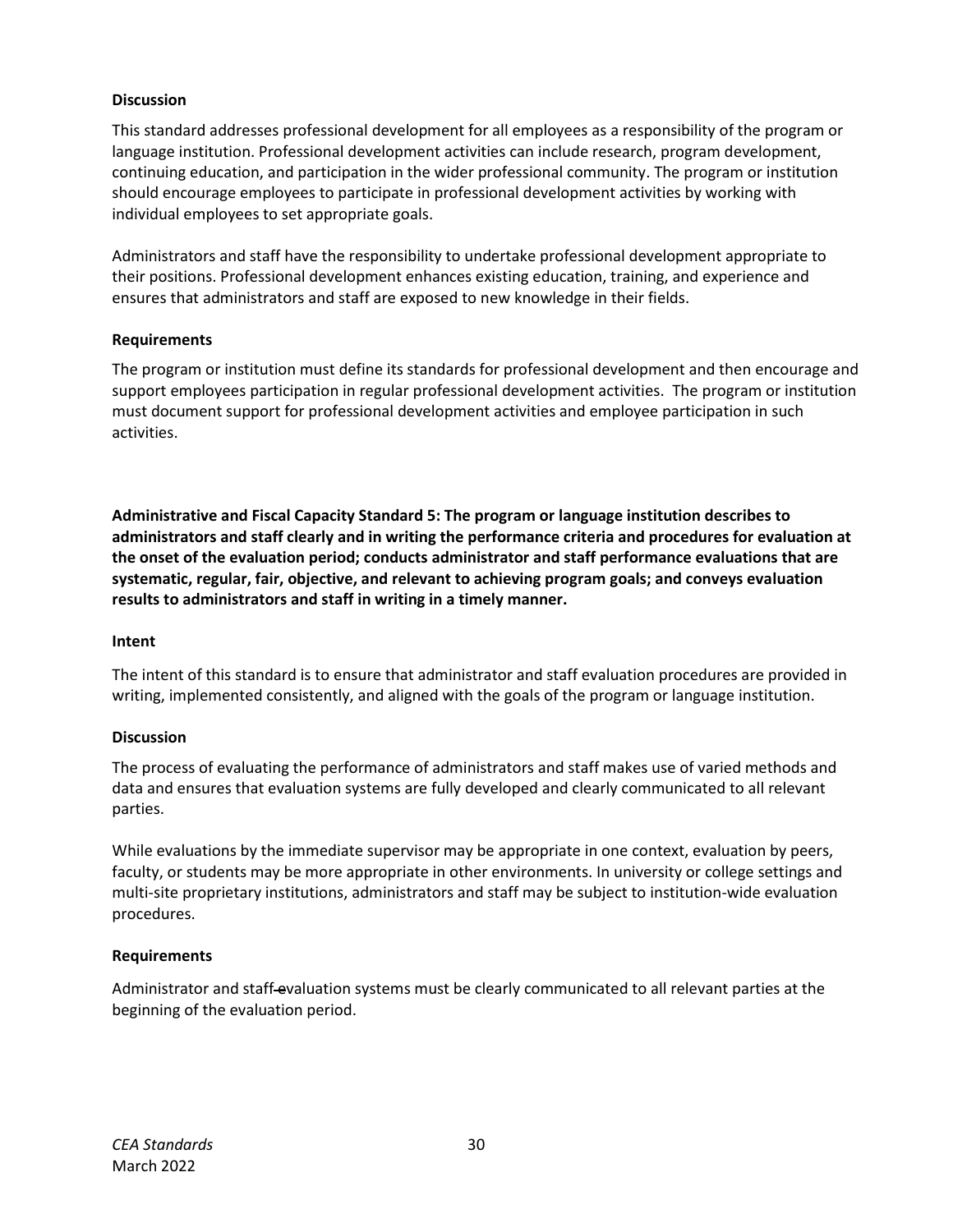The evaluation process must be fully implemented, and procedures must ensure that administrator and staff performance evaluations are

- conducted on a regular basis
- based on data collected from more than one source
- based on data collected over a specified period of time
- thorough, well-documented, and consistent with the program or language institution's mission and goals
- made available to personnel in writing and allow employees to respond to their evaluations

**Administrative and Fiscal Capacity Standard 6: Administrators ensure that policies and procedures relating to program or language institution operations are in place, accessible to all who are affected by them, reviewed regularly, and implemented in a timely, fair, systematic, and ethical manner.**

## **Intent**

The intent of this standard is to ensure that programs and language institutions have written policies and procedures which govern all aspects of operations, are accessible to all affected stakeholders, and are up to date.

## **Discussion**

Written policies and procedures communicate the shared principles and goals, as well as the necessary operational practices, of the organization. Good practice for the development and evaluation of policies and procedures involves the spectrum of individuals affected, including administrators, faculty, staff, and, in some cases, students.

# **Requirements**

In order to function effectively, a program or institution must ensure (1) that written policies are in place to provide the rules and guidelines governing a range of administrative and academic matters and (2) that written procedures are in place outlining routine processes for students and employees.

A process must be in place that ensures that policies and procedures are up-to-date.

Policies and procedures must be accessible to those most likely to be affected by them. Personnel policies and procedures must be included in faculty and staff manuals or handbooks. Student-related policies and procedures must be included in student handbooks.

# **Administrative and Fiscal Capacity Standard 7: Administrators ensure that there are means for the exchange of information among those who need it.**

# **Intent**

The intent of this standard is to ensure that programs and institutions have appropriate channels for communicating and disseminating information to all stakeholders.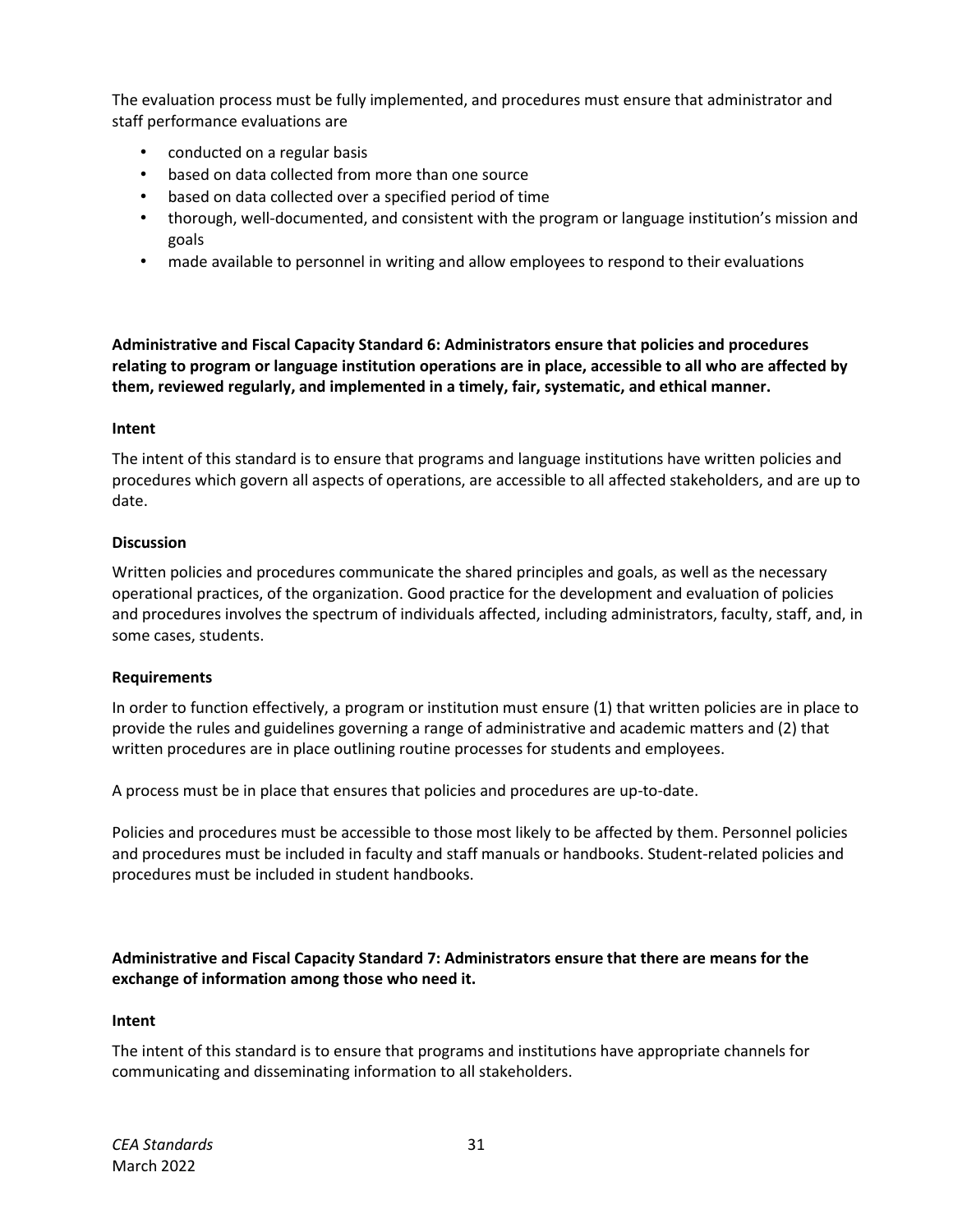## **Discussion**

Newsletters, email, social networking tools, suggestion boxes, staff meetings, town hall meetings, memos, bulletin boards, and many other approaches serve to provide information to those who need it and to facilitate communication among students and personnel.

## **Requirements**

The program or institution must have a variety of means to guarantee that relevant information is provided to or shared among students, faculty, staff, and administrators. Faculty, administrators, staff, and students must have reliable access to information, and secure access when appropriate, and must be informed about their responsibilities for accessing information.

**Administrative and Fiscal Capacity Standard 8: The program or language institution documents that it is in compliance with all local, state, and national laws, as well as with any applicable institutional regulations.**

## **Intent**

The intent of this standard is for programs and language institutions to demonstrate compliance with all relevant laws and regulations.

## **Discussion**

The program or institution must ensure compliance with laws and regulations related to a wide range of matters, such as facilities, student services, personnel, and instruction.

For SEVP-certified schools in the United States, compliance with regulations of the U.S. Department of Homeland Security (DHS), particularly those that relate to student acceptance, the issuance of DHS forms, student transfer, reporting a student's normal and satisfactory progress through the course of study, and reporting requirements, is an important part of administration.

#### **Requirements**

The program or institution must describe the policies, practices, and documentation in place that demonstrates that it is in compliance with all local, state and national laws, including any regulations that may relate to distance education programs. It must also document compliance with any institutional regulations, as appropriate. Relevant copyright laws must be observed.

For SEVP-certified schools in the United States, the program or language institution must ensure that all administrators and staff involved in processing DHS documentation or advising students on DHS-related matters are knowledgeable about and follow current DHS regulations.

**Administrative and Fiscal Capacity Standard 9: Financial, student, personnel, program, governmental, and contractual records are maintained and kept current, accessible, complete, accurate, and, when appropriate, secure. Reporting is done ethically and in compliance with the law.**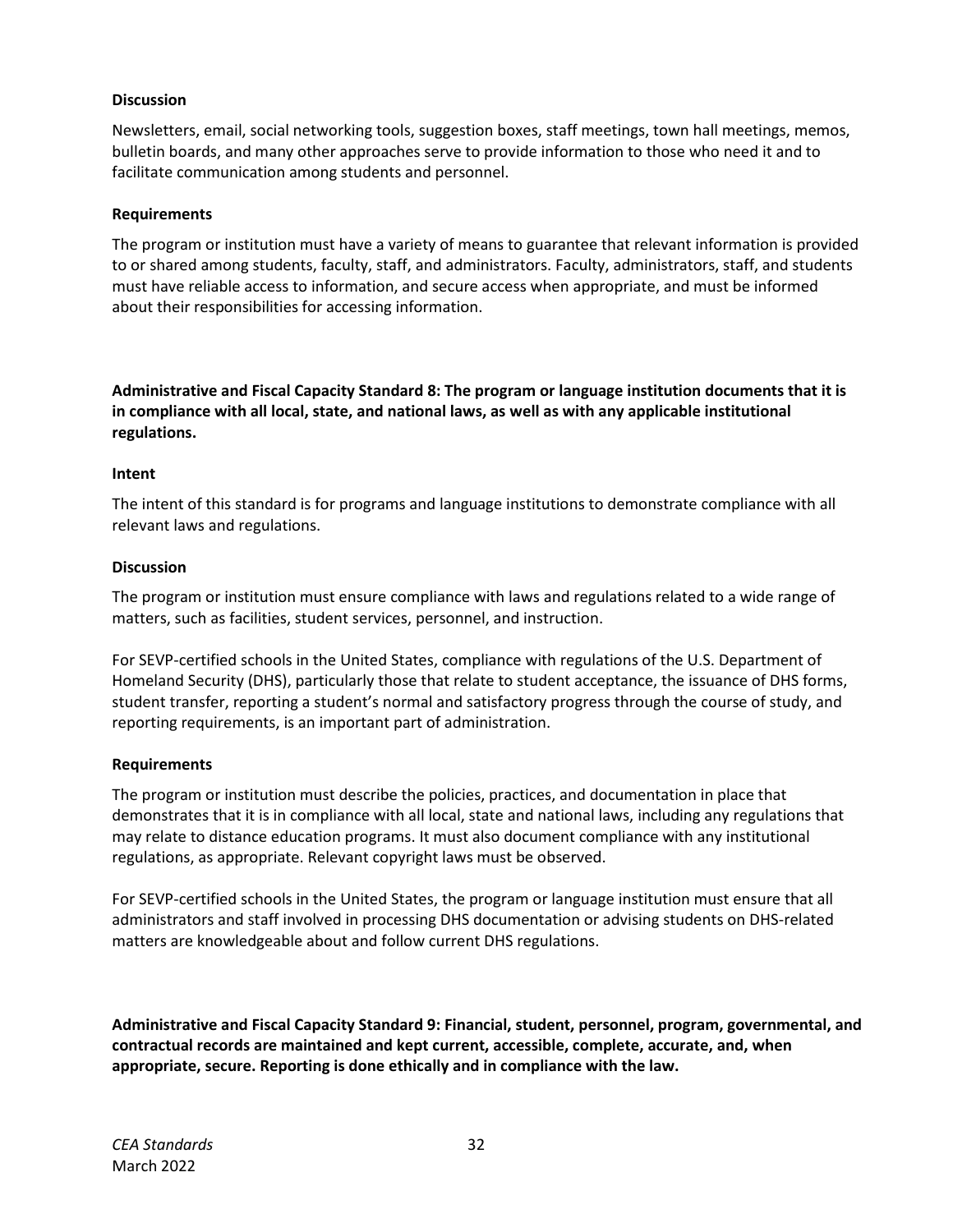#### **Intent**

The intent of this standard is to ensure that record keeping and reporting is accurate, appropriate, and in compliance with the law or institutional regulations.

#### **Discussion**

Programs and institutions maintain records in a variety of areas related to finances, students, personnel, program operations, in addition to governmental and contractual records. Records should be kept current, complete, accurate and, when applicable, secure. Records should be accessible to appropriate persons, and provided only to appropriate individuals in compliance with the law and institutional regulations.

#### **Requirements**

Programs and institutions must maintain current, accessible, complete, and accurate records for the following areas:

- finances
- students
- personnel
- the government
- contracts
- program operations

Programs and institutions must have stated policies regarding record keeping, record retention, and reporting. These policies must conform to the requirements dictated by the laws and regulations affecting the program or institution. Reporting must be conducted ethically and in compliance with the law or institutional regulations governing record keeping and reporting.

**Administrative and Fiscal Capacity Standard 10: Contracts are in compliance with the law and in keeping with policies of the larger institution, where applicable. Contracts are drafted with appropriate guidance, undergo appropriate review, and are authorized by the appropriate individual(s).**

#### **Intent**

The intent of this standard is to ensure that contracts are in compliance with applicable laws and regulations and overseen appropriately.

#### **Discussion**

This standard applies to all contracts and agreements, including contracts for goods and services, agreements with institutions and agencies, and employment agreements. Appropriate guidance refers to expertise required in the preparation and review of contracts, typically provided by individuals with legal or fiscal expertise.

#### **Requirements**

All contracts must be drafted by appropriate person(s) and be in compliance with the law and any institutional regulations, as appropriate. Contracts must be reviewed and authorized by appropriate individuals.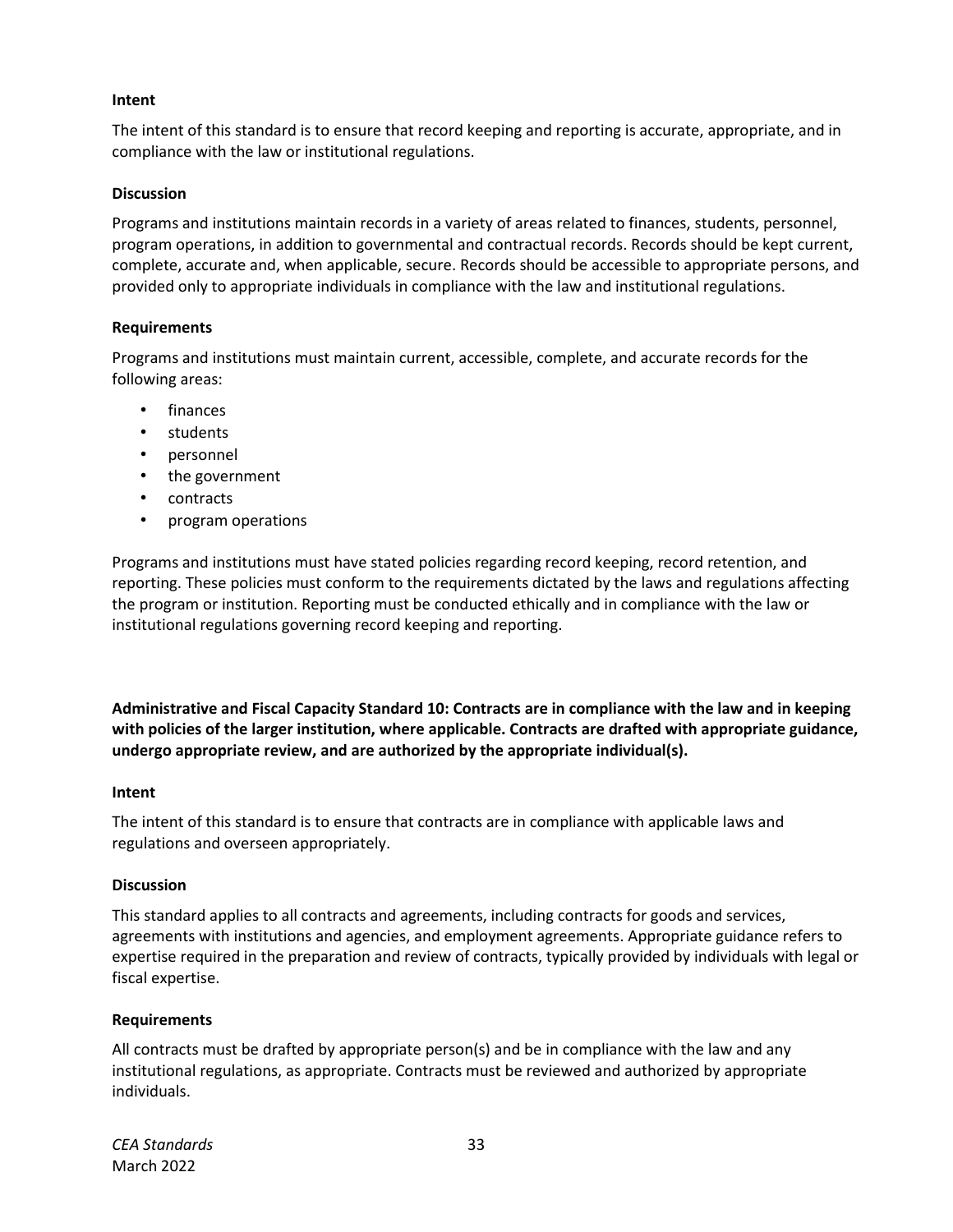**Administrative and Fiscal Capacity Standard 11: Financial supervision is conducted by qualified individuals who implement appropriate policies and procedures and follow accepted accounting practices to ensure the integrity of program or institutional finances.** 

## **Intent**

Financial planning is necessary to achieve the mission and goals of the program or institution. Good financial planning and management is conducted by qualified individuals. Further, financial management guarantees that expenditures are appropriate, consistent with the mission, and in keeping with the financial capabilities of the program or institution.

#### **Discussion**

Good practices this standard seeks to encourage are:

- The program or institution ensures through its hiring and management practices that personnel or contractors who are responsible for financial planning and implementation have the necessary training and appropriate professional background to be responsible for relevant accounting, fiscal oversight, and financial reporting duties.
- Financial policies and procedures are in alignment with the mission and goals of the institution, are consistent with general institutional practice, are subject to review, and support the provision of services to students.
- The program or institution demonstrates ability to maintain accurate accounting records and reporting instruments that reflect adequate controls.

## **Requirements**

The program or language institution must demonstrate evidence of hiring requirements, qualifications, and appropriate professional backgrounds for relevant personnel.

Financial policies and procedures, accounting records and reporting instruments must be current and reflect onsite practices.

# **Administrative and Fiscal Capacity Standard 12: Financial reserves are adequate and available to meet obligations to students, staff, and any contractual parties.**

#### **Intent**

Adequate financial reserves are necessary for the program or language institution to maintain operations.

#### **Discussion**

Students have a right to expect that the fees they pay for services will result in the delivery of those services and that the program or institution will exist for the duration of their course of study.

#### **Requirements**

The program or language institution must

- maintain adequate financial reserves to enable it to provide whatever services a student has paid for
- inform students of the extent to which it is responsible for seeing students through to the end of the course of study
- must be able to demonstrate financial capacity to fulfill the commitments it has made to faculty, staff, and contractual parties.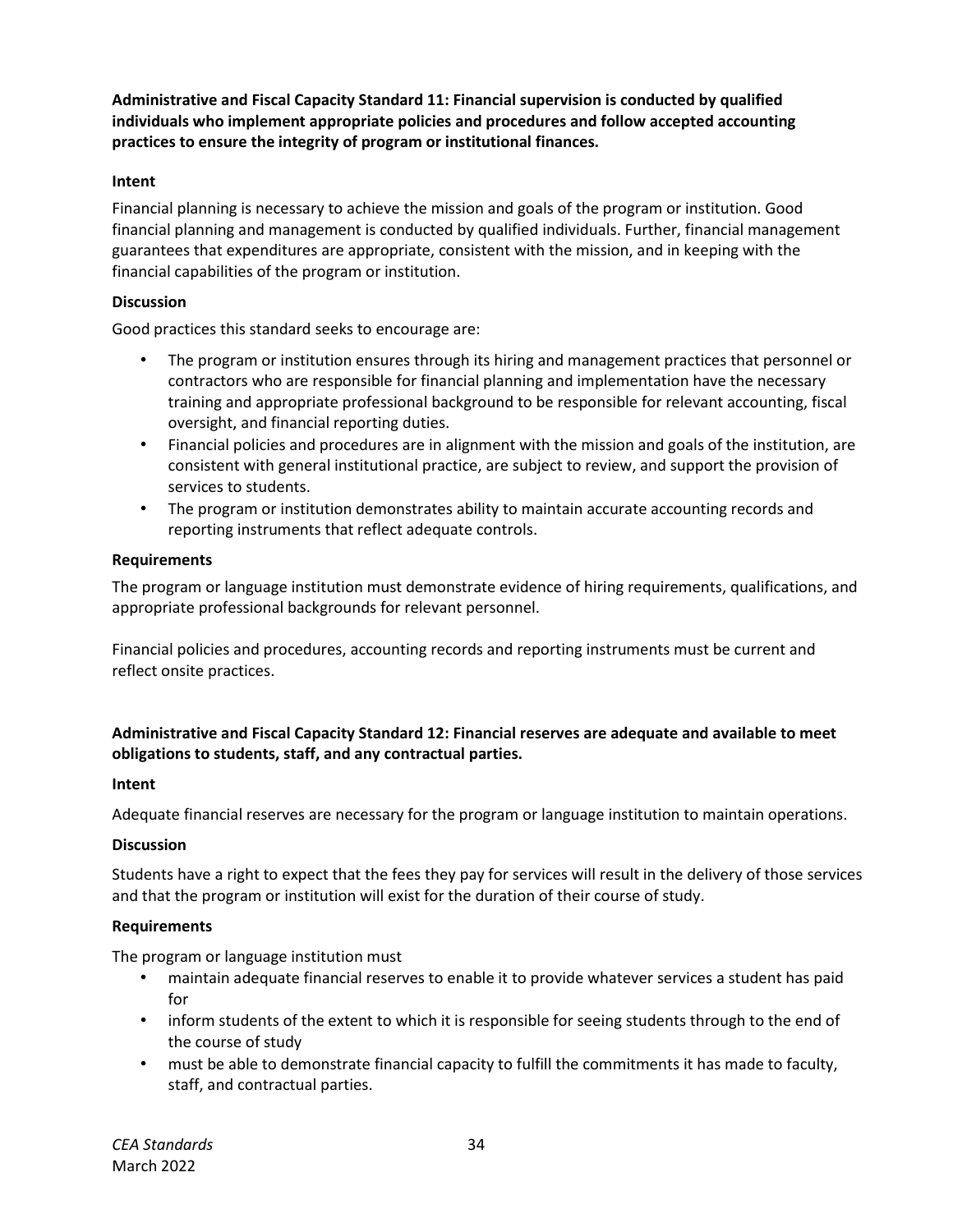## **Student Services**

# <span id="page-40-0"></span>**Context**

Student services are typically non-instructional activities and programs designed to address personal, academic and cultural needs of students enrolled in language programs or institutions. Student services personnel provide support to students through pre-arrival, initial and ongoing orientation events and support the mission of the program. Although the types of services provided vary greatly, all programs and institutions have responsibilities and obligations beyond teaching language that must be addressed adequately to provide an effective learning environment.

The program or institution recognizes that students access routine student services within a social, cultural, linguistic, and institutional context unfamiliar to them, and it therefore demonstrates an informed awareness of students' needs in offering and delivering services such as orientation, housing, and counseling. Not all programs and institutions provide a full range of services. For example, some may not provide any housing-related services, and some may not provide recreational or social activities. Where student services are not directly provided by the program or language institution but are regularly promoted or are contracted by the program or institution, the site seeks to verify that services meet the needs of the program and are satisfactory to the students.

Distance education programs, which do not have students living away from home, provide student services related to effective virtual learning environments. These services include providing accurate technical information and timely technical support, as well as building a virtual learning community, if possible.

**Student Services Standard 1: Admission policies are consistent with the objectives and the mission of the program or language institution (and with the host institution, if applicable) and are implemented by properly trained and authorized individuals. The admission process ensures that the student is qualified to enroll in and to benefit from the instructional program. Both the policies and the personnel who implement them adhere to ethical practices.**

# **Intent**

The intent of this standard is to ensure that admission policies are related directly to the mission and goals of the program or language institution, and of the larger institution or organization if relevant, and that admission policies are implemented ethically by appropriately trained individuals, and result in admission of qualified students who can benefit from the program of instruction.

# **Discussion**

Admission policies guide decisions regarding who shall or shall not be admitted, using clearly stated, consistently applied criteria. The policies take into account the maximum number of students a program can accommodate without compromising its academic and support services and facilities, the degree of heterogeneity desired, and the minimum/maximum proficiency level and ages served. Appropriately trained personnel consistently implement admission(s) policies in adherence with ethical practices.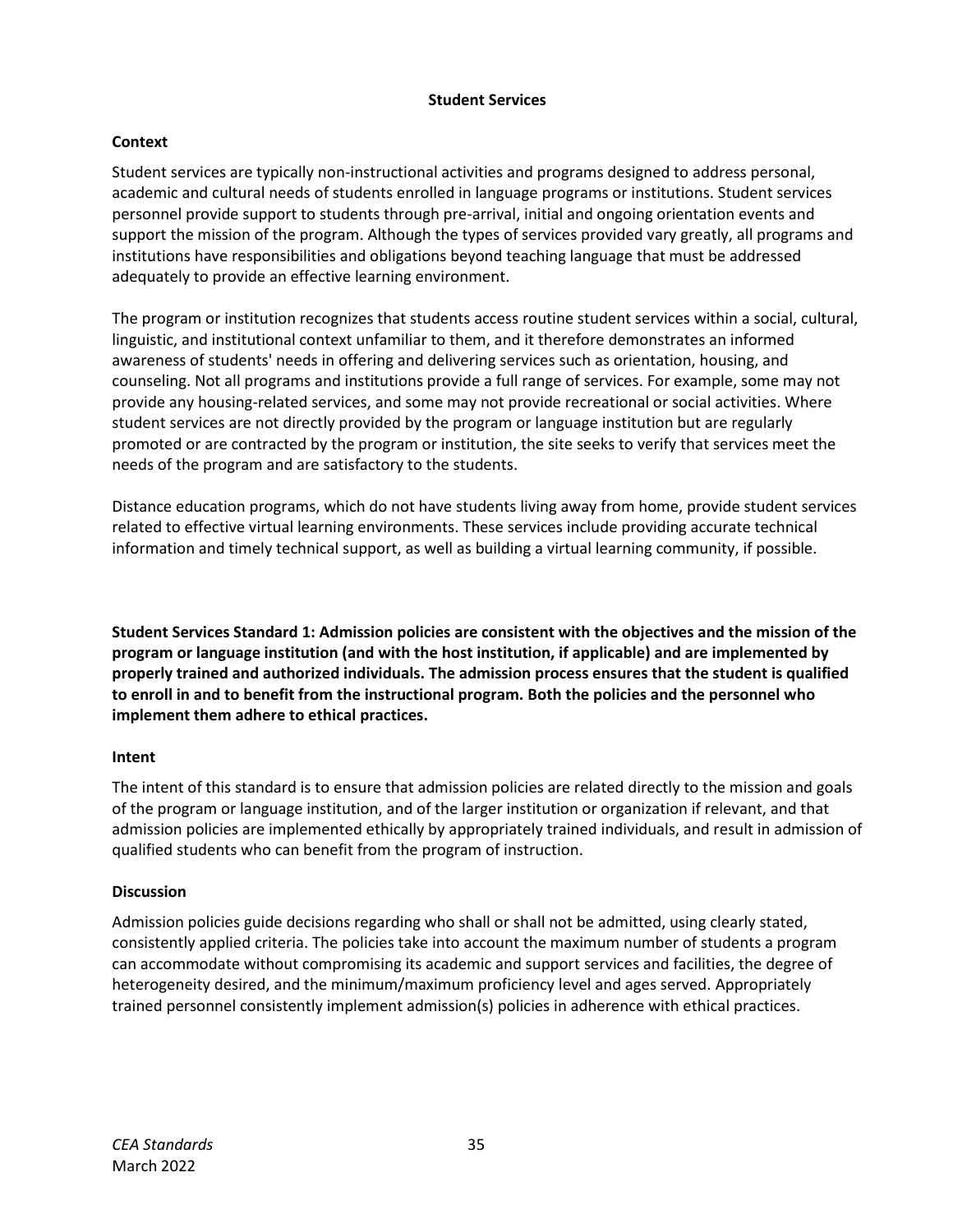#### **Requirements**

Admission policies must be directly related to the program or institution's mission and goals and, where relevant, to those of the larger institution or organization (see Mission Standard 1).

Admission policies must include clearly stated, consistently applied criteria. Admission decisions must be based on complete information as determined by the program or institution to ensure that only qualified students are admitted, and that admitted students can benefit from the instructional program.

Admission decisions must be made by those trained, qualified, and authorized to do so.

For SEVP-certified schools in the United States, the issuance of the visa eligibility certificate must be delegated properly to authorized personnel (i.e., by Designated School Officials who are knowledgeable about immigration regulations concerning issuance of the visa eligibility certificate.)

**Student Services Standard 2: The program or language institution provides academic and personal advising and counseling, as well as assistance in understanding immigration regulations. Such advice and assistance are provided in a timely and accurate manner by qualified individuals.**

## **Intent**

The intent of this standard is to ensure that the program or institution provides comprehensive advising and counseling in a timely and accurate manner by qualified individuals.

## **Discussion**

Academic advising and counseling includes providing students with comprehensible written information about program or institutional academic expectations, policies and procedures including placement, attendance, repeating levels or courses, advancement, and dismissal. Academic advising and counseling also includes helping international students understand the local system of education and academic behavior.

Personal advising and counseling includes helping students adjust to living in the new country by providing information, explanations, and clarification of documents, nonacademic procedures, and routines. The counselors' role is to listen carefully to students and help them solve problems and cope with culture shock and emergencies by providing information. Students should be referred to other qualified professionals, services, or programs when the students' needs exceed the resources and expertise available within the program or institution.

Immigration assistance includes helping students achieve informed compliance with immigration regulations, if applicable to the students enrolled in the program or institution. If the program or institution cannot provide such assistance, it must refer students to other qualified professionals, services, or programs.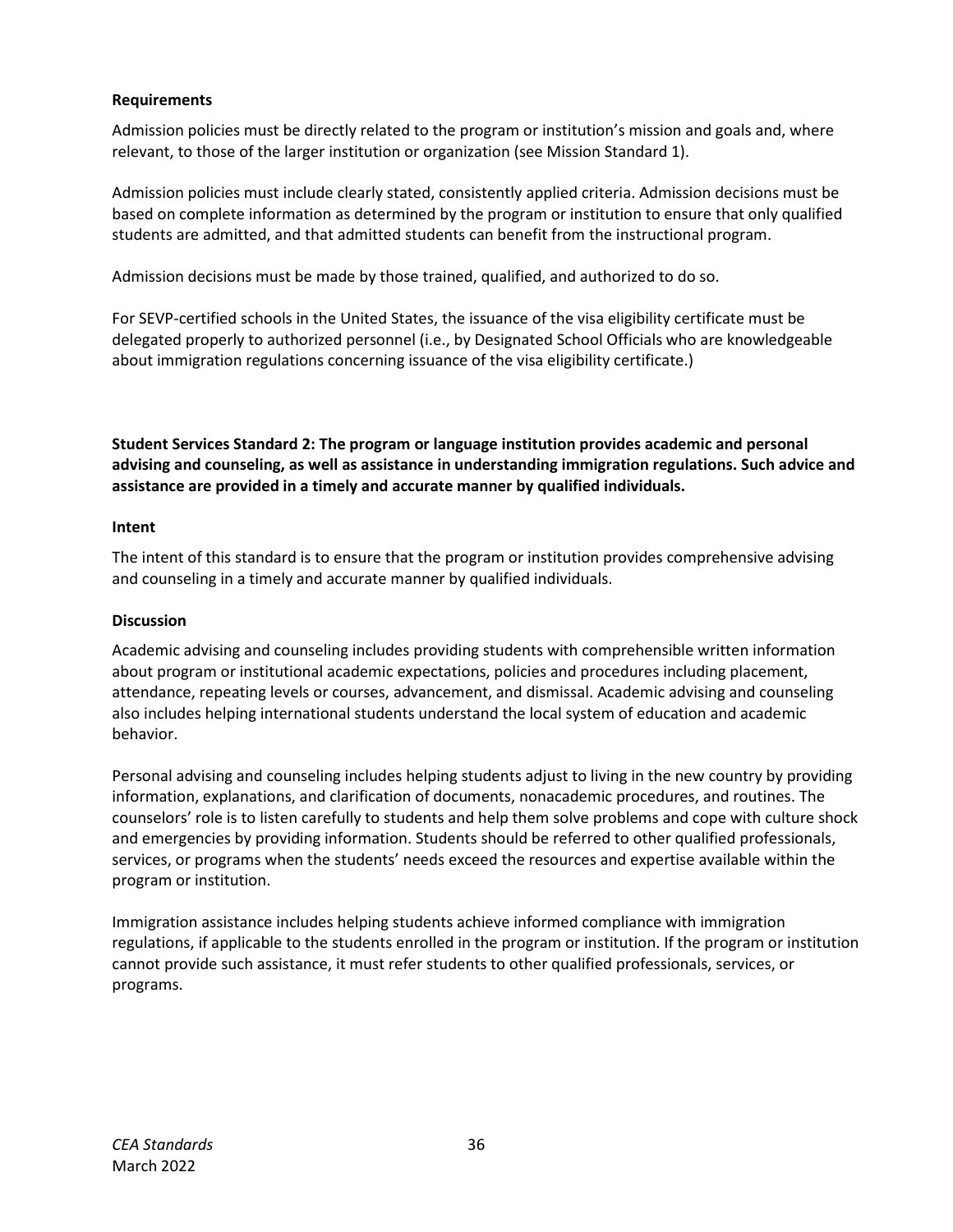Good practice includes having an advising staff who

- have knowledge of and contact with appropriate resources for academic, personal and immigration support for students
- remain informed about current regulations and laws
- maintain relationships with knowledgeable colleagues and staff and member leaders in professional organizations (e.g., NAFSA, EnglishUSA, etc.) who respond to questions related to regulatory practice or act as liaisons with SEVP (Student and Exchange Visitor Program).

## **Requirements**

The program or institution must provide students with sufficient numbers of advisers who have training appropriate to their job descriptions (see Administrative and Fiscal Capacity Standard 2). Students must be informed of how and where to access advisers. Advising staff must have knowledge of and contact with appropriate resources for relevant academic, personal, and immigration support for students. For academic advising and counseling, students must receive comprehensible written information about program or institutional academic expectations, policies, and procedures including placement, attendance, repeating levels or courses, advancement, and dismissal (see Student Services Standard 4). Students who do not make normal and satisfactory progress must be identified and counseled according to the program's stated policies. Such policies and counseling must make clear that normal and satisfactory progress is a requirement for students on student visas.

For immigration advising, if applicable to the students enrolled in the program or institution, advisors must remain informed about current regulations and laws and maintain relationships with knowledgeable colleagues and staff and member leaders in professional organizations. If the program or institution cannot provide assistance to help students achieve informed compliance with immigration regulations, it must refer students to other qualified professionals, services, or programs.

**Student Services Standard 3: The program or language institution provides pre-arrival and ongoing orientation (1) to support students in their adjustment to the program or institution (and the host institution, if applicable) and to the surrounding culture and community and (2) to help them understand immigration regulations and procedures, as well as health and safety issues.**

#### **Intent**

The intent of this standard is for the program or language institution to have a comprehensive plan to help students understand the process of entering the country for purposes of study, how best to study, and how to adjust to a foreign culture, when applicable.

# **Discussion**

Students face a multitude of adjustment issues. To help students function in their new environment, they need a clear, complete orientation to the program and its policies, to the host institution (if applicable), and to the surrounding community and possible cross-cultural issues.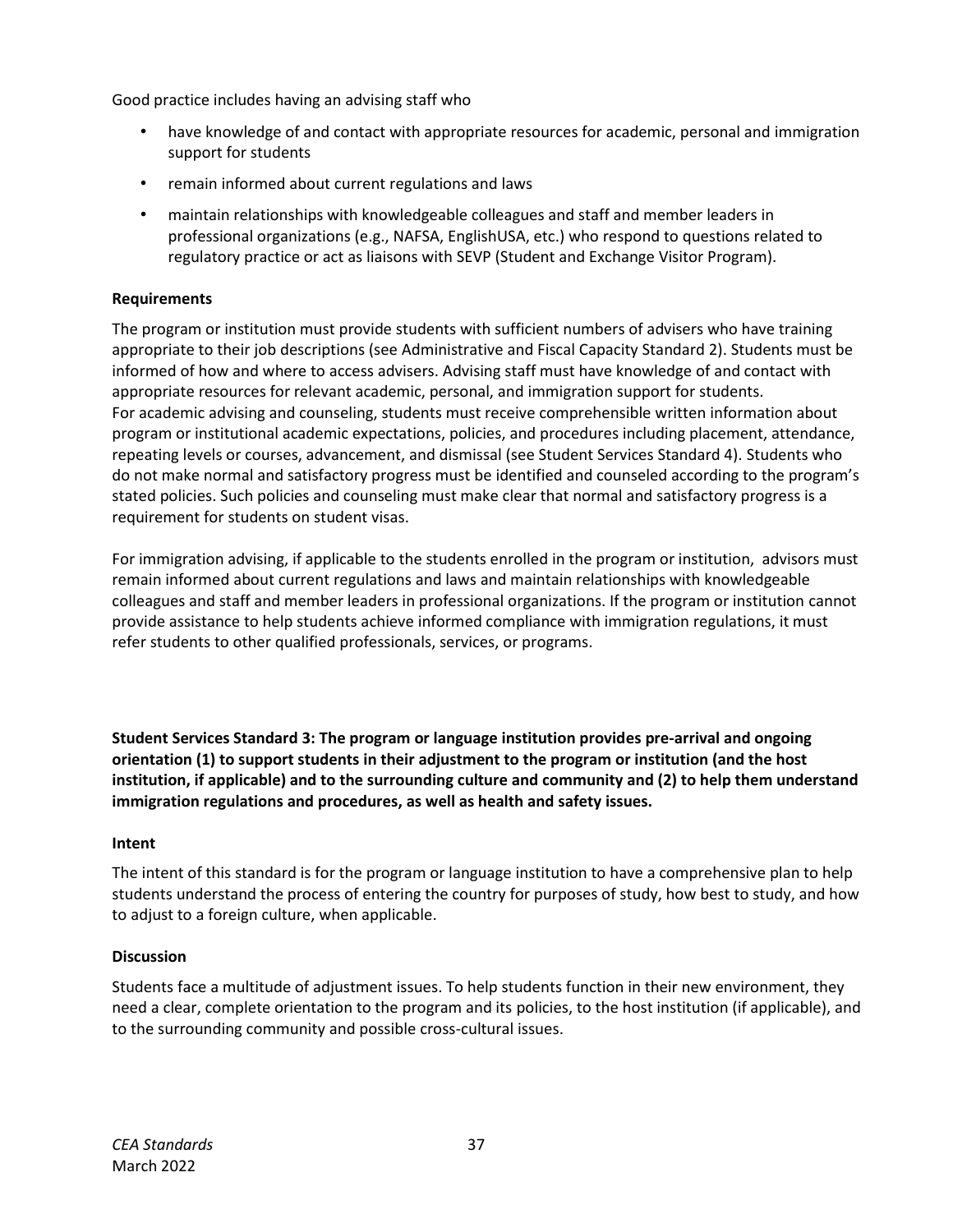#### **Requirements**

Before arrival, applicants must receive easily understood, appropriate, written information about the program or language institution.

To facilitate the process for visa applications as well as to plan for timely arrival as required by the program, out-of-country student applicants must receive easily understood, appropriate written information from the school in sufficient time to accomplish these tasks. School transfer applicants or other in-country applicants must have access to correct, comprehensible information regarding the required transfer process in order to comply with immigration regulations.

Upon arrival, the students' orientation must include written information about instructional style, academic expectations, appropriate student conduct, student responsibility to maintain enrollment status in good standing, and health and safety matters. Following initial orientation, the orientation program must provide ongoing support to both new and continuing students.

**Student Services Standard 4: The program or language institution seeks to ensure that students understand policies regarding enrollment, registration, attendance, repeating levels or courses, and progression through the program of study.**

#### **Intent**

The intent of this standard is to ensure that the program or language institution has clear policies in place governing enrollment and progression through the program, and that students are informed of and understand these policies prior to beginning the course of study.

#### **Discussion**

The program or institution clearly informs students of appropriate and relevant policies regarding registration, withdrawal, refunds, attendance, course repetition, time to complete the program, and the consequences of failure to make normal and satisfactory progress.

Good practices include

- clarifying the process for withdrawal and any deadlines with which the student must comply
- clarifying the process for refunds and ensuring timely payment of refunds
- having procedures in place to assist students who have limited English proficiency comprehend English language materials before they sign any contractual documents or make full fee payments for the term in which they enroll.

#### **Requirements**

Before students complete the enrollment and registration process, the program or language institution must inform them of appropriate and relevant policies regarding registration, withdrawal, and under what circumstances the program issues refunds for any student fees paid. Students must receive written information regarding the services for which the student has paid.

The program or institution must seek to ensure students comprehend English language materials before they sign any contractual documents or make payments.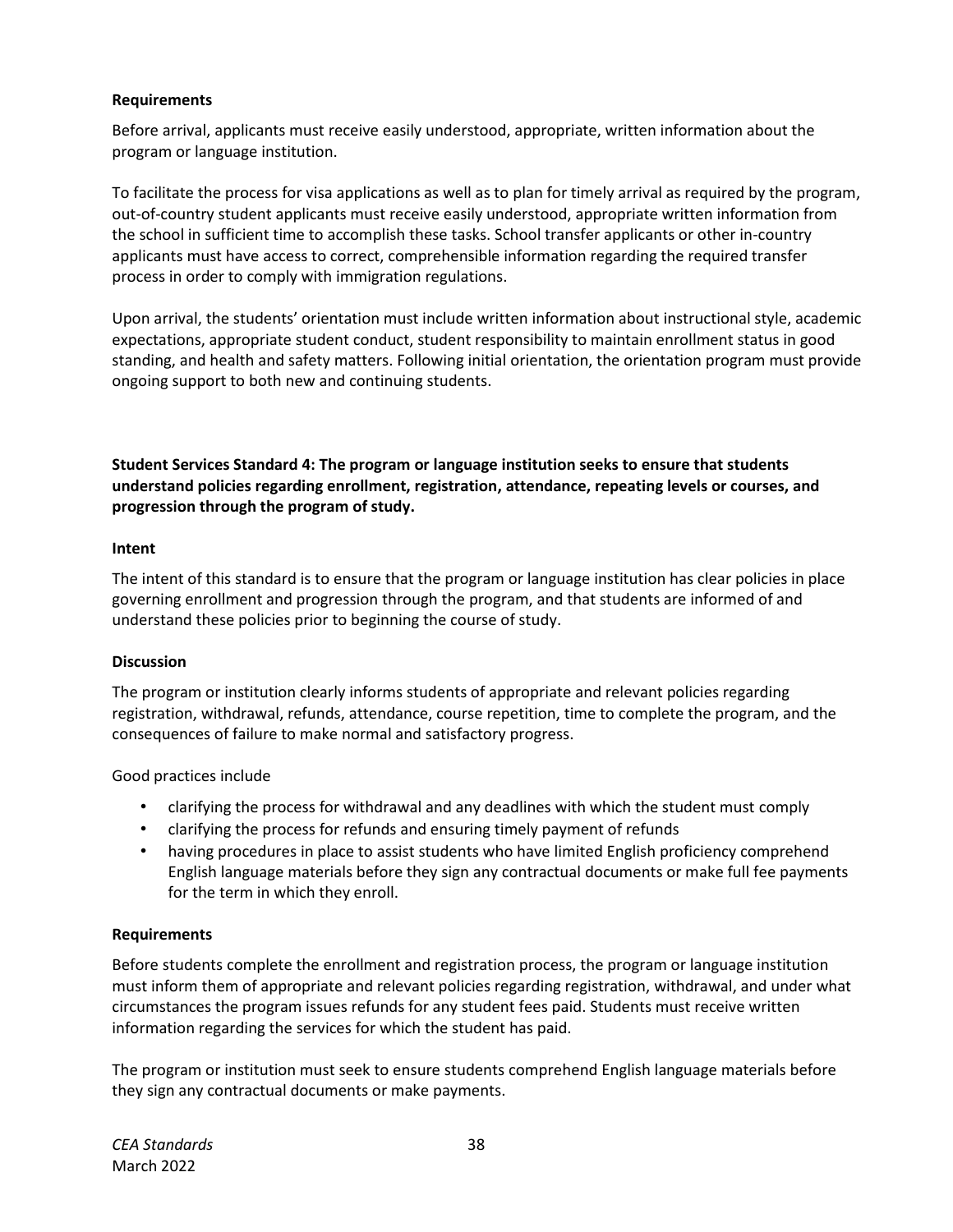The program or institution must have written policies stating acceptable attendance, maximum number of times a level or course may be repeated, and maximum time to complete the full course of study. Students must be informed of these policies prior to the start of classes.

Students must be informed of policies regarding attendance, the consequences of excessive absences, and the effect of attendance on student immigration status. Also, students must be informed of how many times they may repeat a level or course and what effect that may have on the student's immigration status if applicable.

The program or institution must have policies in place regarding a student's failure to make normal and satisfactory progress, whether for academic reasons such as failing courses, repeating courses or levels beyond the maximum allowed, exceeding the maximum time in the program, or for other reasons such as failure to comply with school policies regarding attendance or other student conduct matters.

## **Student Services Standard 5: Students have access to health insurance if required and, in all cases, students are informed about the need for adequate health insurance coverage.**

## **Intent**

The intent of this standard is to ensure that the program or language institution informs students of the importance of maintaining adequate health care coverage.

#### **Discussion**

Medical care expenses in the U.S. can jeopardize a student's ability to meet financial obligations and consequently the student's ability to maintain full-time status, which is required to remain in good standing as defined by DHS regulations.

For programs or institutions which require specific medical insurance, good practices include making available or recommending

- health insurance plans that are tailored to the needs of the student body
- written information regarding which services are covered and which are not, cost of the coverage, deductibles and co-payments required, and length of coverage
- written information about any optional coverage that can be obtained, such as that for spouses and dependents, dental care, and so on, as relevant.

#### **Requirements**

Whether medical insurance is required or not, the program or institution must provide comprehensible written information about the consequences/risks of failure to maintain such coverage.

A program or institution that requires specific medical insurance must inform students in writing of the required application process and costs for medical insurance coverage and of the risks incurred by letting coverage lapse.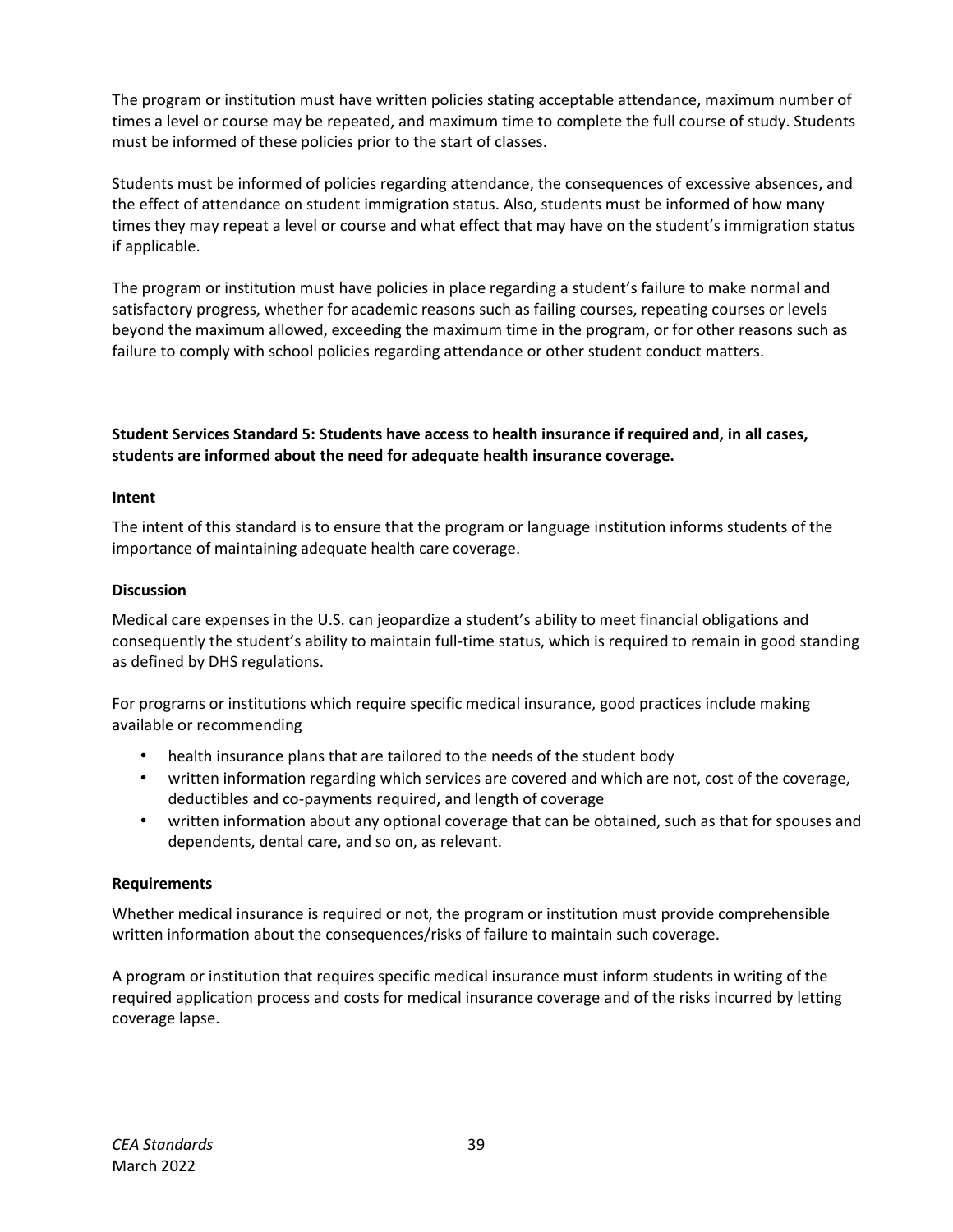**Student Services Standard 6: Students have access to social and recreational activities that provide a cultural context for their language acquisition and other studies, as appropriate.**

## **Intent**

The intent of this standard is to ensure that the program or language institution provides students with information about and access to social and recreational activities.

#### **Discussion**

Students must have the opportunity to apply what they have learned in the classroom to real-life experiences while they are enrolled in the program or language institution.

Good practices include

- having written information available in advance regarding recreational and social activities and, if sponsored by the program or institution, any costs involved
- having written procedures that are communicated to all staff regarding health and safety issues and how those procedures are to be communicated to student participants.

## **Requirements**

The program or institution must facilitate the opportunity for students to apply what they have learned in the classroom by providing access to information regarding cultural, social, and sports activities available through the program or institution, through the host institution (where applicable), and in the surrounding community.

Sufficient numbers of personnel must accompany any field trips or activities formally sponsored by the program, institution, or other contracted agencies/entities.

Written procedures must be in place for health and safety issues and for emergencies; if students sign waivers, the program or institution must verify the students' understanding of the implications.

If school-sponsored activities are offered for additional fees, students must be informed in advance of the fees required.

The program or institution must adhere to any laws or regulations related to conducting social and recreational activities.

# **Student Services Standard 7: The program or language institution clearly states and fulfills its responsibilities regarding student housing.**

#### **Intent**

The intent of this standard is to ensure that students are accurately informed about the level of responsibility for student housing assumed by the program or institution and that the program or institution fulfills its stated housing responsibilities.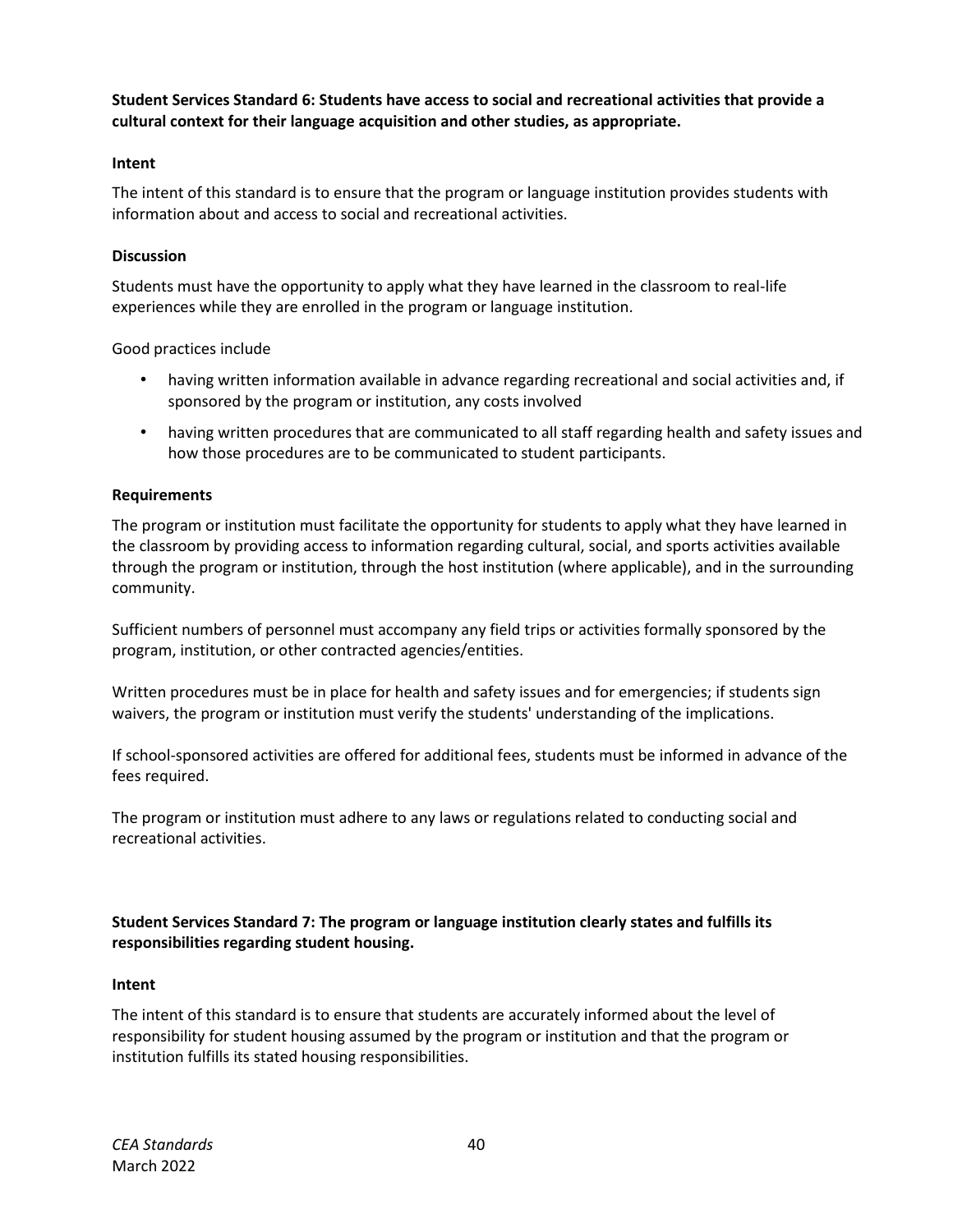## **Discussion**

The program is responsible for the accuracy and completeness of information conveyed to students about housing.

Good practice includes having the program or institution or its contracted agency/entity ensure that

- the student is placed in a safe, clean, livable environment that is conducive to achieving the student's educational purpose
- accommodations take into consideration respect for the student's personal privacy and religious beliefs and practices

#### **Requirements**

The program or institution must ensure the accuracy of all written information disseminated to students about housing, whether by the program or institution or a contracted agency/entity. The program or institution must have procedures in place to investigate housing complaints properly and to solve problems without delay.

If the program or institution provides or contracts housing, written policies must be available and communicated to all appropriate staff. An employee of the program or institution or the contracted agency/entity must personally inspect all contracted accommodations.

If the program or institution conducts homestay operations, it must do so in a manner consistent with ethical practice and with regard for the educational objectives of the students. The program or institution must inform homestay hosts of the student's non-immigrant status and related obligations with respect to their compliance with DHS regulations in the United States. The program or institution must provide an orientation that includes cross-cultural information and homestay program policies and procedures for both homestay host(s) and participating students. A staff member or other representative must be available to both homestay host(s) and participating students for counseling as needed or in emergencies. If the program or institution contracts for homestays, it is responsible for verifying that the contracted agency/entity provides such orientation and support.

**Student Services Standard 8: The program or language institution clearly states and consistently provides the extent of student services described in any written, electronic, or oral promotional information or in agreements.**

#### **Intent**

The intent of this standard is to ensure that the program or language institution provides students the student services as described.

#### **Discussion**

Student support services should be consistently provided and conducted in an ethical manner. Although the types of services provided vary greatly, all programs and institutions have responsibilities and obligations beyond teaching language that must be addressed adequately to provide an effective learning environment.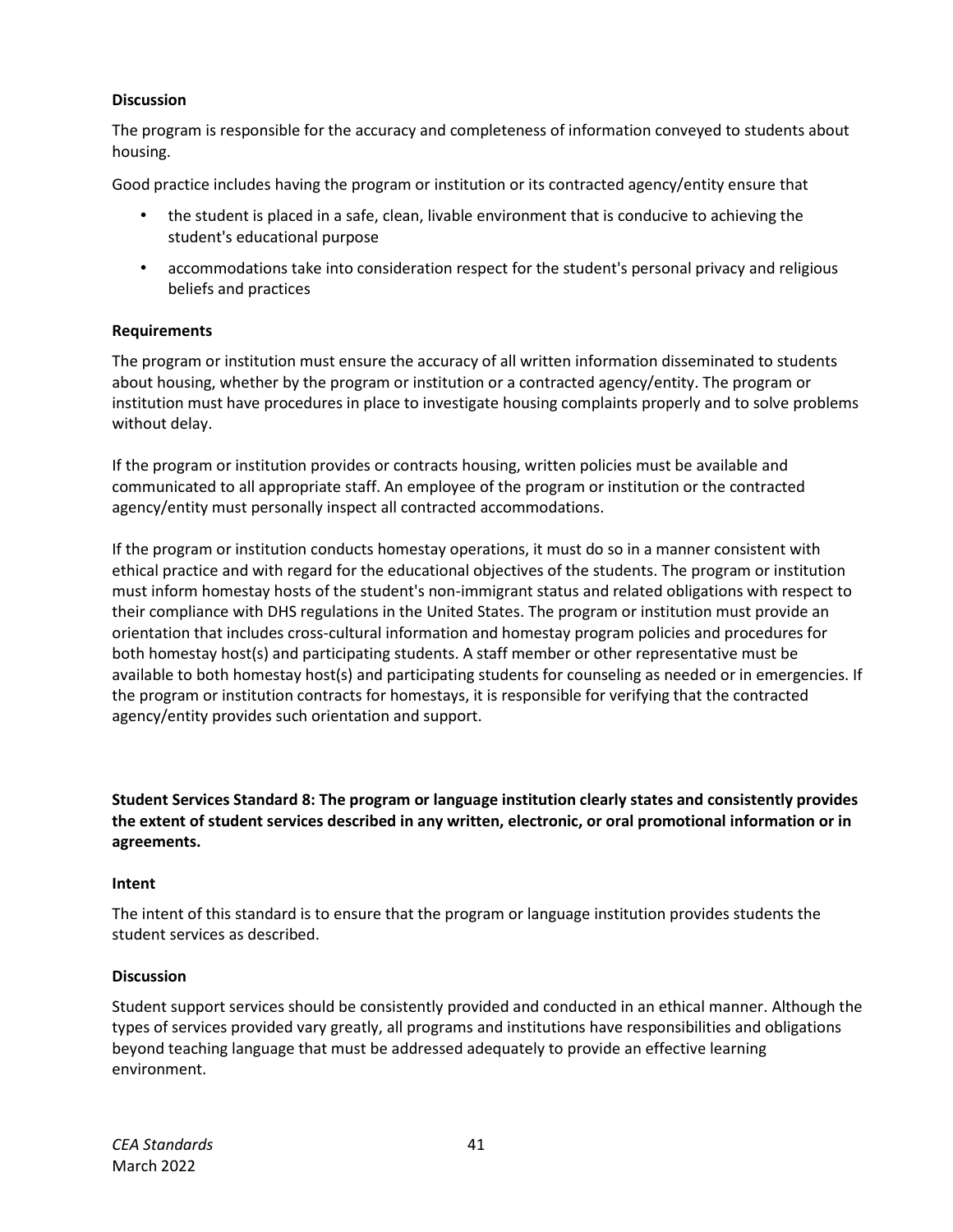The program or institution recognizes that students access routine student services within a social, cultural, linguistic, and institutional context which may be unfamiliar to them. Awareness of students' needs in offering and delivering services such as admission, advising and counseling, orientation, registration, housing, health insurance and social and recreational services should be considered appropriate to the context. Not all programs and institutions provide a full range of services. For example, some may not provide any housing-related services, and some may not provide recreational or social activities. Any student services described in promotional materials should be clearly stated and consistently provided by the program or institution or a contracted entity.

Examples of good practice include

- clear statements of services provided in all written, electronic, or verbal promotional information or agreements
- written information about fees for services
- clearly written information about which services are part of the program and which are optional.

# **Requirements**

The program or institution must promote and conduct its support services in an ethical manner and ensure that information about student services, including fees, is clearly stated.

Staff must be appropriately trained and accessible to students in order to provide all student services for which the student has paid or that have been promised. Such services may be contracted out, but the program or institution remains responsible for verifying that such services are provided as promised.

If fees are charged for specific services, written fee schedules must be available to the public.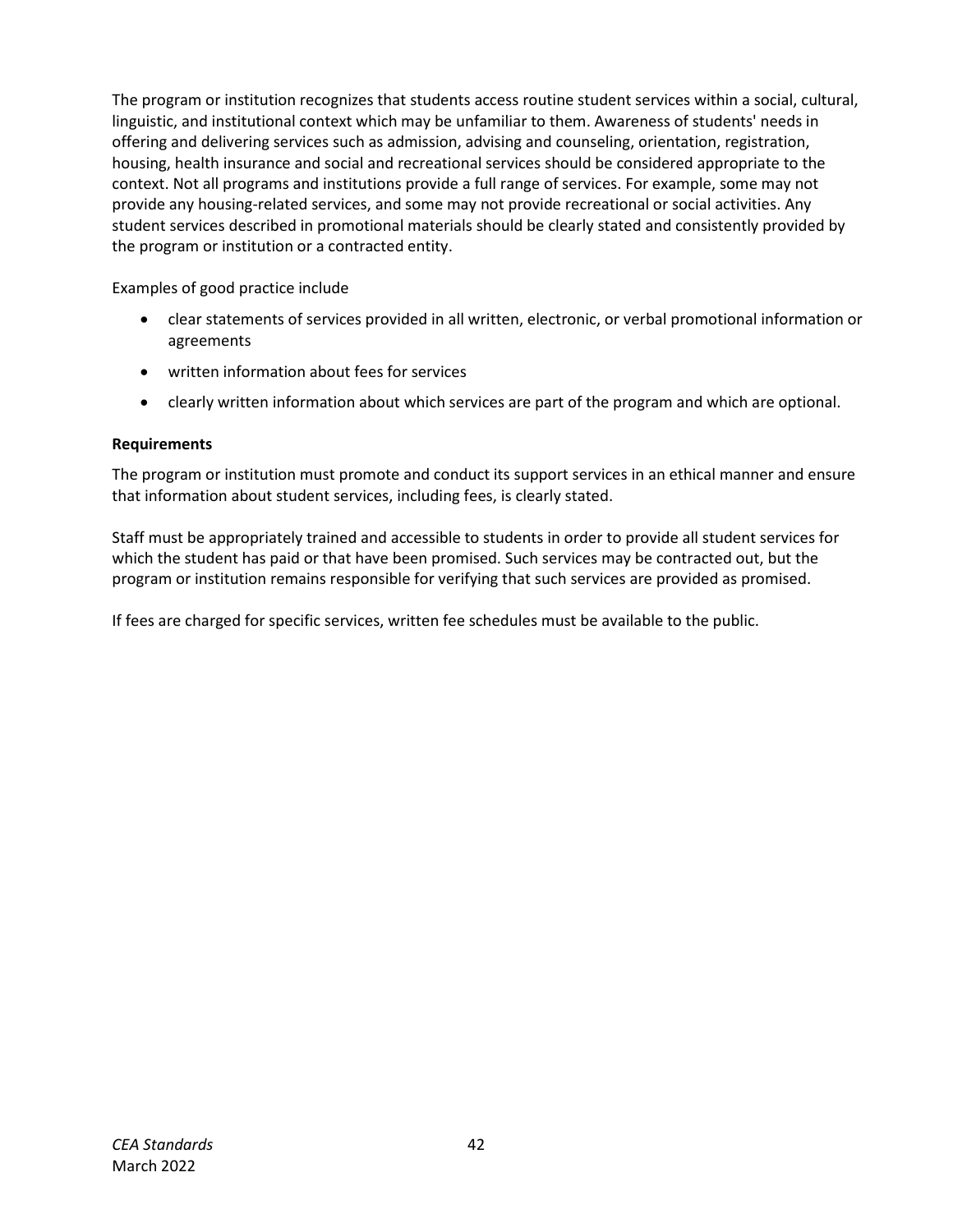#### **Recruiting**

# <span id="page-48-0"></span>**Context**

English language programs and institutions inform prospective students about the program or institution through a variety of means, including

- study fairs
- videos and brochures
- websites
- social media platforms
- visits to schools and counseling offices abroad
- relationships with embassies, sponsors, third-party partners or recruiters, educational counselors, or student exchange programs

Programs and institutions have the responsibility to ensure that students and other interested parties receive accurate and complete information about the program or institution and other matters related to the student's decision to study. In addition, there is the possibility that prospective students, their parents, or their sponsors could misunderstand the information due to language difficulties, cultural differences, or inadequate knowledge of the country's geography and law.

Personnel who conduct recruiting activities, whether doing so as employees of the program or language institution, or through contractual agreement, must ensure that students receive complete and accurate information about the educational program and student services, and are required to adhere to ethical practices in all recruitment transactions.

For sites which do not control one or more areas required for reporting in the standard, the program or language institution must demonstrate that a regular review process occurs to verify that recruiting activities continue to meet the needs of the program and its students. In cases where the program or language institution is not directly responsible for recruiting, the site must describe the process for exchange of information, noting how information flows between the accredited program or language institution and the responsible unit or entity. The program or language institution must demonstrate how it ensures that students' well-being is protected throughout the recruiting process.

**Recruiting Standard 1: All program or language institution personnel follow ethical practices for recruiting students and promoting programs, and they ensure that the program or language institution's policies and procedures are made clear to prospective students and/or student sponsors. In any recruitment transaction, the students' interests and well-being are paramount.**

# **Intent**

The intent of this standard is to ensure that persons engaged in recruiting students focus on the welfare of both potential and actual applicants at all times. Recruiting personnel must be trained to describe clearly and accurately all aspects of the program or institution when recruiting and admitting students and follow ethical practices for recruiting students.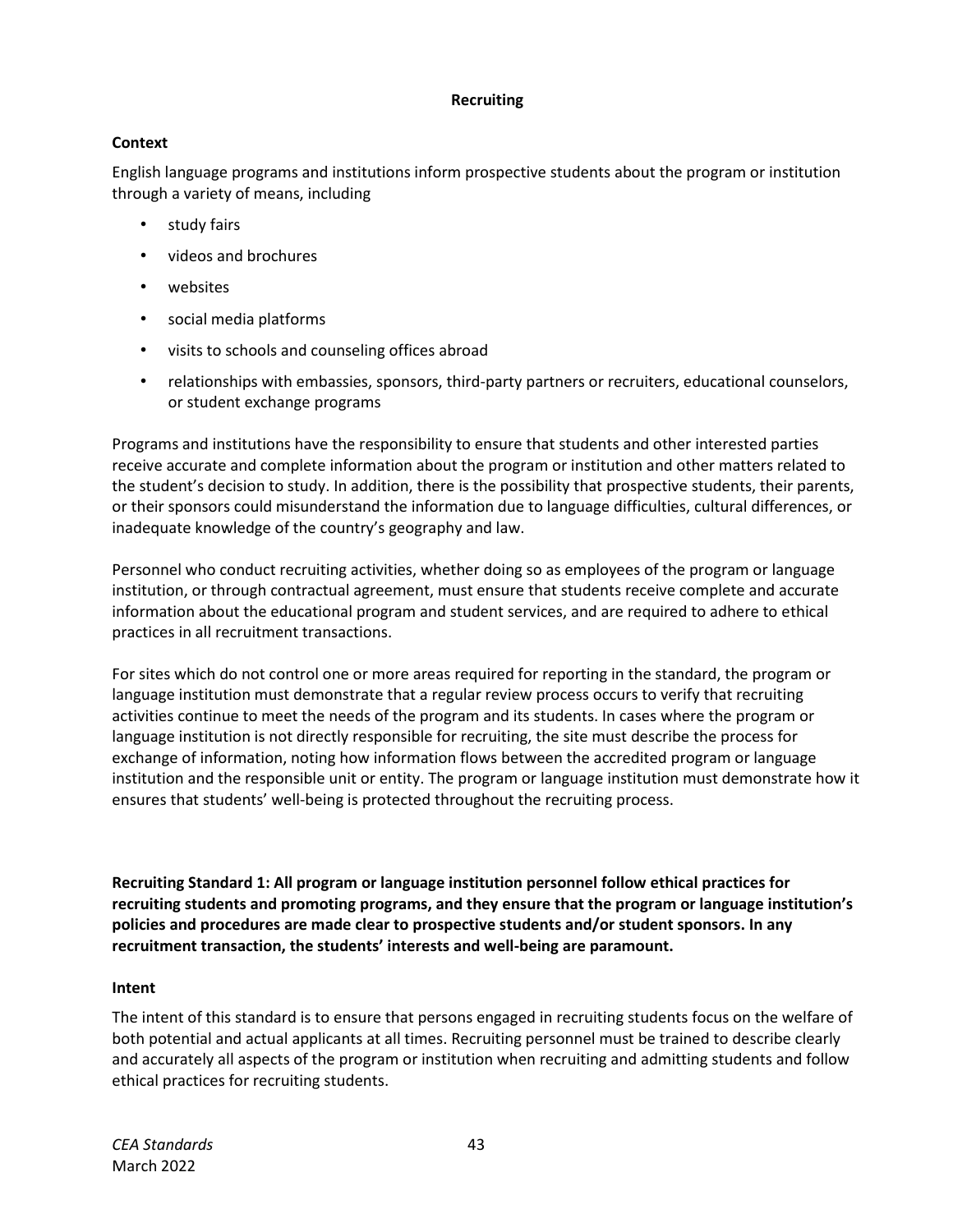#### **Discussion**

The recruiting staff, admission personnel, academic advisors, and all those to whom recruiting activities are delegated are trained to describe clearly and accurately all aspects of the program or institution when recruiting and admitting students. Throughout all recruitment interactions, recruiting personnel engage in practices that are ethical and ensure students' interests and well-being are paramount.

#### **Requirements**

Admission criteria, processes, procedures, and documents necessary for the application process must be clearly presented.

Persons engaged in recruiting students must be well trained and focus on the welfare of both potential and actual applicants at all times.

In their marketing and recruiting activities, programs and institutions must not misrepresent themselves or others by either deliberately falsifying or selectively omitting information.

As applicable, the program or institution must inform prospective students in writing of the result of attending or completing the program or institution relative to eligibility requirements for admission to university or college classes, awarding of credit for attendance, enrollment in concurrent programs, or conditional admission to a university or college.

## **Recruiting Standard 2: All written, electronic, and oral information used to describe or promote the program or language institution to students and other relevant parties is accurate and complete.**

#### **Intent**

The intent of this standard is to ensure that all public information about the program or language institution is accurate and complete.

#### **Discussion**

Programs and institutions should ensure that all written, electronic, and verbal information and materials

- make accurate claims about instructional programs and student services available
- state clearly whether admission to the program or institution is also admission to another concurrent or subsequent educational program
- realistically depict the program, its location, and the facilities used by students
- present clear information about all fees.

#### **Requirements**

Printed materials, video presentations, and electronic media must contain clear, complete, current, and correct information about the program or institution's

- goals and purposes
- admission requirements and procedures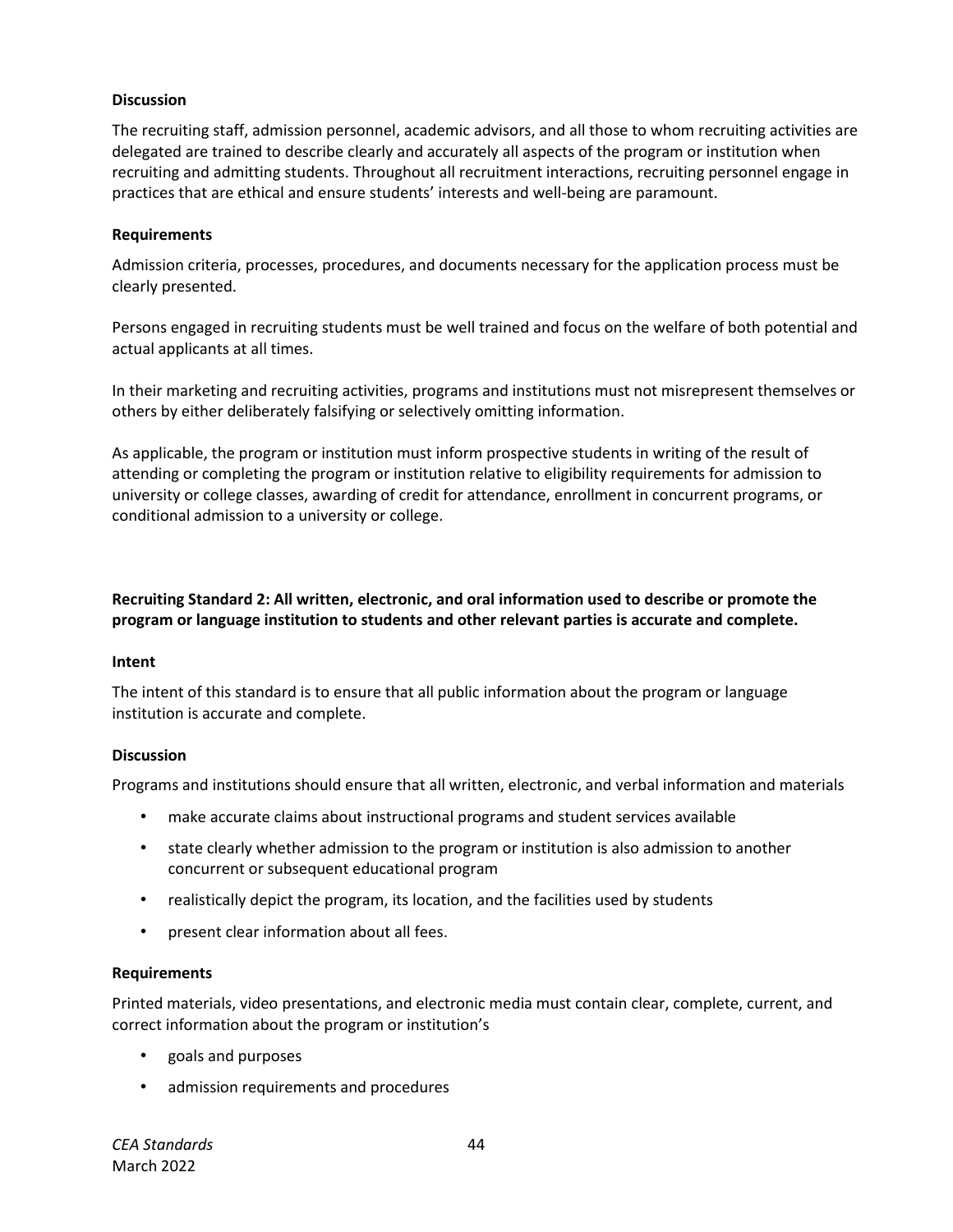- hours of instruction
- program length
- calendar
- tuition and fees (actual costs or realistic estimates of costs for tuition, educational expenses, including technology requirements distance education when applicable, subsistence, and other fees) and the extent to which financial aid or scholarships are available to students
- location and facilities
- student services, such as advising and counseling, assistance with locating appropriate housing, help with application for university or college admission, and other services
- distance education options, where applicable, such as the equipment and technical expertise possessed by the program or institution and the technology and technical expertise needed by the students.

**Recruiting Standard 3: If a program or language institution has recruiting agreements or contracts with a third party, the program or institution ensures that it has complete information about the third party, assumes responsibility for monitoring the third party, and terminates the agreement if necessary.**

## **Intent**

The intent of this standard is to ensure that programs or language institutions that use third-party recruiters to screen and monitor them to ensure they are providing accurate information to prospective students.

# **Discussion**

Programs and language institutions may have relationships with embassies, sponsors, third-party partners or recruiters, educational counselors, or student exchange programs.

Programs and institutions have the responsibility to ensure that students and other interested parties receive accurate and complete information about the program or institution and other matters related to the student's decision to study.

# **Requirements**

The program or institution must keep itself informed of the professional conduct of the third party through policies and guidelines which govern the selection, training, monitoring and termination (if applicable) of third party agents by

- evaluating third-party recruiters prior to contracting by soliciting information from students, other clients of the third party, and other sources that may be available,
- training third-party recruiters to describe clearly and accurately all aspects of the program or institution when recruiting students,
- obtaining written confirmation that the third party is aware of and follows established codes of ethical practice governing recruiting and counseling students, such as NAFSA's Statement of Ethical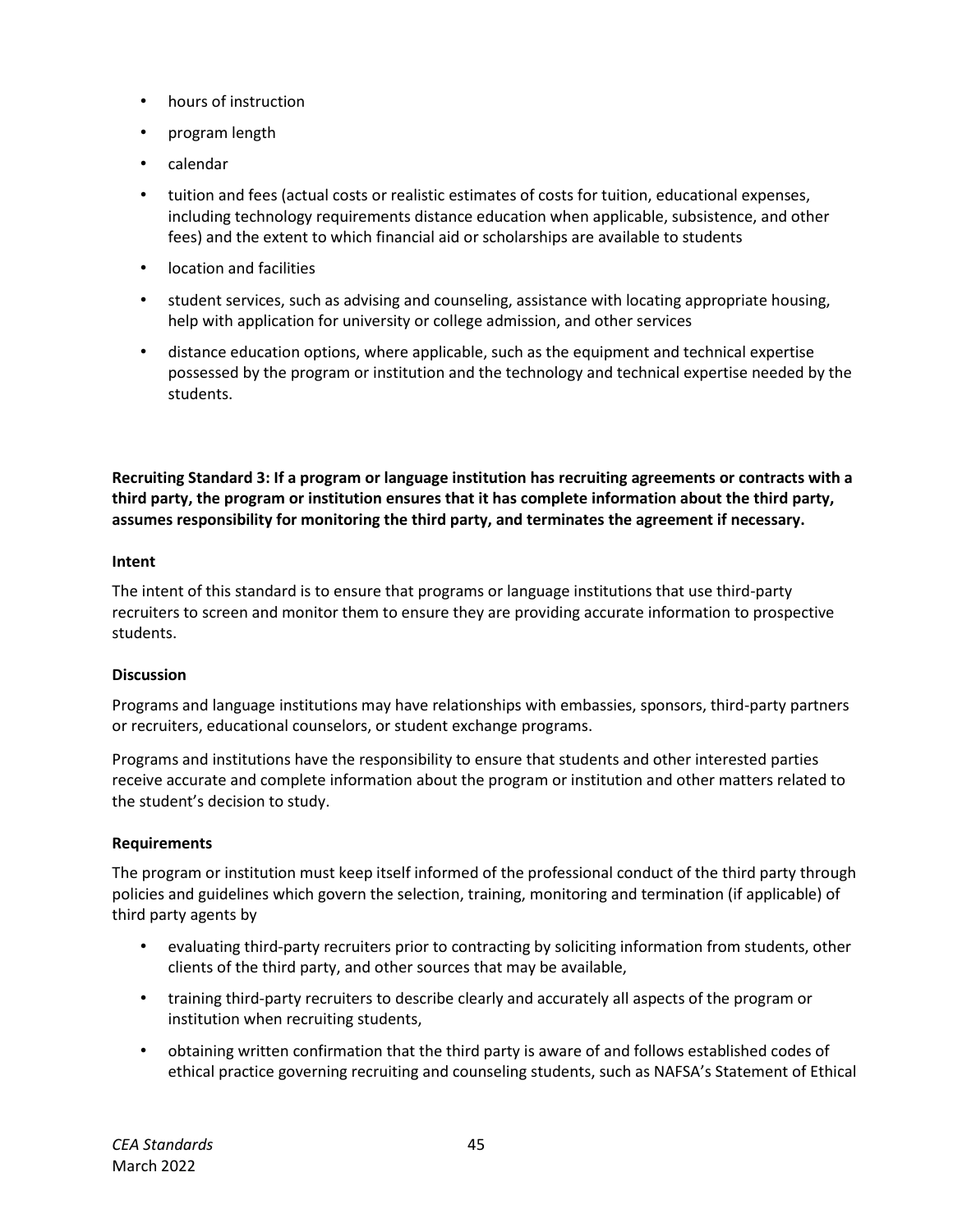Principles (available from NAFSA), standards established by the American International Recruitment Council (AIRC), or other means,

- ensuring that the third party does not misrepresent his/her relationship with the program or institution and does not perform services on behalf of the program or institution without proper authorization and training,
- monitoring the performance of all third parties with which it has agreements in light of the established principles, being vigilant and proactive in requiring adherence to these principles,
- terminating the third-party relationships if it becomes evident that there is a pattern of unacceptable practice,
- staying informed of the fees charged to students and services rendered to students by contracted third-party agents.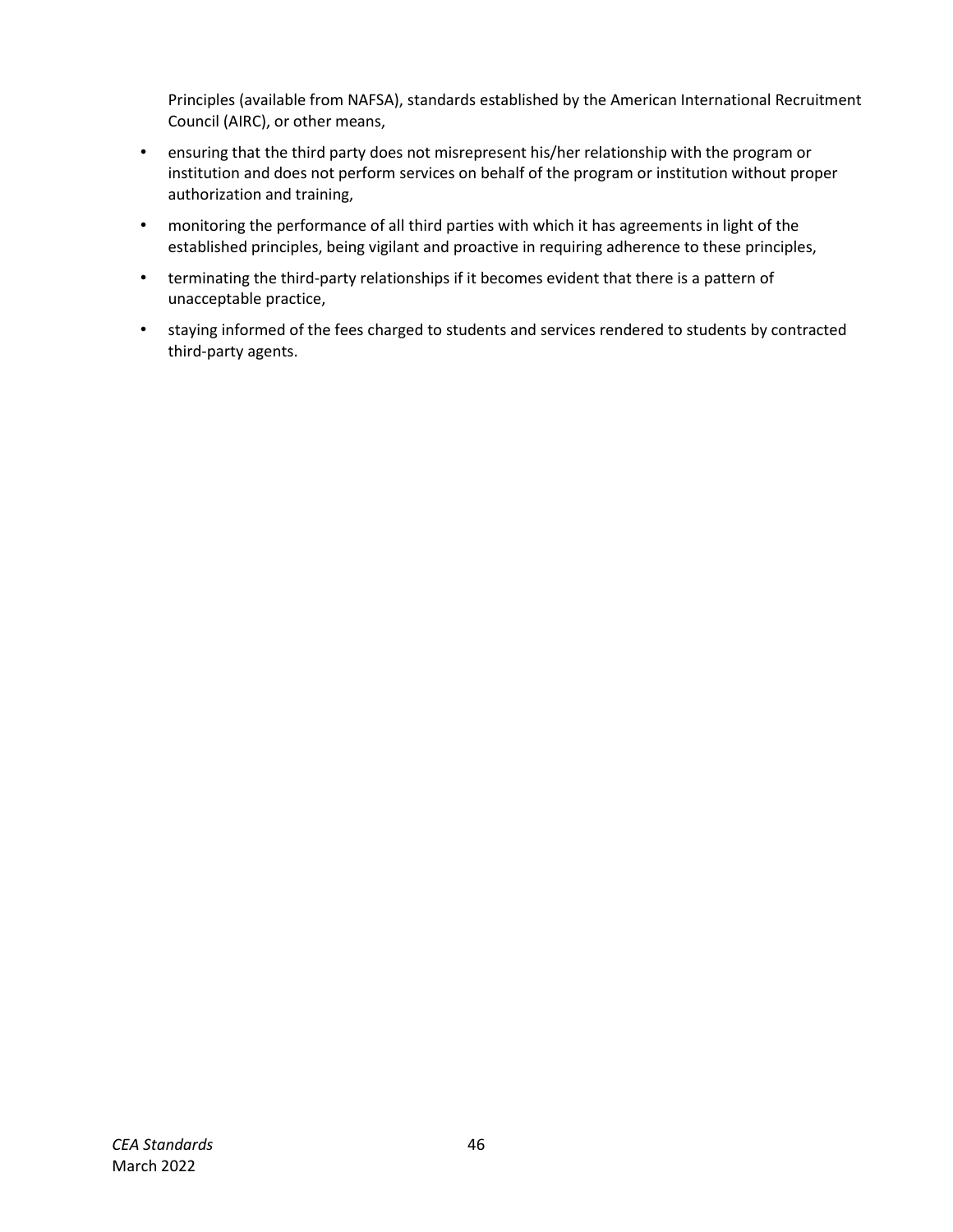## **Length and Structure of the Program of Study**

# <span id="page-52-0"></span>**Context**

The mission and goals of the program or institution can be realized only through a curriculum with a structure that is appropriate and adequate relative to the level of instruction and the length of the instructional terms. These standards, therefore, relate to the calendar, the organizational structure of the curriculum and validation of implementation of the curricular design based on student pass/fail and progression rates.

**Length and Structure of Program of Study Standard 1: The calendar states the number of terms per year, the number of weeks per term and the number of hours of instruction per week. The calendar is consistent with and supportive of the program or language institution's stated mission and goals.**

## **Intent**

The intent of this standard is for the program or language institution to have a calendar which reflects an orderly and sequential flow of terms of instruction.

## **Discussion**

A sequential flow of terms of instruction is essential to enable the student sufficient time for successful completion of a course or series of courses. The program or institution tracks the hours per term within its instructional component are devoted to the following: teacher contact hours, educational field trips, testing, orientation, social events, language laboratory/media center, and other specified activities. If distance education is a part of the program or institution, these hours must also be taken into consideration.

#### **Requirements**

The program or language institution must publish the necessary number of terms, weeks per term, and hours of instruction per week for each educational program.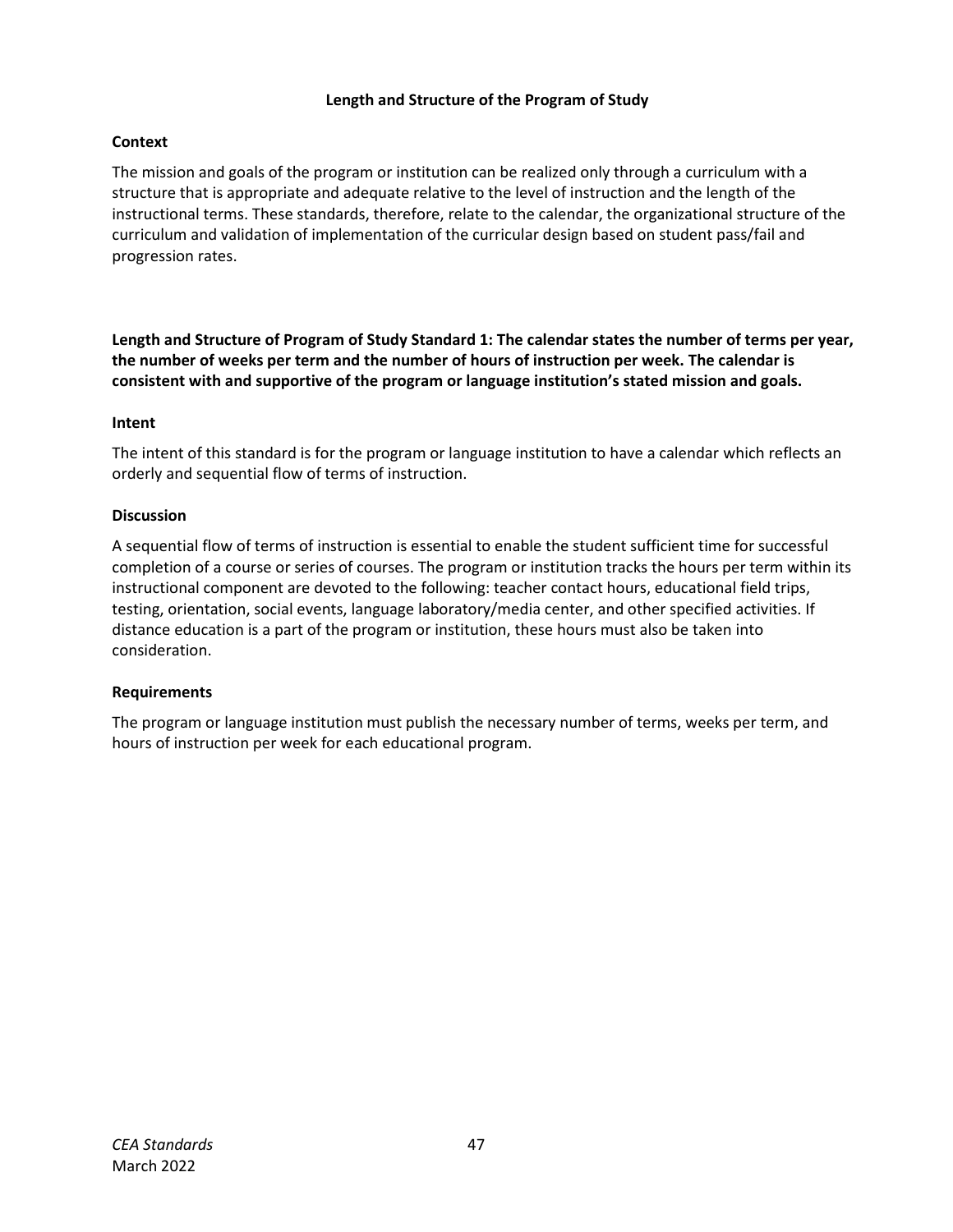**Length and Structure of Program of Study Standard 2: Instructional time is structured to allow students to progress through individual courses and the full program of study. Student progression rates are documented and analyzed on a regular basis.**

## **Intent**

The intent of this standard is for the program or institution to demonstrate that the time allotted for instruction is adequate for students to achieve the student learning outcomes as anticipated by the design of the curriculum.

## **Discussion**

Data that can be used to document that the program or institution monitors the adequacy of the length and structure of the program include, among other information:

- average pass/fail patterns for courses, levels, and the program as a whole
- rates of promotion at each level and for the program as a whole
- average time required for a theoretical student to complete all levels in the curriculum
- average actual time students spend in levels within the curriculum

Factors that may be monitored or reviewed in order to explain unanticipated or unacceptable passing or progression rates for a course, level, or the program as a whole include, among other factors:

- the profile of students in the course, level, or program
- the curricular load assigned to the period(s) of instruction
- the amount of time allotted to instruction
- assessment practices

Evidence of data analysis and actions taken to remedy unanticipated patterns of progression can consist of reports, review timelines, meeting minutes, curricular revisions, or other documentation.

Analysis of these data in the aggregate allows programs and institutions to make specific statements about what students have learned as a result of their respective courses of study and to provide information about student performance relative to goals such as program graduation, retention, and college admission. In sum, these cumulative progress data support the quality claims of the program.

#### **Requirements**

The program or institution must monitor patterns of student progression through the courses and levels of the curriculum, by collecting, aggregating, and analyzing progression and/or pass/fail data. The program or institution must be able to document that students, in the aggregate, progress through the program of study by achieving course, level, and program student learning outcomes as anticipated by the design of the curriculum.

When patterns of student achievement in courses and levels or patterns of progression through the program of study as a whole are not as anticipated, the program or institution must be able to explain how it addresses the matter.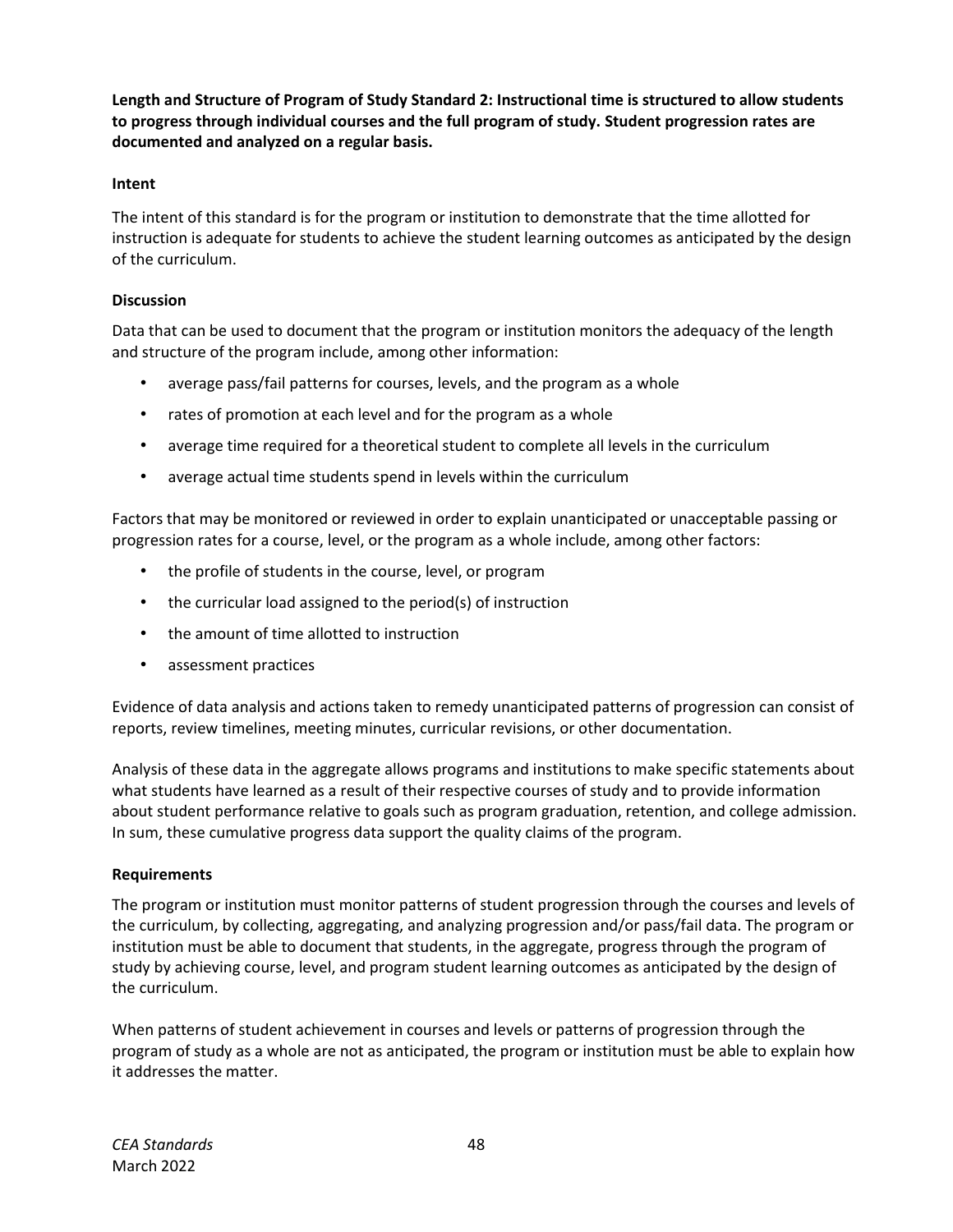## **Student Achievement**

# <span id="page-54-0"></span>**Context**

CEA's primary philosophy is that accreditation is focused on the student. Thus, student achievement, monitored through sound assessment practices, must be the heart of the English language program.

Assessment of achievement must be based on statements of student learning outcomes that are aligned with course objectives. A student learning outcome, as a description of expected student competence or performance with the language, is generally a statement of what the student will know or be able to do as a result of the course of instruction. This statement is written in terms of observable and measurable language skills or demonstrable knowledge. Student achievement of learning outcomes will likely be shown by both qualitative and quantitative means. In any case, direct evidence of the attainment of student learning outcomes is required of all accredited programs and institutions (see Glossary: *Achievement, Achievement Scale, Proficiency*, *Direct evidence,* and *Indirect evidence*).

English language programs and institutions serve students with a wide range of educational goals, of which English language learning is a part. For example, students may engage in study to improve speaking skills or writing skills for general purposes, may seek integrated skills or language for academic readiness, may desire to improve oral fluency for personal or professional reasons, or may pursue a language immersion experience. Further, whatever their short-term, long-term, and language learning goals, students begin instruction with varying levels of competence in the English language and its skill areas, varying primary languages, and various cultural approaches to language learning. For these reasons, programs and institutions establish a mission and promote their program and services to the student market(s) they serve. Within that mission, they hire faculty, develop curriculum, offer student services, and enroll, instruct, and assess students.

Good practice requires that student learning outcomes within the curriculum be transparently linked to the mission, types of students, and student goals (see Curriculum 2). Programs and institutions must ensure that students are learning by documenting that they are achieving the student learning outcomes within the curriculum and are progressing through the courses, levels, and program as a whole at a normal and satisfactory rate. Further, in assessing achievement, the programs or institutions must use valid and reliable assessment practices and assessment instruments appropriate to the curriculum.

In addition, programs and institutions must have the components of effective assessment processes in place. Assessment components foster programmatic and operational integrity when they are part of a methodical and integrated system. The overall system of assessment contributes to program continuity and coordination by providing a sound basis on which decisions are made regarding admissions, placement, advancement through the levels, and completion of the program. Such a system of assessment includes the operational, academic, and student service components addressed in the four Student Achievement standards.

CEA expects that the program will have the following components in place:

- admissions and placement practices that align with the program or institution's mission and curriculum levels
- measurement or assessment practices that use valid and reliable tools and systems for determining achievement and level-to-level progression and that align with placement practices, course goals, and course objectives and with stated student learning outcomes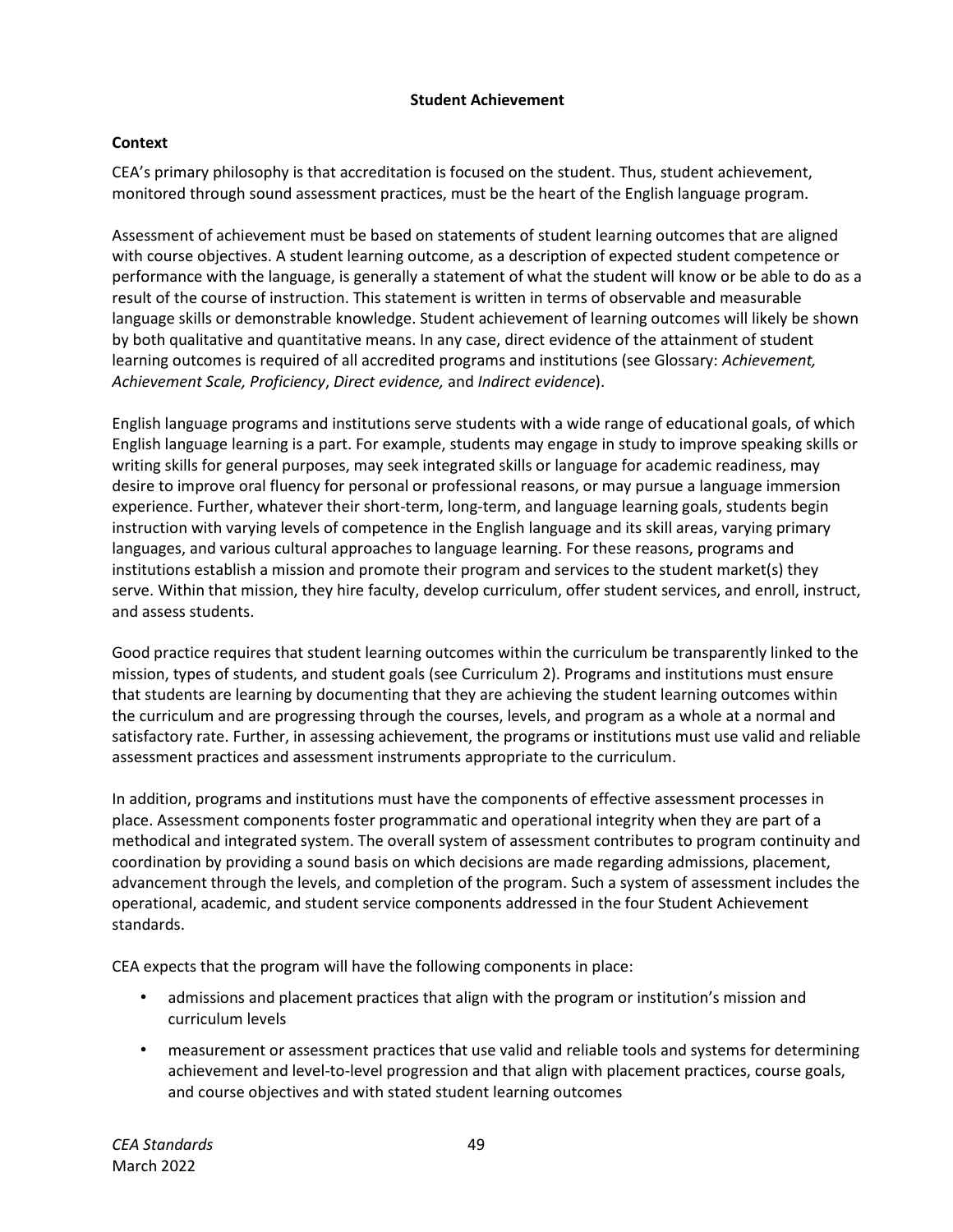- written achievement scales and progress reports that document achievement and provide feedback on the student's level of achievement relative to the levels within the educational program to students and sponsors
- methods of informing students and stakeholders of methods used to determine progress in or completion of the program

Regardless of instructional delivery format, the program or institution must assure the integrity of student placement and achievement, i.e., firm student identification, exam security, and secure and timely exam evaluation. (See Glossary: *Firm student identification*) An established and appropriate system of distance education assessment contributes to continuity and coordination by providing a sound basis (1) on which decisions regarding admissions, placement, and advancement through the levels can be made and (2) for determining when students have achieved the goals of the program of study.

**Student Achievement Standard 1: The program or language institution has a placement system that is consistent with its admission requirements and allows valid and reliable placement of students into levels.** 

## **Intent**

The intent of this standard is to ensure that the program or language institution implements admission and placement practices that align with the program or institution's mission and curriculum levels.

## **Discussion**

Programs and institutions may use published placement materials, in-house materials, or a combination of the two. In addition to having valid measurement tools, good practice includes having a set of reliable placement procedures. The program or institution should use placement instruments and procedures which are effective in distributing students into correct program levels.

# **Requirements**

Programs and institutions must ensure that students are placed into levels on the basis of consistent, reliable, and valid measures of proficiency. In order to ensure that placement instruments are reliable measures, the program or institution must demonstrate consistent and accurate placement results over multiple administrations. Programs and institutions must describe the curricular link, showing how the placement instruments and processes they use (1) evaluate skill or content areas cited in the program curriculum and (2) clearly differentiate language ability levels of learners.

For distance education and in-person instruction, programs and institutions must ensure that students are firmly identified. The program or language institution must ensure security of the tests.

Procedures must be in place for re-evaluation of placement if there are appeals by students.

**Student Achievement Standard 2: The program or language institution documents in writing whether students are ready to progress to the next level or to exit the program of study, using instruments or procedures that appropriately assess the achievement of student learning outcomes for courses taken within the curriculum.**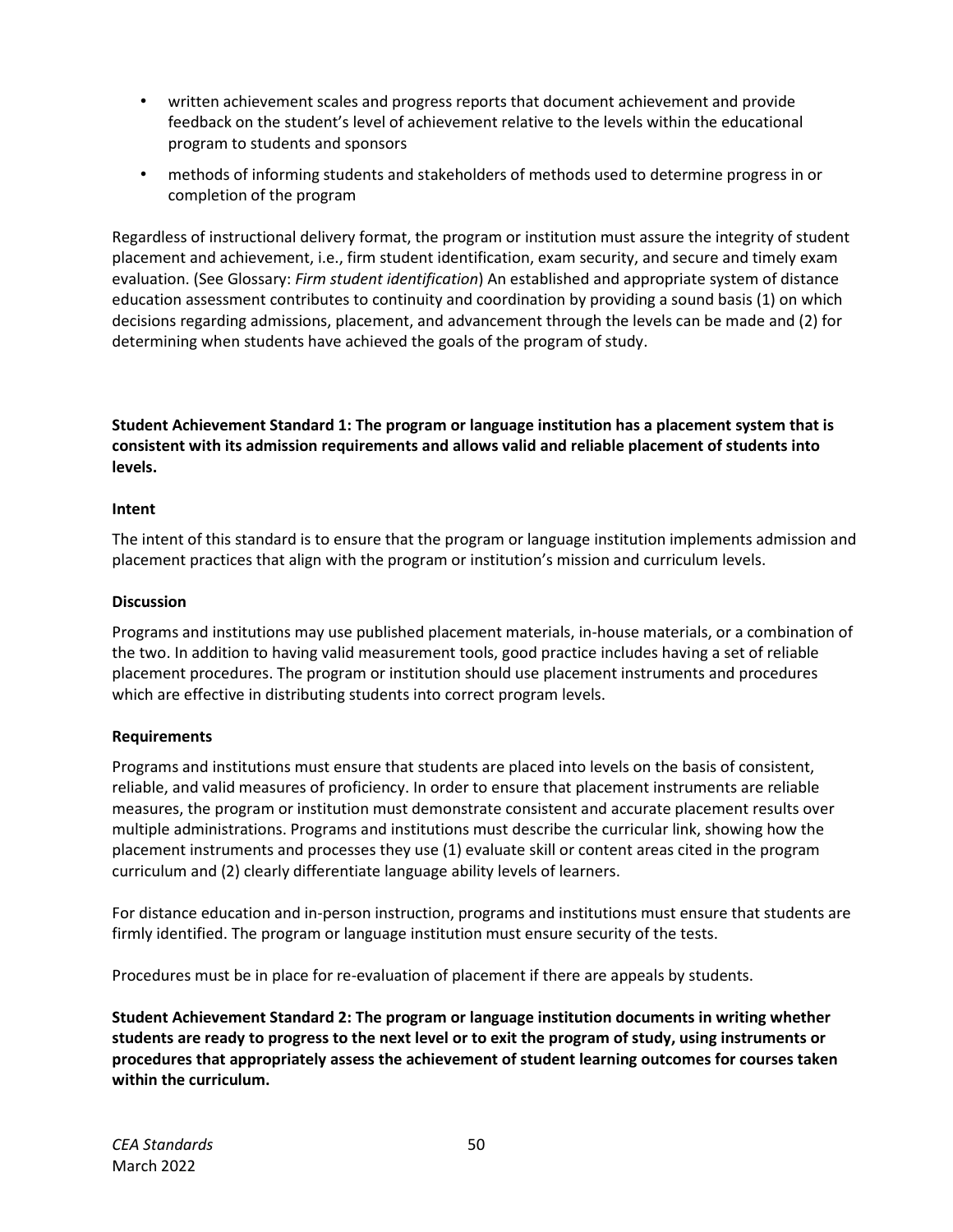## **Intent**

The intent of this standard is for the program or language institution to ensure that students are learning through the use of assessments which are aligned with the curriculum and appropriate to measure achievement of student learning outcomes.

#### **Discussion**

Assessment of achievement must be based on statements of student learning outcomes that are aligned with course goals.

The good practices that the standard seeks to encourage include consistent use of assessment practices that

- make clear what is expected in order to progress in the program
- provide direct evidence that students are making normal and satisfactory progress in terms of the stated student learning outcomes
- are grounded in acceptable assessment research.

In keeping with good curriculum design practices, the means of assessment are expected to be appropriate in that they align with the program or institution's mission, curriculum objectives, student learning outcomes, and the structure of the program. Programs may use qualitative and/or quantitative measures (see Glossary) when determining if students have attained stated student learning outcomes, including but not limited to such tools as standardized tests, comprehensive exams (teacher-made or institution-made), portfolios, rubrics, or scales.

Indirect evidence of student learning may be useful but is not evidence that a student has achieved student learning outcomes. Indicators of student engagement and effective study skills such as attendance, effort, and completion of homework are important elements of student success, but are not direct evidence of achievement of student learning outcomes and should not be factored in as the basis of progression through the course of study.

Direct evidence of learning is typically demonstrated by documentation of multiple forms of assessments. In assessing student progress, the program is expected to use instruments or procedures that meet the norms of good practice as elaborated in second language learning and assessment research and that are accepted in the language-learning arena.

Since various assessment methods may be used, the program should be able to explain how the multiple assessment practices are aligned and how they contribute to coherence and consistency in the program relative to student achievement. Further, the program should describe how it determines the appropriateness of the assessment procedures that document progress through the levels of the program.

#### **Requirements**

Programs and institutions must determine and document that students have attained the student learning outcomes established within the curriculum. To do so, programs must use consistent and reliable means for effectively assessing and recording student achievement of student learning outcomes.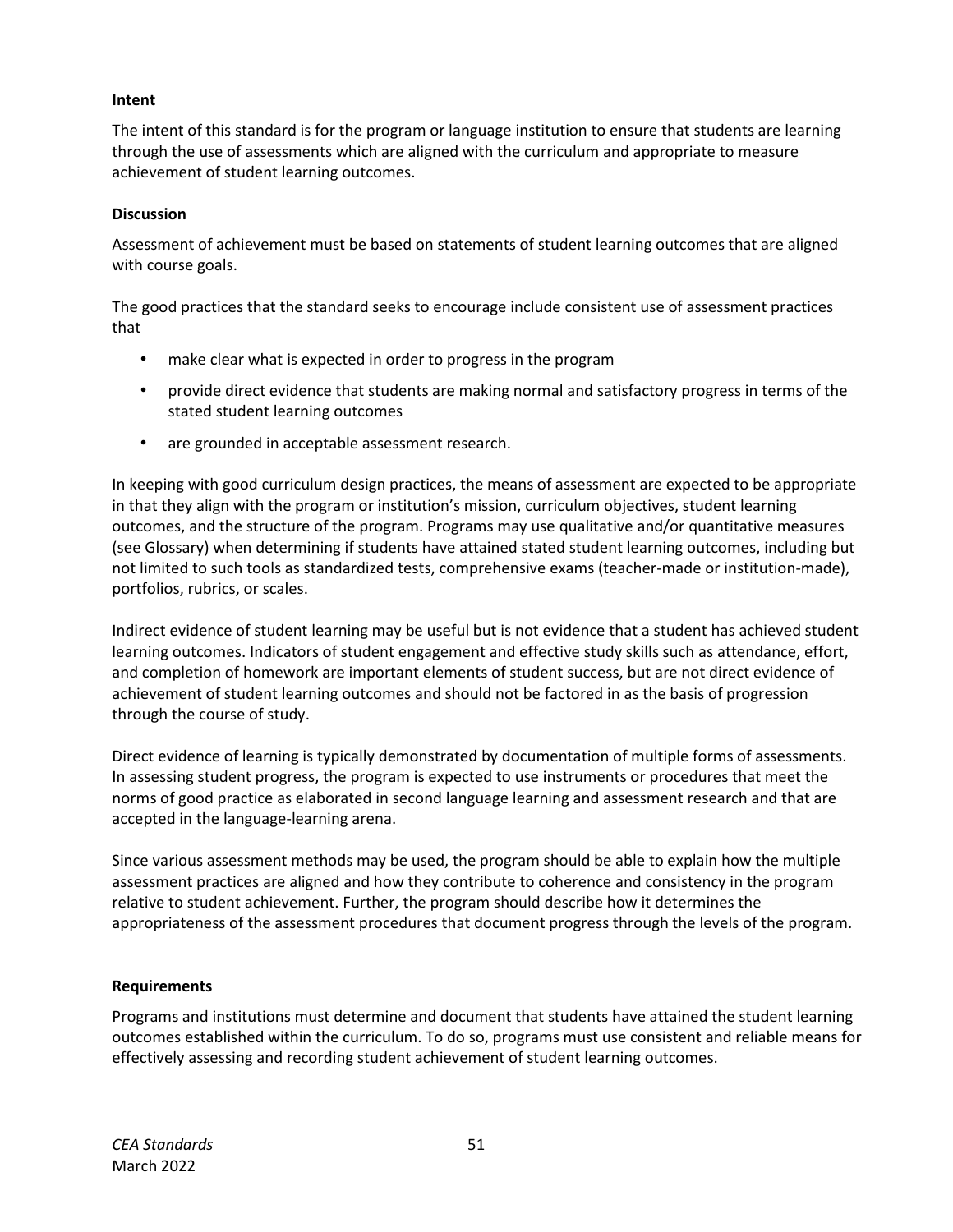Student progression must be based on direct evidence demonstrating how well the student meets the stated student learning outcomes of given courses or levels. Direct evidence of achievement of student learning outcomes must form the basis of progression decisions.

Programs and institutions that include distance education as part of their curricular offerings must have policies and procedures in place to maintain the privacy of student assessments.

**Student Achievement Standard 3: The program or language institution maintains and provides students with written reports that clearly indicate the level and language outcomes attained as a result of instruction.** 

# **Intent**

The intent of this standard is to ensure that written student reports focus on attained language outcomes as a result of instruction.

#### **Discussion**

The written report may include an evaluation or report of other factors related to the student's engagement or performance, such as attendance, effort, or completion of homework. In these cases, the program or institution must make clear the achievement level that the student has attained for the course.

Achievement is defined in the Glossary as the level of attainment in relation to a standard measure of performance, such as the goals and outcomes of a particular course and/or level. Therefore, the achievement scale and its interpretation must be aligned with the written course goals and course objectives and with observable and measurable student learning outcomes. Course goals, course objectives and the related student learning outcomes must represent significant progress or accomplishment relative to the norms of the field for the educational program model.

In addition, good practice requires that individual achievement reports be methodically collected and retained according to the program or institution's policy on record keeping.

#### **Requirements**

The program or institution's system for reporting the attained language outcomes for each student must consist of:

- 1. a written report to be provided to students, including but not limited to:
	- the name and level of the course in which the student has been enrolled
	- a grade, score, mark, or narrative indicating the degree to which the student has mastered the student learning outcomes;
- 2. an achievement scale, which is the range of possible levels of language ability as represented by the levels of courses offered within the curricular program;
- 3. an interpretation of that scale, which provides descriptors for each course within each level written in terms of observable and measurable student learning outcomes.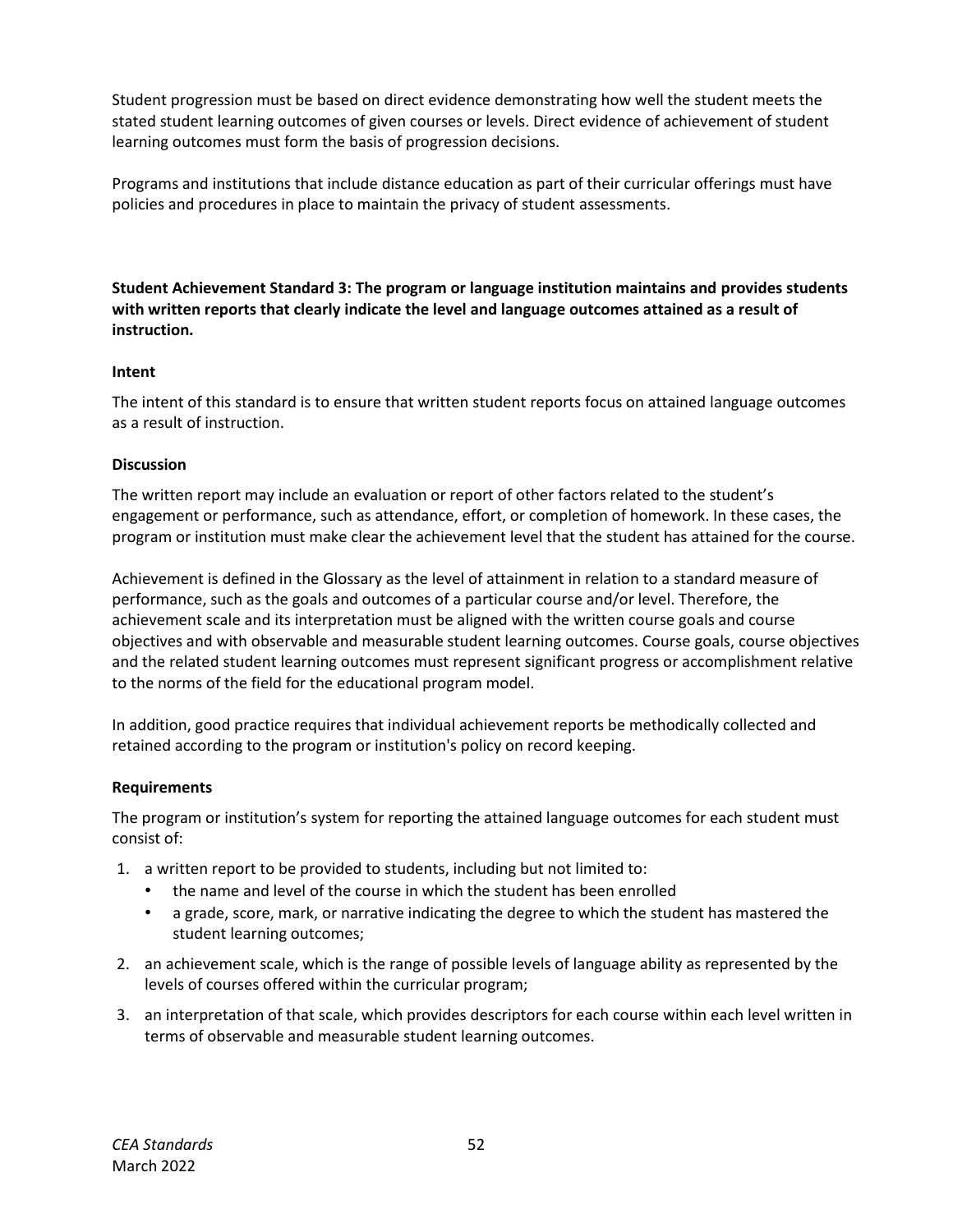If these essential parts of the reporting system—course achievement levels, an achievement scale, and an interpretation of the scale—are not available on the written report, they must be available and easily accessible not only to students but also to others who might need to know, such as parents, employers, sponsors, or admissions officers.

If the report includes other factors, such as attendance, effort, or completion of homework, the program or institution must make clear the achievement level that the student has attained for the course irrespective of these other factors.

**Student Achievement Standard 4: The program or language institution informs students of the assessment procedures used to determine placement, progression from level to level, and completion of the program, as well as their individual results.**

## **Intent**

The intent of the standard is to ensure that the program or language institution informs students of assessment procedures throughout the course of study.

## **Discussion**

Students should be informed of their achievement at all stages of their program of study, including at initial placement, during their course of study, at the completion of the courses or levels taken, and at the completion of the full program of study if the student seeks to complete the full program. Equally important, students are regularly informed of his/her individual progress as revealed by the assessments.

Good practices include

- informing the student about initial placement instruments and procedures as well as a course of action if he/she disagrees with placement decisions
- describing to the student the relationship between course grades or test scores and promotion from one level to another, the impact of attendance and/or effort on continued enrollment, and the appeal procedure
- providing to the student, in writing, the requirements for level promotion and program completion
- providing to the student, in writing, an explanation of the course goals, course objectives and student learning outcomes.

#### **Requirements**

The program or institution must inform students in writing of the assessment procedures used to determine their initial placement and their progress in achieving the stated student learning outcomes of the curriculum.

A program or institution in compliance with this standard must document

- written information provided to students regarding initial placement instruments and procedures
- written information provided to students regarding requirements for level promotion and program completion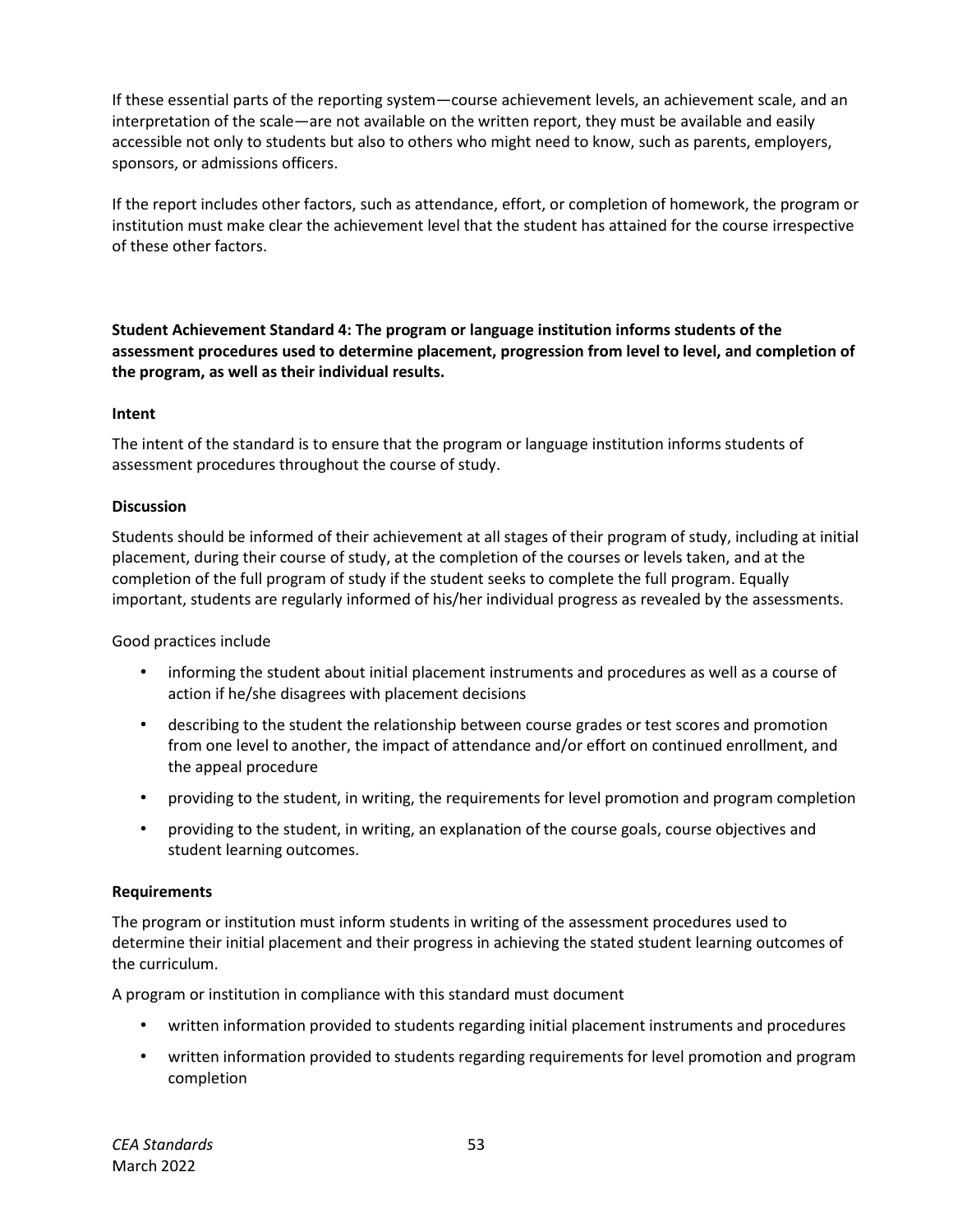- timely reporting to the student of his/her progress through a level and/or completion of the course
- policies and procedures to monitor and counsel students as they progress through the program
- student conferences or other actions taken when normal and satisfactory progress is in question
- student conferences or other actions taken when requirements related to attendance, repeating courses or levels, or time in the program are not met.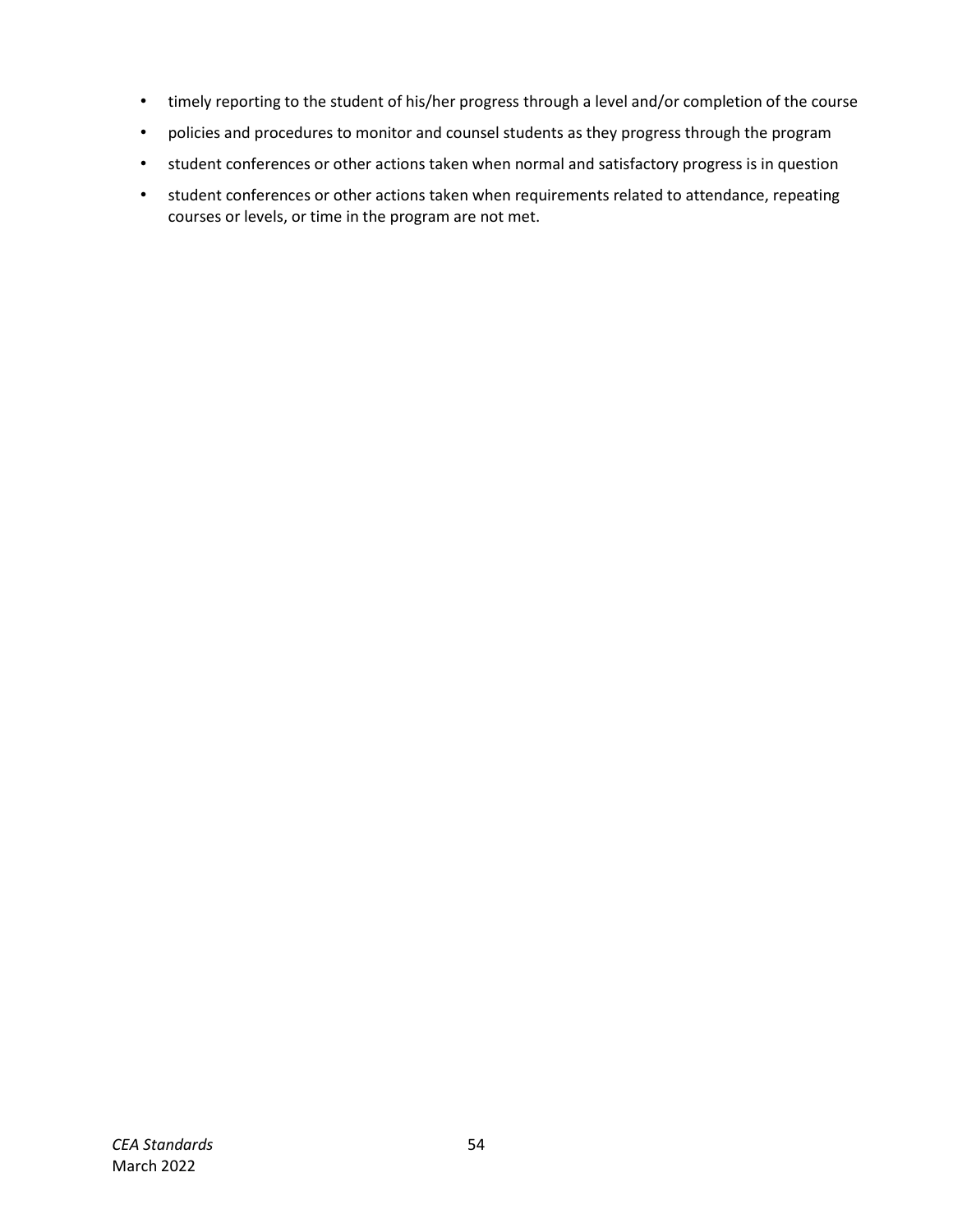## **Student Complaints**

# <span id="page-60-0"></span>**Context**

This standard area focuses on ensuring that students are informed about how to resolve the problems they may encounter with the educational programs, practices, services, and personnel of the program or language institution. Programs and language institutions must have clear procedures to resolve a variety of levels of student complaints in a timely way. It is not the intent of this standard to require the program or institution to record or respond to every critical comment. Written records must be kept in the case of formal complaints.

**Student Complaints Standard 1: The program or language institution makes available to students, in writing, procedures by which they may lodge complaints. The program or language institution documents and maintains records of formal student complaints, as well as the resolution of any such complaints.**

## **Intent**

The intent of this standard is to ensure that the program or institution has written student complaint procedures and that students are informed of the procedures.

## **Discussion**

Complaint procedures typically include directions to students for resolving a range of questions and concerns, from relatively minor concerns to larger issues and complaints, and specify personnel responsible for handling each type of compliant.

# **Requirements**

The program or institution must have written student complaint procedures and ensure that students, including both onsite and distance education students, if relevant, know what these procedures are.

The written procedures must include a definition of a formal complaint and detail the process by which a student may file a formal complaint of a more serious nature.

Formal complaints must be resolved by personnel who have the requisite authority and training. Records of formal complaints and their resolutions must be maintained.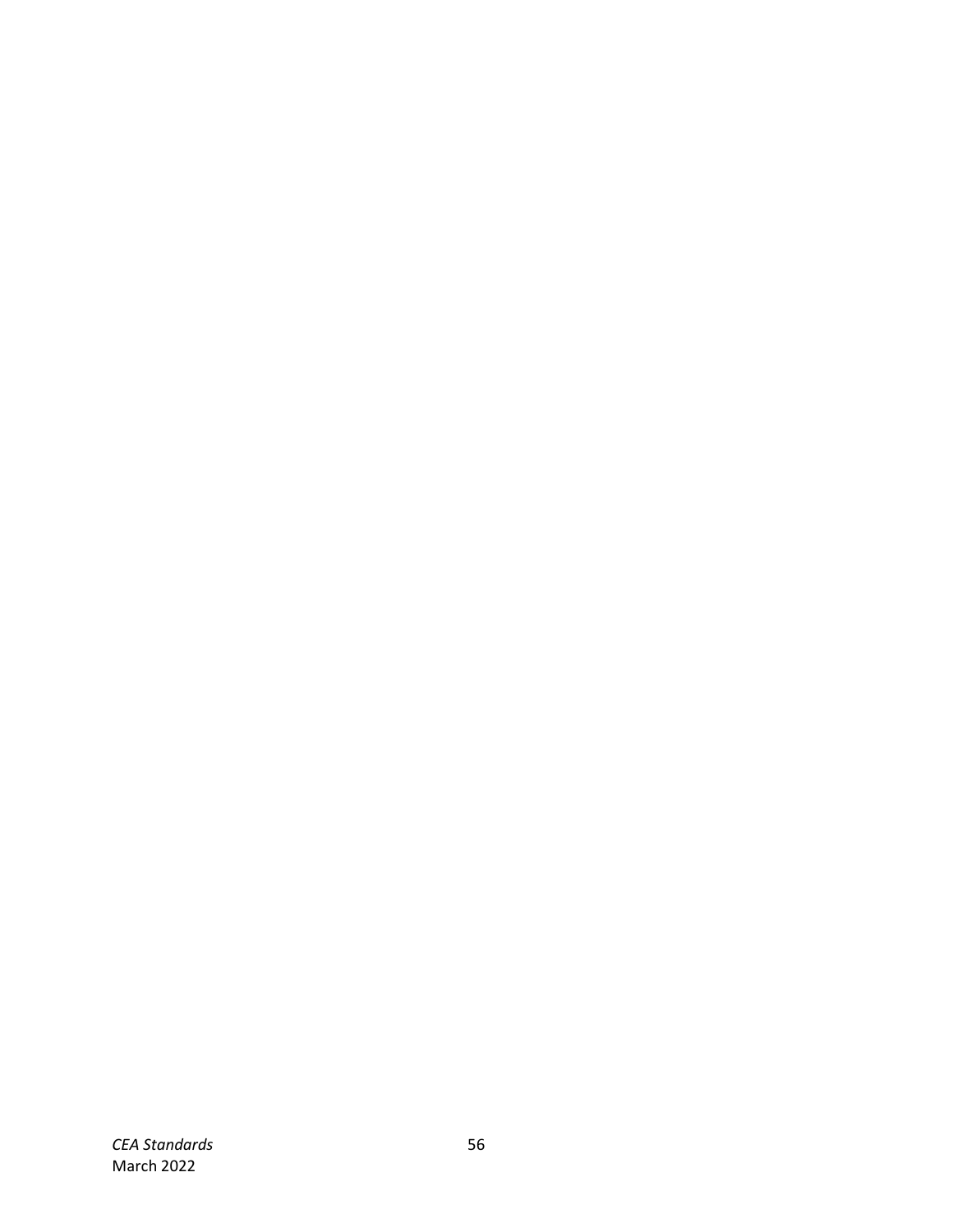#### **Glossary**

<span id="page-62-0"></span>**Achievement**: The level of attainment in relation to a standard measure of performance, such as the goals and student learning outcomes of a particular course and/or level.

**Achievement scale**: The range of possible levels of language ability as represented by the levels of courses offered within the curricular program.

**Achievement scale, interpretation of**: The student learning outcomes attained or benchmarks achieved by students as a result of instruction, provided as part of the report given to students or made easily accessible to students and others who might need to know. The interpretation of an achievement scale provides descriptors of what the student can do with language written in terms of observable and measurable student learning outcomes. The descriptors are essentially a summary of the student learning outcomes to be achieved in a program of study for each course and level.

**Administrators**: All those employees who are involved in non-instructional administrative or management activities. Regardless of title, administrators, together with staff, comprise all non-instructional positions in a program or language institution.

**Agent**: A person or organization that, for compensation, (1) provides information to an English language program or institution about prospective students or provides information to prospective students about programs and institutions, as appropriate to their needs; (2) provides application and enrollment information; and (3) may provide other forms of academic, cultural, or travel information and services. Written agreements between the program or institution and the agent typically specify the parameters of representation and services. May also be called an educational consultant. (See *third-party recruiter*)

**Appropriate instructional materials**: Materials that further the instructional objectives of a course or learning situation. For example, if the course goal is to improve writing skills, the materials will relate to writing and associated writing skills, taking into account the level of the course and the proficiencies of the students.

**Assessment**: Evaluation of language skills, achievement, and/or proficiency with respect to set standards, stated criteria, and/or descriptions. Formal evaluation or measurement of attained/ achieved goals or outcomes as a result of instruction.

**Competency**: Ability inferred from performance of a skill.

**Course**: A component of a curriculum in which a teacher and students interact toward the achievement of predetermined goals, objectives, and student learning outcomes.

**Course description**: A description of the goals, methods, and timelines for a course.

**Course goal**: The overall intended outcome or target for the course. The goal guides the development of meaningful course objectives and informs the students and teachers of the purpose of the course.

**Course objective**: A specific curricular element taught through content and activities. The course objectives guide instruction and lesson planning in order to provide a learning experience for all students, and, in aggregate, address the course goals.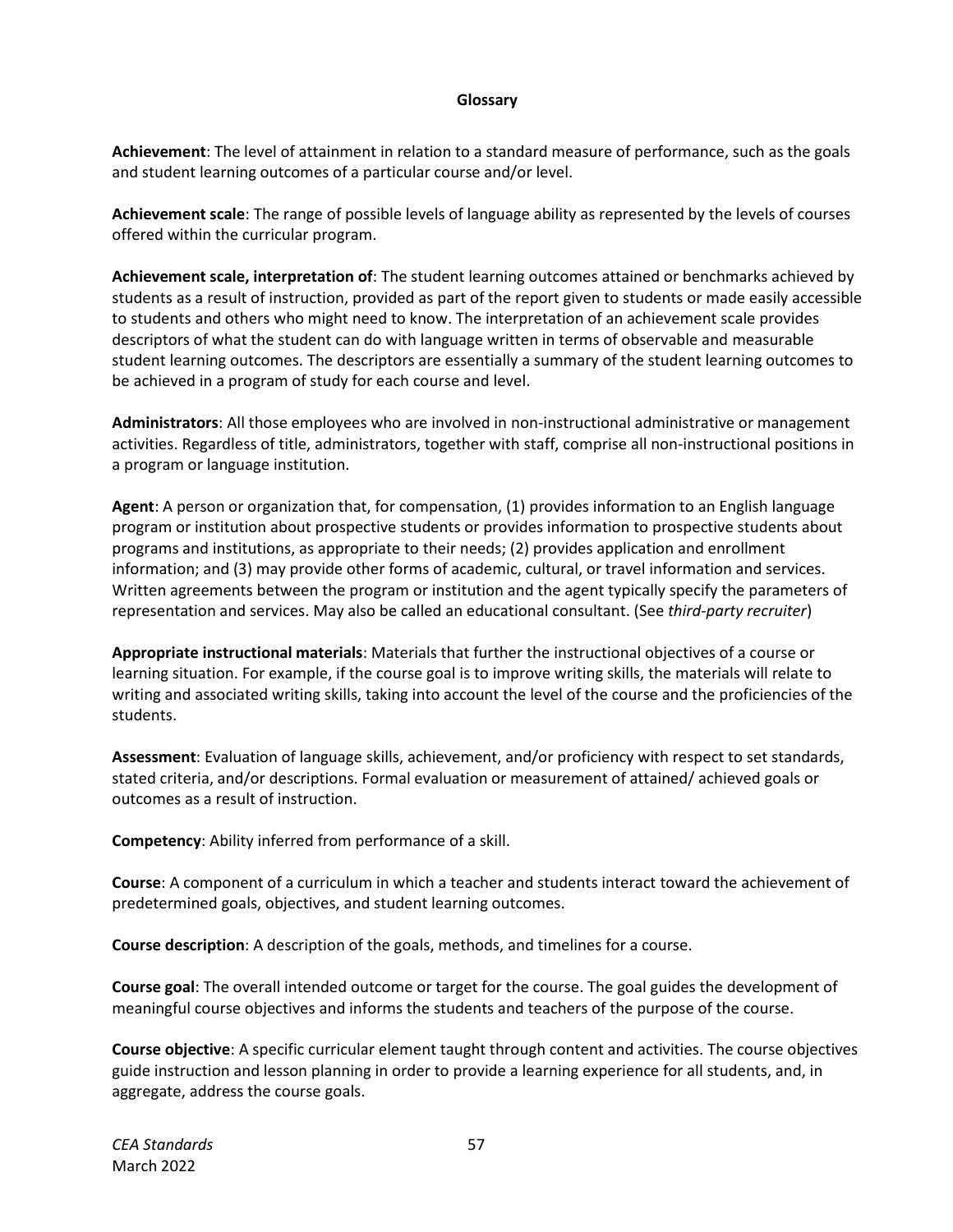**Current instructional materials/resources**: Materials or resources that reflect current knowledge of language teaching and learning.

**Curriculum**: An education program that includes an educational goal or purpose, course objectives for all courses, statements of student learning outcomes for all courses, a process for teaching and learning, and a means of assessment.

**Direct evidence**: Evidence that demonstrates actual learning, actual performance or product.

**Distance education**: Instruction delivered to students who are physically separated from the instructor, in various formats using a variety of technologies, designed to promote academic engagement and ensure regular and substantive interaction.

**EFL**: English as a foreign language. Most often used to refer to teaching English as a foreign language, in a setting in which English is not a major language used by the surrounding society. (See *TEFL*)

**ESL**: English as a second language. Most often used to refer to the English used or taught in Englishspeaking settings or for long-term continuous purposes. (See *TESL*)

**English language program (ELP)**: A postsecondary program that (1) offers instruction on an ongoing basis for at least three months of each calendar year, (2) has a curriculum designed to serve the needs of nonnative speakers of English, and (3) allows for the differentiation of participants by level of proficiency.

**Ethical practices**: Ethical practices refer to the forthright and transparent manner in which the language program or institution establishes policies and conducts operations. Ethical practices are characterized by fair and honest dealings, accurate information, consideration of individual's welfare and adherence to established principles of ethics.

**Faculty**: Instructional staff who have teaching responsibilities, may have non-teaching responsibilities (student advising, curriculum development, testing, etc.) and provide continuity and stability to the program.

**Firm student identification**: The means by which the program or institution ensures the integrity of student work in distance education, specifically including the means by which the English language program can ensure that a student enrolled in a distance education course is the same student who is submitting assignments or taking examinations via electronically mediated instruction.

**Formal student complaint**: A complaint of a more serious nature filed by a student following the written procedures provided to the student by the program or institution.

**Full load**: The number of instructional hours and other responsibilities that would be carried by a full-time faculty member as defined by the program or institution.

**Full-time faculty**: Faculty who hold positions defined by the program or institution as being 1.0 FTE (full-time equivalency) and who are available for assignment during the scheduled hours of operations.

**Graduate teaching assistant** (GTA): A graduate student who is also a teacher-in-training and who teaches courses in an English language program.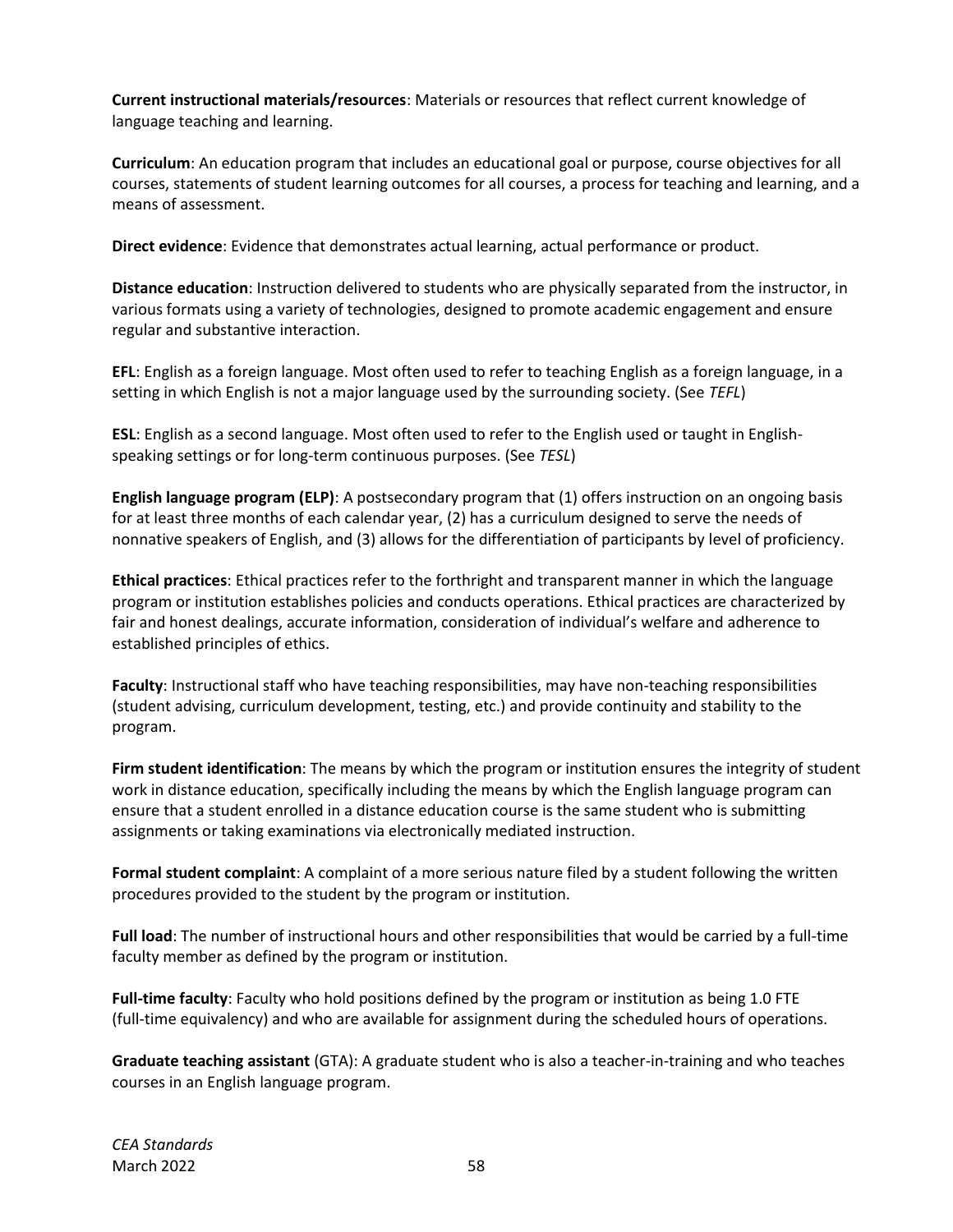**Homestay**: An arrangement whereby a student resides for a period of time in a private home with a fulltime resident host(s) who provides room and/or board, as specified in the hosting agreement.

**Homestay host(s)**: An individual or individuals who extend hospitality, either voluntarily or for fees, in a private home. Time periods can range from one meal to overnight stays for an extended period of time.

**Host institution**: Contracted entity with which the English language program or institution has a relationship.

**Indirect evidence**: Evidence related to the act of learning and imply learning has occurred. A perception of learning.

**Intensive English program (IEP)**: A postsecondary program that (1) offers participants a minimum of 18 class hours or 12 credit hours per week of English language instruction, (2) has a curriculum designed to serve the needs of nonnative speakers of English, (3) allows for the differentiation of participants by level of proficiency, and (4) offers instruction on an ongoing basis for at least three months of each calendar year.

**Instructional methodologies**: Organized principles for language teaching that are based on accepted views of language, teaching, and learning.

**Instructional staff**: All those individuals involved directly or indirectly in instruction, including, for example, faculty, graduate teaching assistants, and language laboratory or technical staff.

**Language proficiency**: See *Proficiency*

**Larger institution**: The governing organization/institution in which the English language program is a unit/department or part of a unit/department.

**Nonnative speaker**: A person who did not learn English as a first language.

**Normal progress**: A student's movement through the course of study at an acceptable or reasonable pace based on expected achievement of the student learning outcomes within the curriculum. Policies related to normal and satisfactory progress account for academic progress as well as non-academic factors such acceptable absences, repeating courses or levels, and overall time in the program or institution.

**Norms of the field**: Current practice in the field. The recognized boundaries of acceptable program standards by those operating in the field.

**Ongoing orientation**: Continuing support provided to students regarding adjustment to the program or institution and surrounding culture and community, which includes counseling and advising related to study skills, cross-cultural adjustment matters (if applicable), appropriate student conduct, health and safety, and other matters.

**Part-time**: Faculty or staff who hold positions of less than 1.0 FTE (full-time equivalency) as defined by the program or institution.

**Partial load**: The number of instructional hours and other responsibilities that would be carried by a parttime faculty member as defined by the program or institution.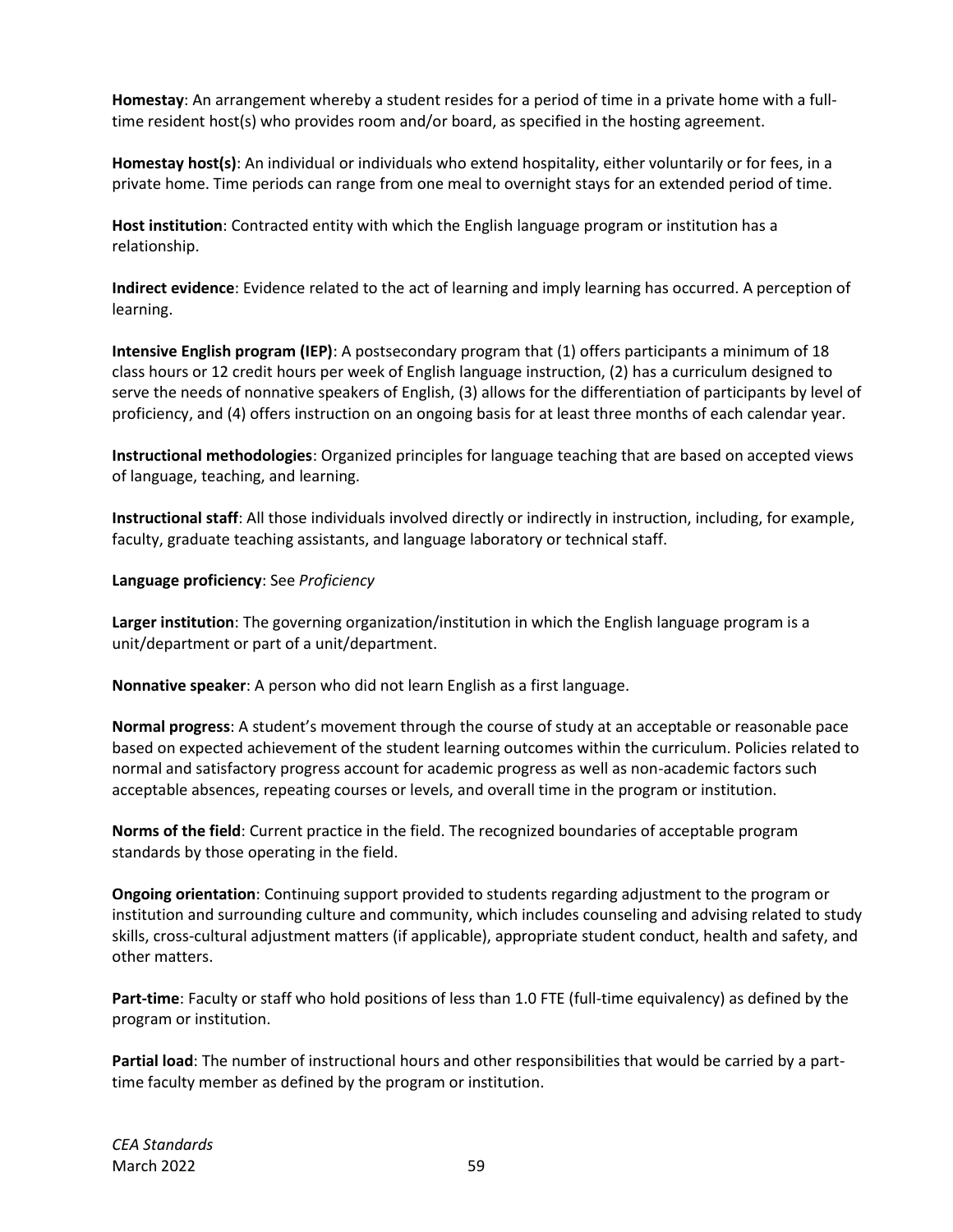**Postsecondary education**: Courses and/or programs that fulfill the requirements for an educational, professional, or vocational objective and are not avocational or recreational in character. All presume prior completion of a secondary level of education or its equivalent.

**Practical application**: Use of language in concrete settings for designated purposes.

**Proficiency or Language proficiency**: A language learner's competency or abilities in a language at a given time. The degree to which a nonnative speaker has demonstrated competencies using language for a specific purpose, academic or otherwise. Proficiency is attained through various means, including teaching, language immersion, self-study, and other means. Commonly accepted and recognized language proficiency measures are English language proficiency tests, proficiency scales or frameworks of reference.

**Program of study**: A coordinated, coherent group of courses provided by a program or institution, which may include levels from beginner to advanced.

**Program placement of students**: The process followed by a program or institution in the administration of a test or a series of tests or other evaluative procedures designed to reliably place students at an appropriate level. (See *reliability*)

**Qualitative measures**: Instruments or structured activities that measure factors that may not be quantifiable but that contribute to an understanding of the activity/event/situation being measured. Examples include measures such as portfolios, presentations, or project-based work.

**Quantitative measures**: Instruments or structured activities that measure that which can be assessed in quantitative terms, i.e., that which can be counted. Examples include measures such as true/false, multiple choice, or matching items.

**Reliability**: Evidence of consistency in the results of a testing, placement or other process. Such evidence of consistency rests upon data or information that has been collected, analyzed, and interpreted. Such data or information may be qualitative and/or quantitative in nature. Reliability implies that results of processes such as placement testing are dependable across testing cycles and consistently show alignment with a program or institution's levels and curriculum.

# **Satisfactory progress**: See *Normal progress*

**Sequenced courses**: A graduated grouping of courses within a program of study (1) that provides a coherent and connected body of material and (2) in which a student may not enroll in a given course until able to demonstrate competency in meeting the student learning outcomes of the previous course in the sequence.

**Significant progress**: A quality of curriculum design shown by evidence that the curriculum for courses and levels include course goals, objectives, and student learning outcomes representing a substantial amount of curricular material and proficiency gain as appropriate for the model and mission of the program.

**Sponsor**: A person or organization that supports a student's admission and enrollment in an English language program or institution. This person is not an official representative of the program or institutions and is not working under its auspices.